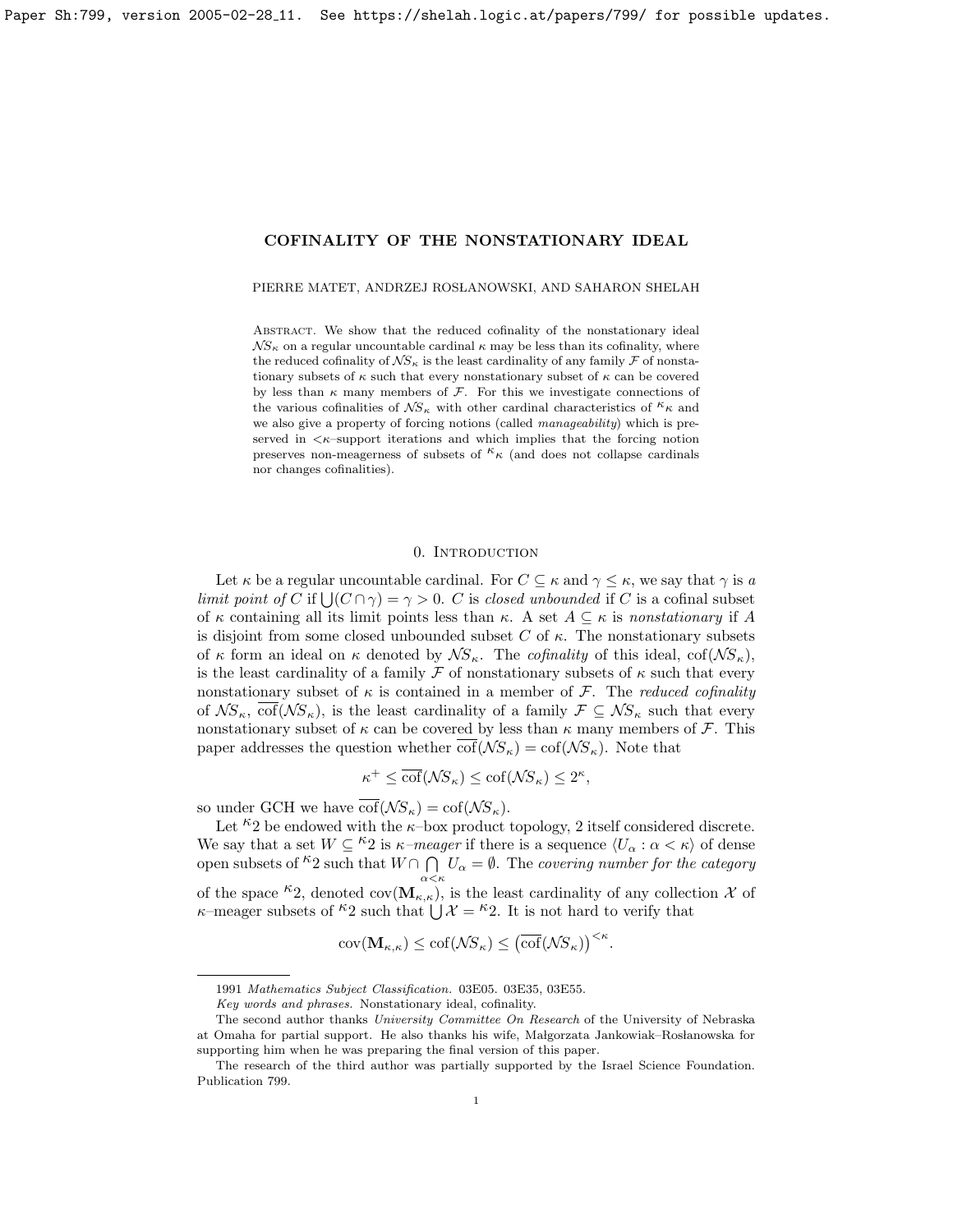It follows that if  $\text{cof}(\mathcal{NS}_\kappa) < \text{cov}(\mathbf{M}_{\kappa,\kappa})$  and the Singular Cardinals Hypothesis holds true, then  $cf(\overline{cof}(\mathcal{NS}_{\kappa})) < \kappa$  and  $cof(\mathcal{NS}_{\kappa}) = (\overline{cof}(\mathcal{NS}_{\kappa}))^+$ . We prove:

<span id="page-1-0"></span>**Theorem 0.1.** Assume GCH. Then there is a  $\kappa$ -complete,  $\kappa$ <sup>+</sup>-cc forcing notion P such that

$$
\Vdash_{\mathbb{P}} \text{``}\overline{\text{cof}}(\mathcal{N}S_{\kappa}) = \kappa^{+\omega} \quad \text{and} \quad \text{cof}(\mathcal{N}S_{\kappa}) = \kappa^{+(\omega+1)} \text{''}.
$$

What about the consistency of " $\overline{\text{cof}}(\mathcal{N}S_{\kappa})$  is regular and  $\overline{\text{cof}}(\mathcal{N}S_{\kappa}) < \text{cof}(\mathcal{N}S_{\kappa})$ "? We establish:

<span id="page-1-1"></span>**Theorem 0.2.** It is consistent, relative to the existence of a cardinal  $\nu$  such that  $o(\nu) = \nu^{++}$ , that  $\overline{\text{cof}}(\mathcal{N}S_{\omega_1}) = \aleph_{\omega+1}$  and  $\text{cov}(\mathbf{M}_{\aleph_1, \aleph_1}) = \aleph_{\omega+2}$ .

The structure of the paper is as follows. In Section 1, for each infinite cardinal  $\mu \leq \kappa$  we introduce the  $\langle \mu$ -cofinality cof<sup> $\langle \mu(\mathcal{NS}_{\kappa})\rangle$  and the  $\langle \mu$ -dominating number</sup>  $\mathfrak{d}_{\kappa}^{\leq \mu}$ , and we show that these two numbers are equal. Section 2 is concerned with a variant of  $\mathfrak{d}_{\kappa}^{<\mu}$  denoted by  $\mathfrak{d}_{\kappa}^{cl,<\mu}$  (where cl stands for "club"). We establish that  $\mathfrak{d}_{\kappa}^{<\mu} = \mathfrak{d}_{\kappa}^{\text{cl},<\mu}$  if  $\mu > \omega$ .

 $\mathcal{NS}_{\kappa}$  is the smallest normal ideal on  $\kappa$ . Section 3 deals with  $\mathcal{NS}_{\kappa,\lambda}^{\kappa}$ , the smallest  $\kappa$ -normal ideal on  $\mathcal{P}_{\kappa}(\lambda)$ . We compute  $\text{cof}^{<\mu}(\mathcal{NS}_{\kappa,\lambda}^{\kappa})$  and give examples of situations when  $\mathrm{cof}^{<\mu}(\mathcal{NS}_{\kappa,\lambda}^{\kappa}) < \mathrm{cof}(\mathcal{NS}_{\kappa,\lambda}^{\kappa}).$ 

In the following section we present some basic facts regarding the ideal of  $\kappa$ – meager subsets of  $k_2$  and its covering number.

The final three sections of the paper present the consistency results mentioned in Theorems [0.1,](#page-1-0) [0.2](#page-1-1) above. First, in Section 5 we introduce manageability, a property of  $\lt\kappa$ -complete  $\kappa^+$ -cc forcing notions which implies preservation of non-meagerness of subsets of  $k_{\kappa}$  and which can be iterated. Next, in Section 6, we define one-step forcing and verify that it has all required properties. The final section gives the applications obtained by iterating this forcing notion.

<span id="page-1-2"></span>Notation 0.3. Our notation is rather standard and compatible with that of classical textbooks (like Jech [\[Jec03\]](#page-23-0)). In forcing we keep the older (Cohen's) convention that a stronger condition is the larger one. Some of our conventions are listed below.

- (1) For a forcing notion  $\mathbb{P}, \Gamma_{\mathbb{P}}$  stands for the canonical  $\mathbb{P}-$ name for the generic filter in P. With this one exception, all P–names for objects in the extension via P will be denoted with a dot above (e.g.  $\dot{\tau}$ , X). The weakest element of  $\mathbb P$  will be denoted by  $\emptyset_{\mathbb P}$  (and we will always assume that there is one, and that there is no other condition equivalent to it). In iterations, if  $\overline{\mathbb{Q}} = \langle \mathbb{P}_{\zeta}, \dot{\mathbb{Q}}_{\zeta} : \zeta \langle \zeta^* \rangle \text{ and } p \in \text{lim}(\overline{\mathbb{Q}}), \text{ then we keep convention that }$  $p(\alpha) = \dot{\emptyset}_{\dot{\mathbb{Q}}_{\alpha}}$  for  $\alpha \in \zeta^* \setminus \text{Dom}(p)$ .
- (2) Ordinal numbers will be denoted by  $\alpha, \beta, \gamma, \delta, \varepsilon, \zeta, \xi$  and also by i, j (with possible sub- and superscripts). Infinite cardinal numbers will be called  $\theta$ ,  $\mu$ ,  $\mu$ ,  $\nu$ ,  $\tau$  (with possible sub- and superscripts);  $\kappa$  is our fixed regular uncountable cardinal,  $\lambda$  will denote a fixed cardinal  $>\kappa$  (in Section 3).
- (3) By  $\chi$  we will denote a *sufficiently large* regular cardinal and by  $\mathcal{H}(\chi)$  the family of all sets hereditarily of size less than  $\chi$ . Moreover, we fix a well ordering  $\lt^*_\chi$  of  $\mathcal{H}(\chi)$ .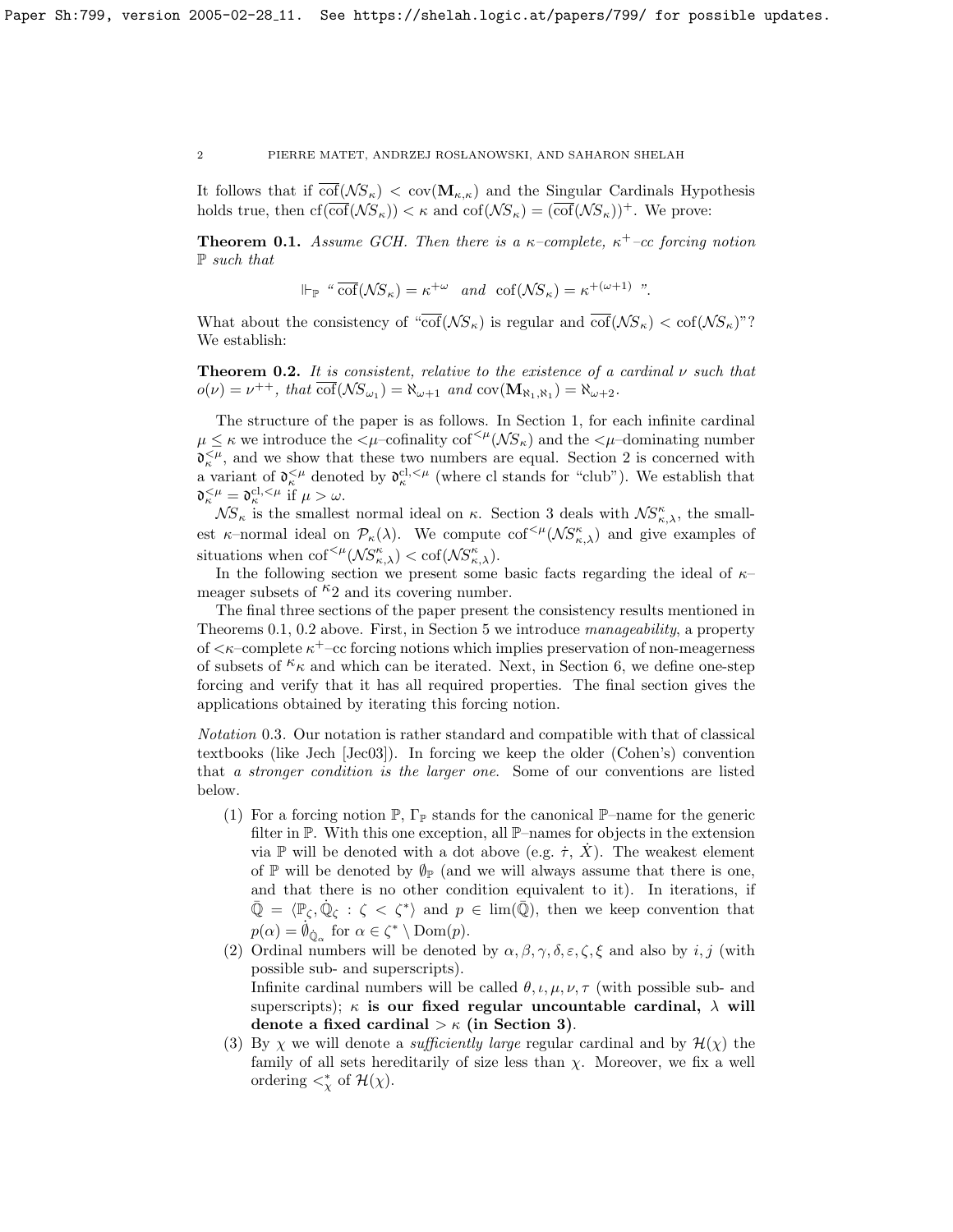(4) A bar above a letter denotes that the object considered is a sequence; usually  $\bar{X}$  will be  $\langle X_i : i < \zeta \rangle$ , where  $\zeta$  denotes the length of  $\bar{X}$ . For a set A and a cardinal  $\mu$ , the set of all sequences of members of A of length  $\mu$ (length  $\lt \mu$ , respectively), will be denoted by  $\mu_A \leq \mu_A$ , respectively).

1. 
$$
\mathrm{cof}^{<\mu}(\mathcal{N}S_{\kappa})
$$

**Definition 1.1.** (1) For a set A and a cardinal  $\mu$ ,  $\mathcal{P}_{\mu}(A) = \{a \subseteq A : |a| < \mu\}.$ (2) Given two infinite cardinals  $\mu \leq \tau$ ,  $u(\mu, \tau)$  is the least cardinality of a collection  $A \subseteq \mathcal{P}_{\mu}(\tau)$  such that  $\mathcal{P}_{\mu}(\tau) = \bigcup_{a \in A}$  $\mathcal{P}(a)$ .

**Definition 1.2.** Let S be an infinite set and  $\mathcal{J}$  be an ideal on S (containing all singletons).

- (1) cof( $\mathcal{J}$ ) is the least cardinality of any  $\mathcal{X} \subseteq \mathcal{J}$  such that for every  $A \in \mathcal{J}$ , there is  $B \in \mathcal{X}$  with  $A \subseteq B$ .
- (2) add $(\mathcal{J})$  is the least cardinality of any  $\mathcal{X} \subseteq \mathcal{J}$  such that  $\bigcup \mathcal{X} \notin \mathcal{J}$ .
- (3) For an infinite cardinal  $\mu \leq add(\mathcal{J})$ ,  $cof^{(\mathcal{J})}$  is the least cardinality of a family  $\mathcal{X} \subseteq \mathcal{J}$  such that for every  $A \in \mathcal{J}$ , there is  $\mathcal{Y} \in \mathcal{P}_{\mu}(\mathcal{X})$  such that  $A\subseteq\bigcup\mathcal{Y}$ .
- (4) We let  $\overline{\text{cof}}(\mathcal{J}) = \text{cof}^{<\text{add}(\mathcal{J})}(\mathcal{J}).$

The following proposition collects some trivialities.

**Proposition 1.3.** Let S be an infinite set and  $\mathcal J$  be an ideal on S that contains all singletons. Then:

- (i)  $\text{cof}^{<\omega}(\mathcal{J}) = \text{cof}(\mathcal{J}).$
- (ii) If  $\mu, \nu$  are two infinite cardinals with  $\mu \leq \nu \leq \text{add}(\mathcal{J}),$ then  $\text{cof}^{<\nu}(\mathcal{J}) \leq \text{cof}^{<\mu}(\mathcal{J}).$
- (iii) cof( $\mathcal{J}$ )  $\leq u(\mu, \text{cof}^{<\mu}(\mathcal{J}))$  for every infinite cardinal  $\mu \leq \text{add}(\mathcal{J})$ .
- (iv)  $\text{add}(\mathcal{J}) \leq \text{cof}(\mathcal{J}).$

The following is well-known (see, e.g., Matet, Péan and Shelah [\[MPS16\]](#page-23-1)):

<span id="page-2-0"></span>**Lemma 1.4.** Let  $\mu$  be a regular infinite cardinal. Then  $u(\mu, \mu^{+n}) = \mu^{+n}$  for every  $n < \omega$ .

**Proposition 1.5.** Let S be an infinite set and  $\mathcal J$  be an ideal on S such that  $\left(\mathrm{add}(\mathcal{J})\right)^{+\omega} \leq \mathrm{cof}(\mathcal{J}).$  Then  $\left(\mathrm{add}(\mathcal{J})\right)^{+\omega} \leq \mathrm{cof}(\mathcal{J}).$ 

*Proof.* Use Lemma [1.4.](#page-2-0)

With these preliminaries out of the way, we can concentrate on ideals on  $\kappa$ . If there is a family of size  $\kappa^{+\omega}$  of pairwise almost disjoint cofinal subsets of  $\kappa$ , then there is a  $\kappa$ -complete ideal  $\mathcal J$  on  $\kappa$  such that  $\text{cof}(\mathcal J) < \text{cof}(\mathcal J)$  (see Matet and Pawlikowski [\[MP03\]](#page-23-2)).

<span id="page-2-1"></span>**Proposition 1.6.** Suppose  $\mathcal J$  is a normal ideal on  $\kappa$  and  $\kappa$  is a limit cardinal. Then  $\overline{\text{cof}}(\mathcal{J}) = \text{cof}^{<\mu}(\mathcal{J})$  for some infinite cardinal  $\mu < \kappa$ .

*Proof.* Assume that the conclusion fails. Fix  $\mathcal{X} \subseteq \mathcal{J}$  such that  $|\mathcal{X}| = \overline{\text{cof}}(\mathcal{J})$  and

$$
\mathcal{J} = \bigcup \{ \mathcal{P}(\bigcup X) : X \in \mathcal{P}_{\kappa}(\mathcal{X}) \}.
$$

Set  $\mathcal{Y} = \{A \cup \beta : A \in \mathcal{X} \& \beta \in \kappa\}.$  Note that  $|\mathcal{Y}| = \overline{\text{cof}}(\mathcal{J})$ . For each infinite cardinal  $\mu < \kappa$  we may select a set  $B_{\mu} \in \mathcal{J}$  so that  $B_{\mu} \notin \bigcup Y$  for any  $Y \in \mathcal{P}_{\mu}(\mathcal{Y})$ .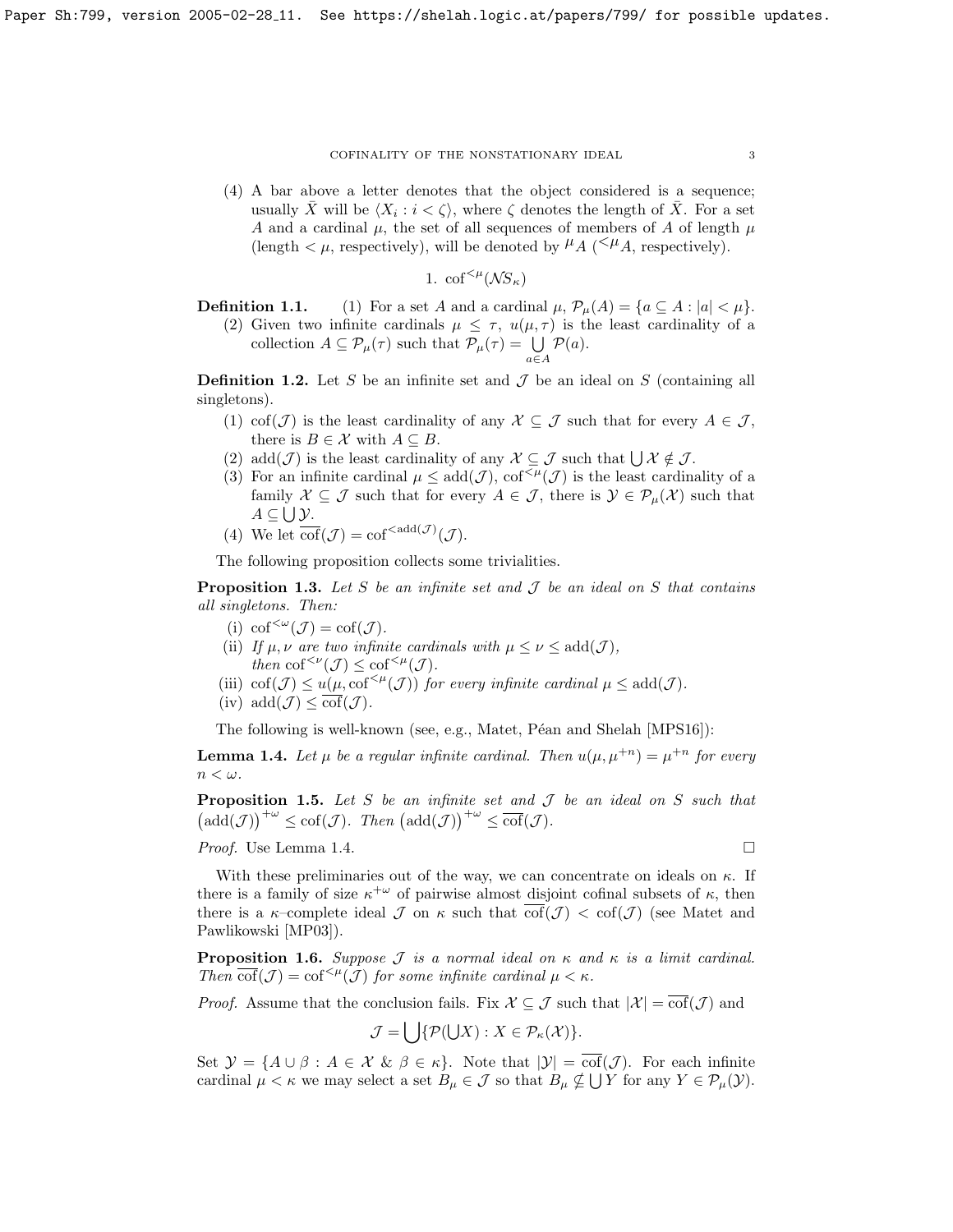Now let B be the set of all  $\alpha < \kappa$  such that  $\alpha \in B_\mu$  for some infinite cardinal  $\mu < \alpha$ . Since  $B \in \mathcal{J}$  (by normality of  $\mathcal{J}$ ), there must be  $X \in \mathcal{P}_{\kappa}(\mathcal{X})$  such that  $B \subseteq \bigcup X$ . Let  $\tau$  be any infinite cardinal such that  $|X| < \tau < \kappa$ . Then  $B_{\tau} \subseteq \cup$ A∈X  $(A \cup (\tau + 1)),$ which is a contradiction.  $\hfill \square$ 

Arguing as in Proposition [1.6,](#page-2-1) we get:

<span id="page-3-0"></span>**Proposition 1.7.** Suppose J is a  $\kappa$ -complete ideal on  $\kappa$  and  $\nu$  is an uncountable limit cardinal  $\lt \kappa$ . Then there is an infinite cardinal  $\mu \lt \nu$  such that  $\cot^{<\nu}(\mathcal{J}) =$ cof<sup> $\leq \mu(\mathcal{J})$ </sup>. Moreover, the least such  $\mu$  is either  $\omega$ , or a successor cardinal.

The remainder of this section is concerned with  $\text{cof}^{<\mu}(\mathcal{NS}_{\kappa})$ . Let us recall the definition of the bounding number  $\mathfrak{b}_{\kappa}$ :

**Definition 1.8.** The *bounding number*  $\mathfrak{b}_{\kappa}$  is the least cardinality of any  $\mathcal{F} \subseteq {}^{\kappa} \kappa$ with the property that for every  $g \in \kappa_{\kappa}$ , there is  $f \in \mathcal{F}$  such that

$$
|\{\alpha < \kappa : g(\alpha) \le f(\alpha)\}| = \kappa.
$$

The following is proved in Matet and Pawlikowski [\[MP03\]](#page-23-2):

**Proposition 1.9.** (i)  $\overline{\text{cof}}(\mathcal{N}S_{\kappa}) > \mathfrak{b}_{\kappa}$ . (ii) If  $\overline{\text{cof}}(\mathcal{N}S_{\kappa}) = \mathfrak{b}_{\kappa}$ , then  $\overline{\text{cof}}(\mathcal{N}S_{\kappa}) = \text{cof}(\mathcal{N}S_{\kappa})$ .

**Proposition 1.10.** Let  $\mu$  be an infinite cardinal  $\leq \kappa$ . Then

either  $cf(\text{cof}^{<\mu}(\mathcal{N}S_{\kappa}))<\mu, \text{ or } cf(\text{cof}^{<\mu}(\mathcal{N}S_{\kappa}))\geq \mathfrak{b}_{\kappa}.$ 

*Proof.* Suppose to the contrary that  $\mu \leq cf(\text{cof}^{<\mu}(NS_{\kappa})) = \tau \lt \mathfrak{b}_{\kappa}$ . For  $\alpha \lt \tau$ select $\mathcal{X}_\alpha \subseteq \mathcal{N}\!S_\kappa$  so that

(i)  $|\mathcal{X}_\alpha| < \text{cof}^{<\mu}(\mathcal{N}S_\kappa),$ (ii)  $\mathcal{X}_{\beta} \subseteq \mathcal{X}_{\alpha}$  for  $\beta < \alpha$ , (iii)  $\mathcal{N}S_{\kappa} = \bigcup \{ \mathcal{P}(\bigcup X) : X \in \mathcal{P}_{\mu}(\bigcup$  $\bigcup_{\alpha < \tau} \mathcal{X}_{\alpha}$ )}.

For  $\alpha < \tau$ , set  $\mathcal{Y}_{\alpha} = \{ A \cup \beta : A \in \mathcal{X}_{\alpha} \& \beta \in \kappa \}$  and pick  $B_{\alpha} \in \mathcal{NS}_{\kappa}$  so that  $B_{\alpha} \nsubseteq \bigcup Y$  for any  $Y \in \mathcal{P}_{\mu}(\mathcal{Y}_{\alpha})$ . By a result of Balcar and Simon (see [\[BS89,](#page-23-3) Theorem 5.25]), there is  $B \in \mathcal{NS}_{\kappa}$  such that  $|B_{\alpha} \setminus B| < \kappa$  for every  $\alpha < \tau$ . Select  $X \in \mathcal{P}_{\mu}(\bigcup \mathcal{X}_{\alpha})$  so that  $B \subseteq \bigcup X$ . There is  $\gamma < \tau$  such that  $X \subseteq \mathcal{X}_{\gamma}$ . Then  $B_{\gamma} \subseteq \bigcup_{\alpha \leq \tau} A_{\alpha}$  $A \in X$  $(A \cup \beta)$  for some  $\beta \in \kappa$ , which is a contradiction.

**Definition 1.11.** Let  $\tau \leq \kappa$ . A family  $\mathcal{F} \subseteq \kappa$  is called

• a dominating family if

$$
(\forall h \in \mathcal{K}_{\kappa})(\exists f \in \mathcal{F})(\forall j < \kappa)(h(j) < f(j)),
$$

•  $a < \tau$ -dominating family if

$$
(\forall h \in \mathcal{K}_{\kappa})(\exists F \in \mathcal{P}_{\tau}(\mathcal{F}))(\forall j < \kappa)(h(j) < \sup\{f(j) : f \in F\}).
$$

We define dominating numbers  $\mathfrak{d}_{\kappa}, \mathfrak{d}_{\kappa}^{\leq \tau}$  by:

 $\mathfrak{d}_{\kappa} = \min\{|\mathcal{F}| : \mathcal{F} \subseteq \kappa_{\kappa} \text{ is a dominating family }\},$  $\mathfrak{d}_{\kappa}^{<\tau} = \min\{|\mathcal{F}| : \mathcal{F} \subseteq \kappa_{\kappa} \text{ is a } < \tau\text{-dominating family }\}.$ 

We let  $\bar{\mathfrak{d}}_{\kappa} = \mathfrak{d}_{\kappa}^{\kappa}$  and for an infinite cardinal  $\mu < \kappa$  we put  $\mathfrak{d}_{\kappa}^{\mu} = \mathfrak{d}_{\kappa}^{\kappa}$ .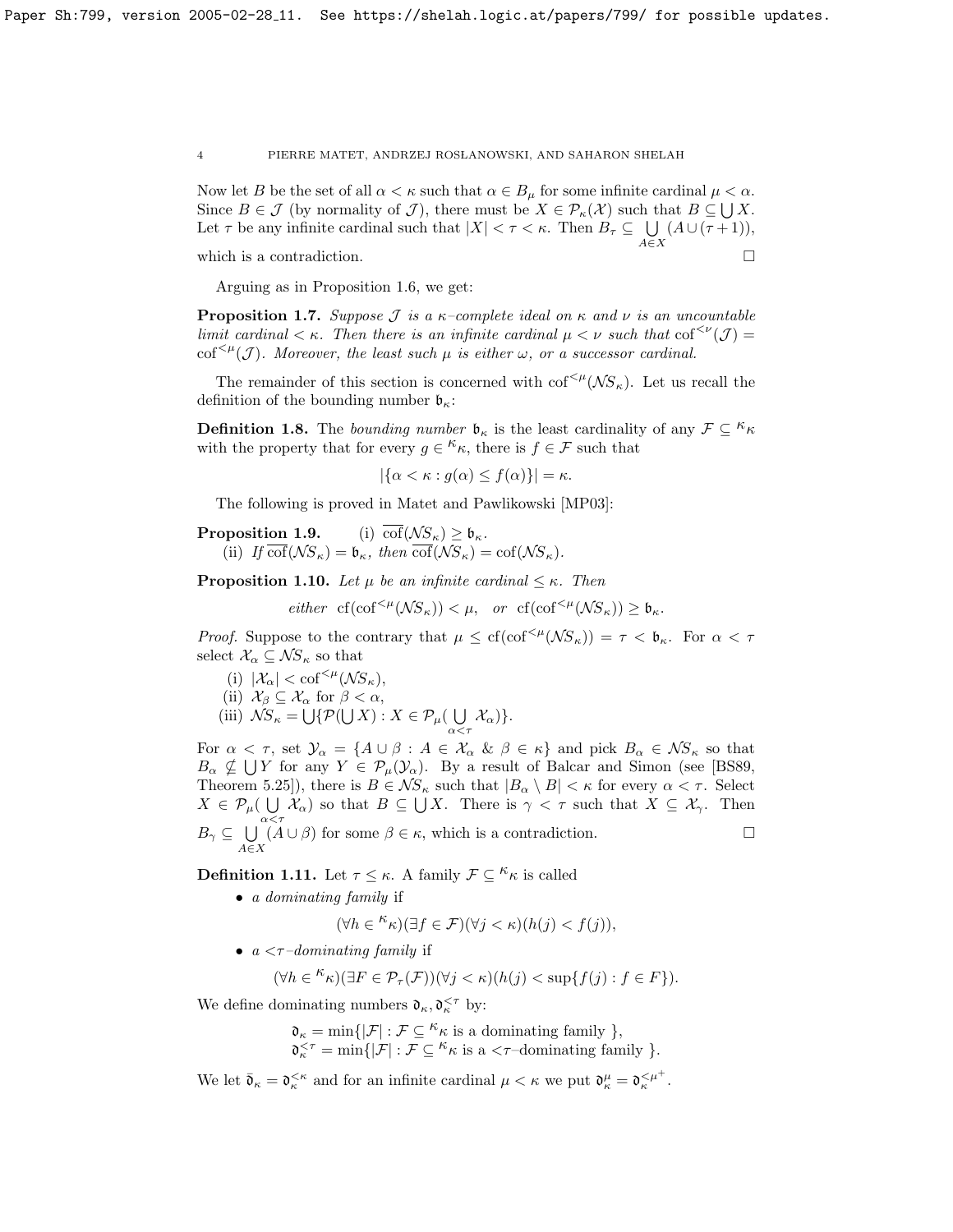# COFINALITY OF THE NONSTATIONARY IDEAL  $\qquad \qquad \, 5$

Note that  $\mathfrak{d}_{\kappa}^{\leq \omega} = \mathfrak{d}_{\kappa}$ . Landver [\[Lan90\]](#page-23-4) established that  $\text{cof}(\mathcal{N}S_{\kappa}) = \mathfrak{d}_{\kappa}$ . His result can be generalized as follows:

<span id="page-4-0"></span>**Theorem 1.12.** Let  $\mu$  be an infinite cardinal  $\leq \kappa$ . Then cof<sup> $\leq \mu$ </sup>( $\mathcal{NS}_{\kappa}$ ) =  $\mathfrak{d}_{\kappa}^{\leq \mu}$ .

Proof. Set  $\tau = \text{cof}^{<\mu}(\mathcal{N}S_{\kappa})$ . First we will argue that  $\mathfrak{d}_{\kappa}^{<\mu} \leq \tau$ . Select a family C of size  $\tau$  of closed unbounded subsets of  $\kappa$  so that for every closed unbounded subset D of  $\kappa$ , there is  $X \in \mathcal{P}_{\mu}(\mathcal{C}) \setminus \{ \emptyset \}$  with  $\bigcap X \subseteq D$ . For  $U \in \mathcal{P}_{\omega}(\mathcal{C}) \setminus \{ \emptyset \}$  define  $f_U \in \kappa_{\kappa}$  by  $f_U(\alpha) = \min(\bigcap_{\alpha=0}^{K} U \setminus (\alpha+1)).$  Note that  $f_V(\alpha) \leq f_U(\alpha)$  whenever  $V \in \mathcal{P}(U) \setminus \{\emptyset\}$ . Now given  $g \in \kappa_{\kappa}$ , let D be the set of all limit ordinals  $\delta < \kappa$  such that  $g(\alpha) < \delta$  for every  $\alpha < \delta$ . Pick  $X \in \mathcal{P}_{\mu}(\mathcal{C}) \setminus \{\emptyset\}$  so that  $\bigcap X \subseteq D$ . Define  $h \in \overset{\sim}{\kappa_{\kappa}}$  by

$$
h(\alpha) = \sup \{ f_U(\alpha) : U \in \mathcal{P}_{\omega}(X) \setminus \{ \emptyset \} \}.
$$

We are going to show that  $g < h$ . Let  $\alpha < \kappa$  and  $C \in X$ . First, suppose that there is  $W \in \mathcal{P}_{\omega}(X) \setminus \{ \emptyset \}$  such that  $h(\alpha) = f_W(\alpha)$ . Then  $h(\alpha) = f_{W \cup \{ C\}}(\alpha)$  and hence  $h(\alpha) \in C$ . Next suppose that  $f_U(\alpha) < h(\alpha)$  for all  $U \in \mathcal{P}_\omega(X) \setminus \{\emptyset\}$ . Then  $h(\alpha)$ is a limit ordinal. Set  $\iota = \text{cf}(h(\alpha))$  and pick an increasing sequence  $\langle \gamma_\beta : \beta < \iota \rangle$ cofinal in  $h(\alpha)$ . For  $\beta < \iota$ , select  $T_{\beta} \in \mathcal{P}_{\omega}(X) \setminus \{\emptyset\}$  with  $\gamma_{\beta} < f_{T_{\beta}}(\alpha)$ , and set  $\delta_{\beta} = f_{T_{\beta} \cup \{C\}}(\alpha)$ . Note that  $\delta_{\beta} \in C$ . Obviously, the sequence  $\langle \delta_{\beta} : \beta \langle \iota \rangle$  is cofinal in  $h(\alpha)$ , and consequently  $h(\alpha) \in C$ . Thus for each  $\alpha < \kappa$ ,  $h(\alpha)$  belongs to  $\bigcap X$ and therefore to D. Since clearly  $h(\alpha) > \alpha$ , it follows that  $h(\alpha) > g(\alpha)$ .

It remains to show that  $\mathfrak{d}_{\kappa}^{\leq \mu} \geq \tau$ . Let  $\mathfrak{F}$  be the set of all strictly increasing functions from  $\kappa$  to  $\kappa$ . Select  $\mathcal{F} \subseteq \mathfrak{F}$  so that

- (a)  $|\mathcal{F}| = \mathfrak{d}_\kappa^{<\mu},$  and
- (b) given  $g \in \kappa_{\kappa}$ , there is  $F_g \in \mathcal{P}_{\mu}(\mathcal{F})$  such that

$$
(\forall \alpha < \kappa)(g(\alpha) < \sup\{f(\alpha) : f \in F_g\}).
$$

For  $f \in \mathfrak{F}$ , let  $C_f$  be the set of all limit ordinals  $\alpha < \kappa$  such that  $f(\beta) < \alpha$  for every  $\beta < \alpha$ . Easily

$$
\mathcal{NS}_{\kappa} = \{ A \subseteq \kappa : (\exists g \in \mathfrak{F})(A \cap C_g = \emptyset) \}
$$

(see, e.g., [\[MP03\]](#page-23-2)) and (as  $\bigcap$  $f \in F_g$  $C_f \subseteq C_g$  for every  $g \in \mathfrak{F}$ ) it follows that  $\tau \leq |\mathcal{F}|$ .  $\Box$ 

It follows from Propositions [1.6](#page-2-1) and [1.7](#page-3-0) and Theorem [1.12](#page-4-0) that to determine the value of  $\text{cof}^{<\mu}(\mathcal{NS}_{\kappa})$  for every infinite cardinal  $\mu \leq \kappa$ , it suffices to compute  $\mathfrak{d}_{\kappa}$  and  $\mathfrak{d}_{\kappa}^{\tau}$  for every infinite cardinal  $\tau < \kappa$ .

2. 
$$
\mathfrak{d}_{\kappa}^{\mathrm{cl},<\mu}
$$

It is straightforward to check that  $\mathfrak{d}_{\kappa}^{\leq \mu}$  is the least cardinality of a family  $\mathcal{F} \subseteq {}^{\kappa} \kappa$ such that

$$
(\forall g \in {}^{\kappa}\kappa)(\exists F \in \mathcal{P}_{\mu}(\mathcal{F}))(|\{\alpha \in \kappa : g(\alpha) \geq \sup\{f(\alpha) : f \in F\}\}| < \kappa).
$$

In this section we discuss the variant that arises if we replace "has cardinality  $\langle \kappa$ " by "is nonstationary".

Definition 2.1.  $\frac{c}{\kappa}$  is the least cardinality of a family  $\mathcal{F} \subseteq \kappa_{\kappa}$  with the property that for every  $g \in \kappa_{\kappa}$ , there is  $f \in \mathcal{F}$  such that

$$
\{\alpha \in \kappa : g(\alpha) \ge f(\alpha)\} \in \mathcal{NS}_{\kappa}.
$$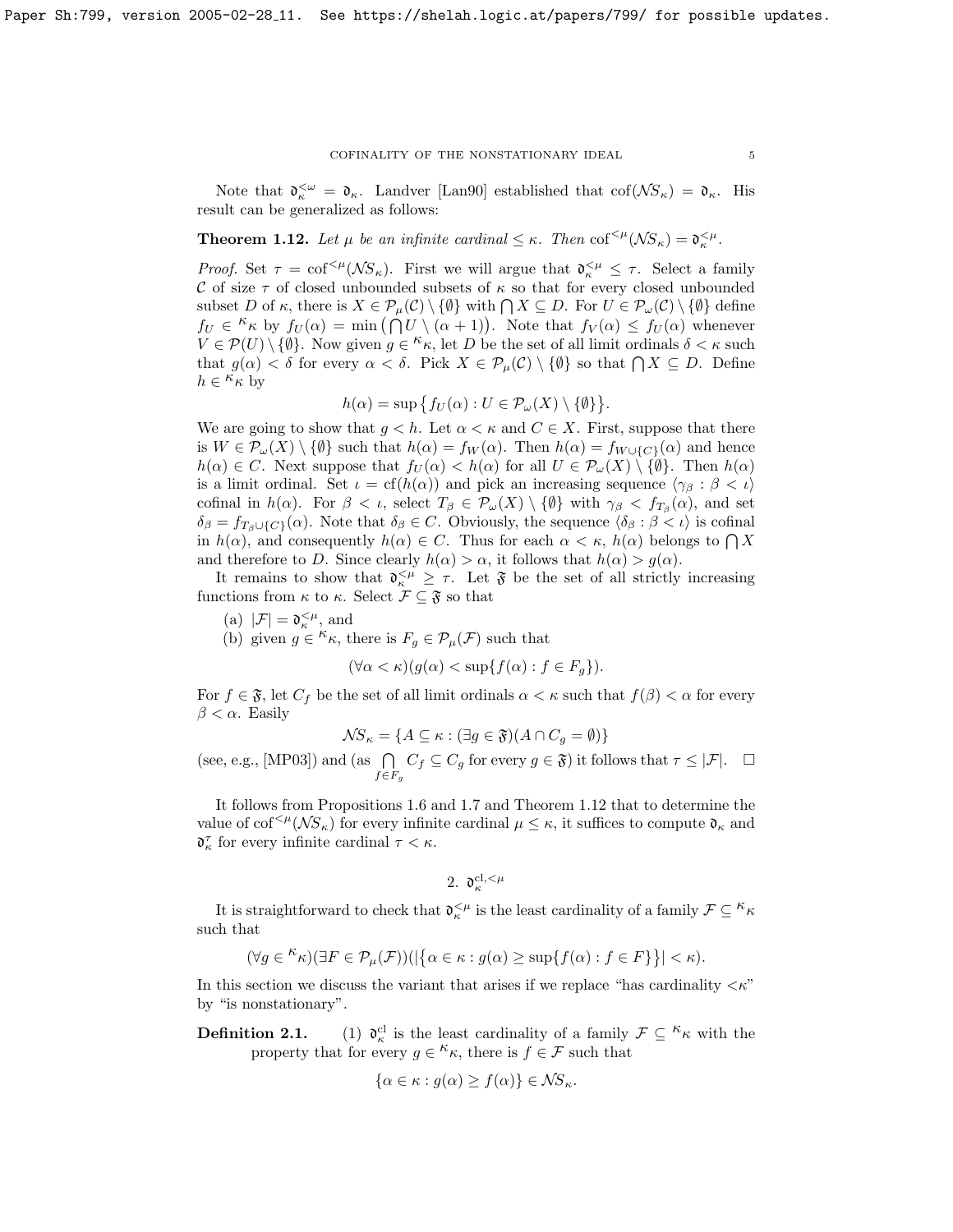(2) For an infinite cardinal  $\mu \leq \kappa$ ,  $\mathfrak{d}_{\kappa}^{\text{cl},\leq \mu}$  is the least cardinality of a family  $\mathcal{F} \subseteq {}^{\kappa}\kappa$  with the property that for every  $g \in {}^{\kappa}\kappa$ , there is  $F \in \mathcal{P}_{\mu}(\mathcal{F})$  such that

$$
\{\alpha \in \kappa : g(\alpha) \ge \sup\{f(\alpha) : f \in F\}\}\in \mathcal{NS}_{\kappa}.
$$

Note that  $\mathfrak{d}_{\kappa}^{\text{cl},\leq\omega}=\mathfrak{d}_{\kappa}^{\text{cl}}$ . It is simple to check that  $cf(\mathfrak{d}_{\kappa}^{\text{cl}})\geq\mathfrak{b}_{\kappa}$ .

<span id="page-5-0"></span>**Theorem 2.2.** For every uncountable cardinal  $\mu \leq \kappa$ ,

$$
\mathfrak{d}_{\kappa}^{\mathrm{cl},<\mu}=\mathfrak{d}_{\kappa}^{<\mu}.
$$

Theorem [2.2](#page-5-0) easily follows from the next two lemmas.

**Lemma 2.3.** Let  $\mu$  be an uncountable limit cardinal  $\leq \kappa$ . Then  $\mathfrak{d}_{\kappa}^{\text{cl},\lt\mu} = \mathfrak{d}_{\kappa}^{\text{cl},\lt\tau}$  for some infinite cardinal  $\tau < \mu$ .

Proof. The proof is similar to that of Proposition [1.7.](#page-3-0) Suppose that the conclusion fails. Fix a family  $\mathcal{F} \subseteq \kappa_{\kappa}$  such that  $|\mathcal{F}| = \mathfrak{d}_{\kappa}^{cl,<\mu}$  and

$$
(\forall g \in {}^{\mathcal{K}} \kappa)(\exists F \in \mathcal{P}_{\mu}(\mathcal{F}))(\{\alpha \in \kappa : g(\alpha) \geq \sup\{f(\alpha) : f \in F\}\} \in \mathcal{N}S_{\kappa}).
$$

For each infinite cardinal  $\tau < \mu$  we may select  $g_{\tau} \in$ <sup> $\kappa$ </sup>  $\kappa$  so that for every  $F \in \mathcal{P}_{\tau}(\mathcal{F})$ we have

$$
\left\{\alpha \in \kappa : g_{\tau}(\alpha) \ge \sup\{f(\alpha) : f \in F\}\right\} \notin \mathcal{NS}_{\kappa}.
$$

Define  $g \in \kappa_{\kappa}$  so that  $g(\alpha) \geq g_{\tau}(\alpha)$  for every infinite cardinal  $\tau < \mu$  such that  $\tau < \alpha$ . Now pick  $F \in \mathcal{P}_{\mu}(\mathcal{F})$  such that

$$
\{\alpha \in \kappa : g(\alpha) \ge \sup\{f(\alpha) : f \in F\}\}\in \mathcal{NS}_{\kappa}.
$$

Let  $\tau$  be any infinite cardinal with  $|F| < \tau < \mu$ . Obviously,  $F \in \mathcal{P}_{\tau}(\mathcal{F})$  and

$$
\left\{\alpha \in \kappa : g_{\tau}(\alpha) \ge \sup\{f(\alpha) : f \in F\}\right\} \in \mathcal{NS}_{\kappa},
$$

a contradiction.  $\Box$ 

To establish the following lemma, we adapt the proof of Theorem 5 in Cummings and Shelah [\[CS95\]](#page-23-5).

**Lemma 2.4.** Let  $\mu$  be a regular uncountable cardinal  $\leq \kappa$ . Then  $\mathfrak{d}_{\kappa}^{\leq \mu} = \mathfrak{d}_{\kappa}^{\text{cl},\leq \mu}$ .

*Proof.* Select a family  $\mathcal{F} \subseteq \kappa_{\kappa}$  such that

- (a) every member of  $\mathcal F$  is increasing,
- (b)  $|\mathcal{F}| = \mathfrak{d}_{\kappa}^{\text{cl}, \leq \mu}$ , and
- (c) for each  $g \in K_{\kappa}$ , there is  $F \in \mathcal{P}_{\mu}(\mathcal{F})$  such that

$$
\{\alpha \in \kappa : g(\alpha) \ge \sup\{f(\alpha) : f \in F\}\}\in \mathcal{NS}_{\kappa}.
$$

We claim that the family

$$
\mathcal{F}^* \stackrel{\text{def}}{=} \left\{ f \in \mathcal{K} \kappa : (\exists \alpha, \beta < \kappa) (\exists g \in \mathcal{F}) (f \upharpoonright \beta \equiv \alpha \& f \upharpoonright [\beta, \kappa) = g \upharpoonright [\beta, \kappa)) \right\}
$$

is  $\lt \mu$ -dominating. So let  $g \in \kappa_{\kappa}$ . Stipulate that  $g_{-1} = g$ . By induction on  $n \in \omega$ choose a closed unbounded subset  $C_n$  of  $\kappa$ ,  $g_n, h_n \in K_{\kappa}$  and  $F_n \in \mathcal{P}_{\mu}(\mathcal{F})$  so that

- (i)  $C_{n+1} \subseteq C_n$ ,
- (ii)  $g_{n-1}(\alpha) < \sup\{f(\alpha) : f \in F_n\}$  for all  $\alpha \in C_n$ ,
- (iii)  $h_n(\beta) = \min(C_n \setminus (\beta + 1)),$
- (iv)  $g_n(\beta) = \sup \left( \text{Rng}(g_{n-1} \upharpoonright (h_n(\beta) + 1)) \right).$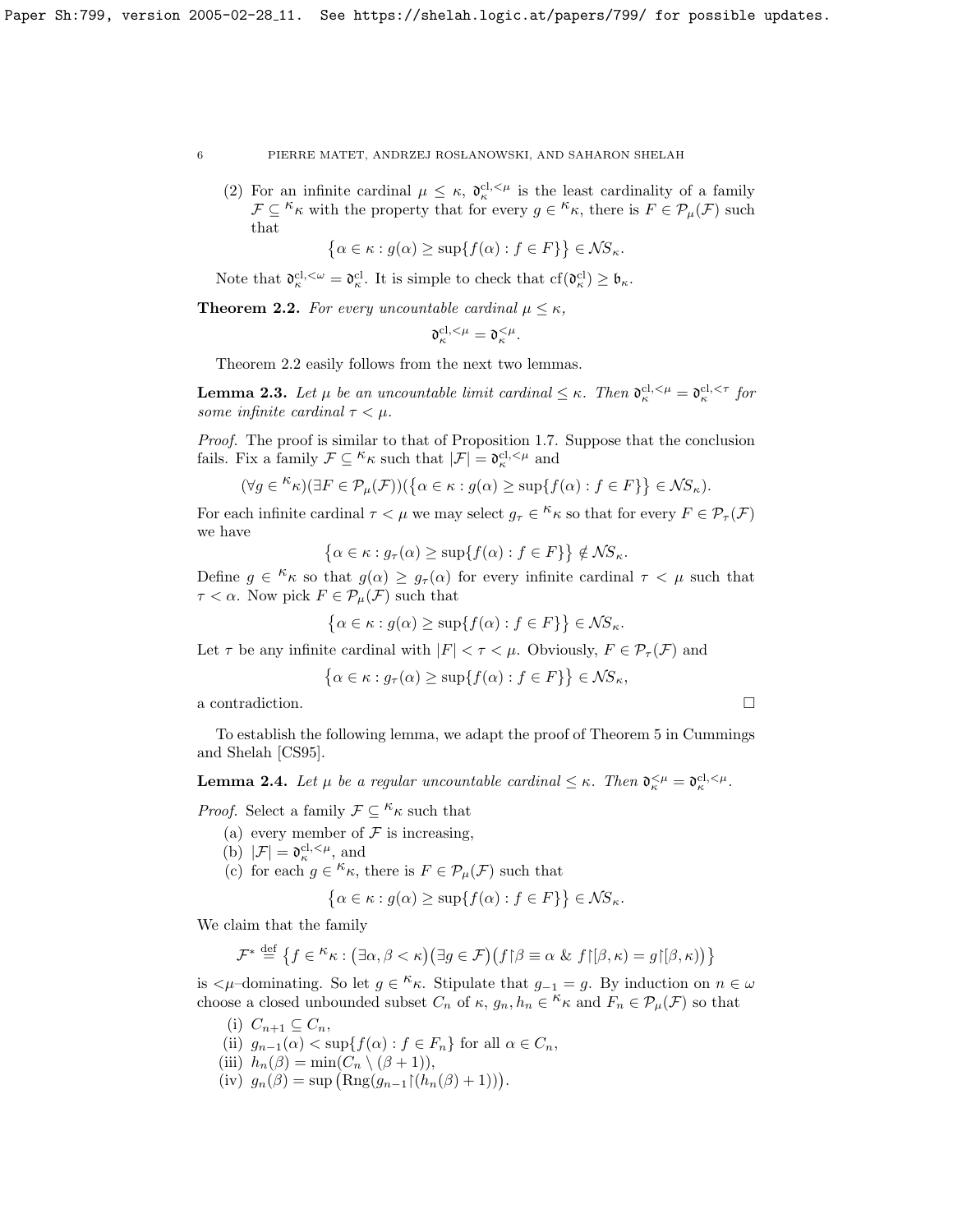Note that, by (iii) and (iv),  $g(\beta) \leq g_0(\beta) \leq g_1(\beta) \leq \ldots$  for all  $\beta \in \kappa$ . Set  $F = \bigcup F_n$  and  $\zeta = \sup\{\min(C_n) : n \in \omega\}$ . We are going to show that  $g(\gamma)$  $n\in\omega$  $\sup\{f(\gamma): f \in F\}$  whenever  $\zeta < \gamma < \kappa$ . To this end suppose that  $\zeta < \gamma < \kappa$ . By (i), there are  $m \in \omega$  and  $\xi \in \kappa$  such that  $\xi = \sup(\gamma \cap C_n)$  whenever  $m \leq n < \omega$ . By (iii),  $h_m(\xi) \geq \gamma$  and so (by (iv))  $g(\gamma) \leq g_{m-1}(\gamma) \leq g_m(\xi)$ . Since  $\gamma > \zeta$  we also have  $\gamma \cap C_{m+1} \neq \emptyset$ . Hence  $\xi \in C_{m+1}$  and consequently, by (ii),

$$
g(\gamma) \le g_m(\xi) < \sup\{f(\xi) \colon f \in F_{m+1}\} \le \sup\{f(\gamma) \colon f \in F_{m+1}\} \le \sup\{f(\gamma) \colon f \in F\}.
$$

Theorem [2.2](#page-5-0) implies that  $\mathfrak{d}_{\kappa}^{\omega} \leq \mathfrak{d}_{\kappa}^{\mathfrak{cl}} \leq \mathfrak{d}_{\kappa}$ . We mention that it was shown in Cummings and Shelah [\[CS95\]](#page-23-5) that  $\mathfrak{d}_{\kappa}^{cl} = \mathfrak{d}_{\kappa}$  if  $\kappa > \mathfrak{Q}_{\omega}$ .

3. 
$$
\mathrm{cof}^{<\mu}(\mathcal{NS}^{\kappa}_{\kappa,\lambda})
$$

Throughout this section  $\lambda$  denotes a fixed cardinal  $>\kappa$ . Our object of study will be the ideal  $\mathcal{NS}_{\kappa,\lambda}^{\kappa}$ , a  $\mathcal{P}_{\kappa}(\lambda)$  version of  $\mathcal{NS}_{\kappa}$ .

**Definition 3.1.** For a regular uncountable cardinal  $\nu$  and a cardinal  $\tau \geq \nu$ ,  $\mathcal{J}_{\nu,\tau}$  is the set of all  $A \subseteq \mathcal{P}_{\nu}(\tau)$  such that for some  $a \in \mathcal{P}_{\nu}(\tau)$  we have  $\{b \in A : a \subseteq b\} = \emptyset$ .

It is straightforward to check that  $\mathcal{J}_{\nu,\tau}$  is a  $\nu$ -complete ideal on  $\mathcal{P}_{\nu}(\tau)$ .

- **Definition 3.2.** (1) An ideal  $\mathcal{J}$  of  $\mathcal{P}_{\kappa}(\lambda)$  is  $\kappa$ -normal if given  $A \in \mathcal{J}^+$  and  $f: A \longrightarrow \kappa$  such that  $f(a) \in a \cap \kappa$  for all  $a \in A$ , there is  $B \in \mathcal{J}^+ \cap \mathcal{P}(A)$ such that  $f$  is constant on  $B$ .
	- (2) The smallest  $\kappa$ -normal ideal on  $\mathcal{P}_{\kappa}(\lambda)$  containing  $\mathcal{J}_{\kappa,\lambda}$  is denoted by  $\mathcal{NS}_{\kappa,\lambda}^{\kappa}$ .
	- (3) For  $f \in \kappa(\mathcal{P}_\kappa(\lambda))$  we let

$$
C_f \stackrel{\text{def}}{=} \{ a \in \mathcal{P}_\kappa(\lambda) : a \cap \kappa \neq \emptyset \text{ and } \bigcup_{\alpha \in a \cap \kappa} f(\alpha) \subseteq a \}.
$$

The following lemma is due to Abe.

<span id="page-6-2"></span>**Lemma 3.3** (Abe [\[Abe97\]](#page-23-6)). Let  $A \subseteq \mathcal{P}_{\kappa}(\lambda)$ . Then

$$
A \in \mathcal{NS}_{\kappa,\lambda}^{\kappa} \quad \text{if and only if} \quad (\exists f \in {^{\kappa}(\mathcal{P}_{\kappa}(\lambda))})(A \cap C_f = \emptyset).
$$

Our purpose in this section is to compute the value of  $\mathrm{cof}^{<\mu}(\mathcal{NS}_{\kappa,\lambda}^{\kappa})$ . We will need an analogue of  $\mathfrak{d}_{\kappa}^{\leq \mu}$  defined in [3.4\(](#page-6-0)1) below.

<span id="page-6-0"></span>**Definition 3.4.** Let  $\mu \leq \kappa$  be an infinite cardinal.

(1)  $\mathfrak{d}_{\kappa,\lambda}^{\kappa,<\mu}$  is the least cardinality of a family X of functions from  $\kappa$  to  $\mathcal{P}_{\kappa}(\lambda)$ with the property that

$$
(\forall g \in {}^{\kappa}(\mathcal{P}_{\kappa}(\lambda))) (\exists X \in \mathcal{P}_{\mu}(\mathcal{X})) (\forall \alpha \in \kappa) (g(\alpha) \subseteq \bigcup_{f \in X} f(\alpha)).
$$

(2) cov $(\lambda, \kappa^+, \kappa^+, \mu)$  is the least cardinality of a family  $\mathcal{X} \subseteq \mathcal{P}_{\kappa^+}(\lambda)$  such that

.

$$
(\forall B \in \mathcal{P}_{\kappa^+}(\lambda)) (\exists X \in \mathcal{P}_{\mu}(\mathcal{X})) (B \subseteq \bigcup X)
$$

<span id="page-6-1"></span>**Theorem 3.5.** Let  $\mu$  be an infinite cardinal  $\leq \kappa$ . Then

$$
\mathrm{cof}^{<\mu}(\mathcal{NS}_{\kappa,\lambda}^{\kappa})=\mathfrak{d}_{\kappa,\lambda}^{\kappa,<\mu}=\max\{\mathfrak{d}_{\kappa}^{<\mu},\mathrm{cov}(\lambda,\kappa^{+},\kappa^{+},\mu)\}.
$$

Theorem [3.5](#page-6-1) is an immediate consequence of Lemmas [3.6–](#page-7-0)[3.9](#page-7-1) below.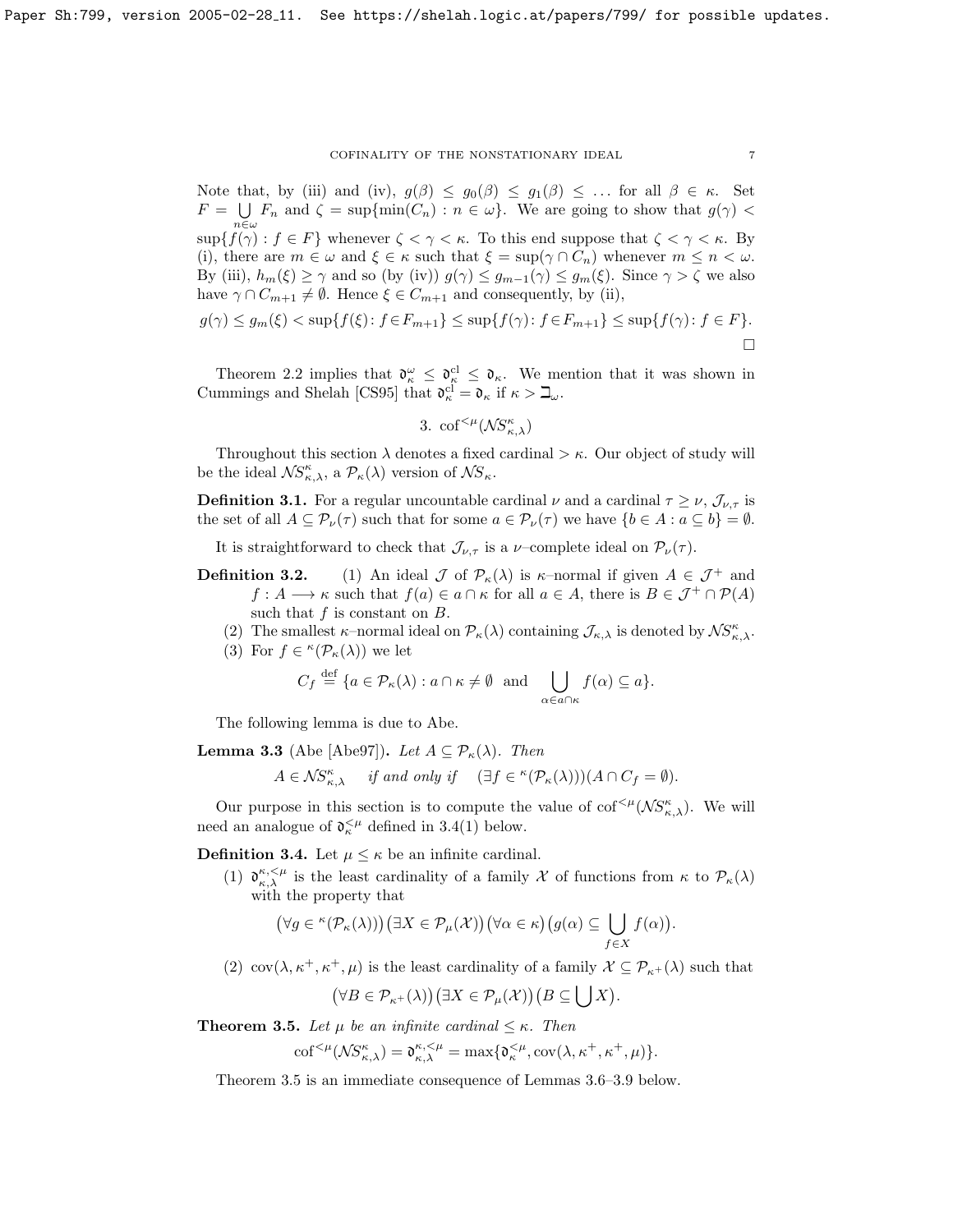<span id="page-7-0"></span>**Lemma 3.6.** Let  $\mu$  be an infinite cardinal  $\leq \kappa$ . Then

$$
cov(\lambda, \kappa^+, \kappa^+, \mu) \leq cof^{<\mu}(\mathcal{NS}_{\kappa,\lambda}^{\kappa}).
$$

*Proof.* By [3.3](#page-6-2) we may pick a family  $\mathcal{X} \subseteq \kappa(\mathcal{P}_{\kappa}(\lambda))$  with the property that  $|\mathcal{X}| =$  $\text{cof}^{<\mu}(\mathcal{NS}_{\kappa,\lambda}^{\kappa})$  and for every function  $g:\kappa\longrightarrow \mathcal{P}_{\kappa}(\lambda)$  there is  $X\in \mathcal{P}_{\mu}(\mathcal{X})$  such that  $\cap$  $\bigcap_{f\in X} C_f \subseteq C_g$ . For  $f \in \mathcal{X}$ , let  $B_f = \kappa \cup \bigcup_{\alpha < \kappa}$  $\bigcup_{\alpha < \kappa} f(\alpha) \in \mathcal{P}_{\kappa+}(\lambda).$ 

Suppose now that  $B \in \mathcal{P}_{\kappa^+}(\lambda)$ . Pick a function  $g : \kappa \longrightarrow \mathcal{P}_{\kappa}(\lambda)$  such that  $B\subseteq\bigcup$  $\bigcup_{\alpha<\kappa} g(\alpha)$ . There is  $X \in \mathcal{P}_{\mu}(\mathcal{X})$  such that  $\bigcap_{f \in X} C_f \subseteq C_g$ . We are going to show that  $B \subseteq \bigcup$  $\bigcup_{f\in X} B_f$ . To this end suppose  $\alpha < \kappa$  and let us argue that  $g(\alpha) \subseteq \bigcup_{f\in X}$  $\bigcup_{f\in X}B_f.$ For  $n < \omega$  let  $a_n \in \mathcal{P}_\kappa$   $\cup$  $\bigcup_{f \in X} B_f$  be defined by

$$
a_0 = {\alpha}
$$
, and  $a_{n+1} = a_n \cup \bigcup_{f \in X} \bigcup_{\beta \in a_n \cap \kappa} f(\beta)$ ,

and let  $a = \bigcup$  $\bigcup_{n<\omega} a_n$ . Then  $\alpha \in a \in \bigcap_{f \in \mathcal{F}}$  $\bigcap_{f\in X} C_f \subseteq C_g$  and consequently  $g(\alpha) \subseteq a \subseteq$ U  $f \in X$  $B_f$ .

**Lemma 3.7.** Let  $\mu$  be an infinite cardinal  $\leq \kappa$ . Then  $\mathfrak{d}_{\kappa}^{<\mu} \leq \text{cof}^{<\mu}(\mathcal{NS}_{\kappa,\lambda}^{\kappa})$ .

*Proof.* By Theorem [1.12,](#page-4-0) it suffices to establish that  $\text{cof}^{<\mu}(\mathcal{NS}_{\kappa}) \leq \text{cof}^{<\mu}(\mathcal{NS}_{\kappa,\lambda})$ . Let a family  $\mathcal{X} \subseteq \kappa(\mathcal{P}_\kappa(\lambda))$  be such that  $|\mathcal{X}| = \text{cof}^{<\mu}(\mathcal{NS}_{\kappa,\lambda}^{\kappa})$  and

$$
(\forall B\in \mathcal{NS}_{\kappa,\lambda}^{\kappa})(\exists X\in \mathcal{P}_{\mu}(\mathcal{X})\setminus\{\emptyset\}\big)(B\cap\bigcap_{f\in X}C_f=\emptyset).
$$

For  $f \in \mathcal{X}$ , let  $Z_f$  be the set of all limit ordinals  $\alpha < \kappa$  such that

$$
(\forall \beta < \alpha)(f(\beta) \cap \kappa \subseteq \alpha).
$$

Plainly,  $Z_f$  is a closed unbounded subset of  $\kappa$ . Now given a closed unbounded subset T of  $\kappa$ , set  $B_T = \{a \in \mathcal{P}_\kappa(\lambda) : a \cap \kappa \notin T\}$ . A simple argument (see, e.g., [\[MPS16\]](#page-23-1)) shows that  $B_T \in \mathcal{NS}_{\kappa,\lambda}^{\kappa}$ . Hence there is  $X_T \in \mathcal{P}_{\mu}(\mathcal{X}) \setminus \{\emptyset\}$  such that  $B_T \cap \bigcap$  $f \in X_T$  $C_f = \emptyset$ . We will show that  $\bigcap$  $f \in X_T$  $Z_f \subseteq T$ . Thus let  $\alpha \in \bigcap$  $f \in X_T$  $Z_f$ . Setting  $a = \alpha \cup \bigcup$  $f \in X_T$ U  $\beta < \alpha$  $f(\beta)$ , it is easy to see that  $a \cap \kappa = \alpha$  and  $a \in \bigcap$  $f \in X_T$  $C_f$ . It follows that  $\alpha = a \cap \kappa \in T$ .

**Lemma 3.8.** Let  $\mu$  be an infinite cardinal  $\leq \kappa$ . Then  $\text{cof}^{<\mu}(\mathcal{NS}_{\kappa,\lambda}^{\kappa}) \leq \mathfrak{d}_{\kappa,\lambda}^{\kappa,<\mu}$ .

Proof. The inequality easily follows from the following observation. Suppose  $h : \kappa \longrightarrow \mathcal{P}_{\kappa}(\lambda)$  and  $X \in \mathcal{P}_{\mu}(\kappa(\mathcal{P}_{\kappa}(\lambda)))$  are such that

$$
(\forall \alpha < \kappa)(h(\alpha) \subseteq \bigcup_{f \in X} f(\alpha)).
$$

Then  $\bigcap$  $\bigcap_{f\in X} C_f \subseteq C_h.$ 

<span id="page-7-1"></span>**Lemma 3.9.** Let  $\mu$  be an infinite cardinal  $\leq \kappa$ . Then

 $\mathfrak{d}_{\kappa,\lambda}^{\kappa,<\mu} \leq \max\{\mathfrak{d}_{\kappa}^{<\mu}, \mathrm{cov}(\lambda,\kappa^+,\kappa^+,\mu)\}.$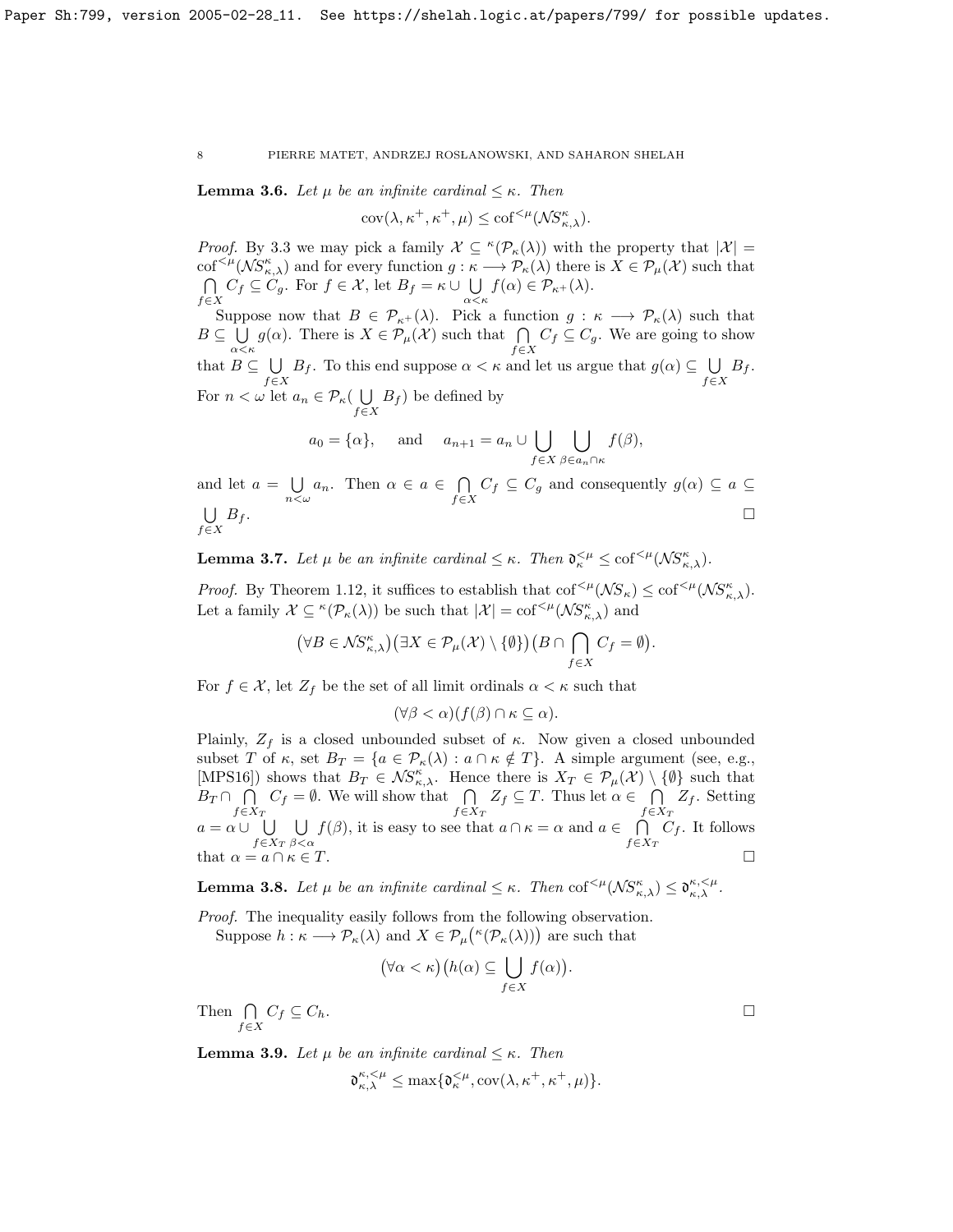*Proof.* Fix  $\mathcal{F} \subseteq {}^{\kappa} \kappa$  so that  $|\mathcal{F}| = \mathfrak{d}_{\kappa}^{\leq \mu}$  and

$$
(\forall h \in {}^{\kappa}\kappa)(\exists F \in \mathcal{P}_{\mu}(\mathcal{F}))(\forall \alpha < \kappa)(h(\alpha) \leq \sup\{f(\alpha) : f \in F\}).
$$

Also, fix  $\mathcal{X} \subseteq \mathcal{P}_{\kappa+}(\lambda)$  such that  $|\mathcal{X}| = \text{cov}(\lambda, \kappa^+, \kappa^+, \mu)$  and

 $\mathcal{P}_{\kappa^+}(\lambda) = \bigcup \{ \mathcal{P}(\bigcup X) : X \in \mathcal{P}_{\mu}(\mathcal{X}) \}.$ 

For each  $a \in \mathcal{X}$ , select a mapping  $\varphi_a : \kappa \stackrel{\text{onto}}{\longrightarrow} a$ . Now for  $f \in \mathcal{F}$  and  $a \in \mathcal{X}$  define  $g_{f,a} : \kappa \longrightarrow \mathcal{P}_{\kappa}(\lambda)$  by

$$
g_{f,a}(\alpha) = \{\varphi_a(\delta) : \delta < f(\alpha)\}.
$$

Suppose now that  $g : \kappa \longrightarrow \mathcal{P}_{\kappa}(\lambda)$ . By the choice of X, there is  $X \in \mathcal{P}_{\mu}(\mathcal{X})$  such that  $\bigcup_{\alpha < \kappa} g(\alpha) \subseteq \bigcup_{X} X$ . Choose  $h \in \kappa_{\kappa}$  such that

$$
(\forall \alpha < \kappa)(g(\alpha) \subseteq \bigcup_{a \in X} \{\varphi_a(\xi) : \xi < h(\alpha)\}).
$$

Next pick  $F \in \mathcal{P}_{\mu}(\mathcal{F})$  such that  $(\forall \alpha < \kappa)(h(\alpha) \leq \sup\{f(\alpha) : f \in F\})$ . Then

$$
(\forall \alpha < \kappa) \big(g(\alpha) \subseteq \bigcup_{f \in F} \bigcup_{a \in X} g_{f,a}(\alpha)\big).
$$

Another formula worth noting is:

$$
\mathrm{cof}^{<\mu}(\mathcal{NS}_{\kappa,\lambda}^{\kappa}) = \max\{\mathrm{cof}^{<\mu}(\mathcal{NS}_{\kappa}), \mathrm{cof}^{<\mu}(\mathcal{J}_{\kappa^+,\lambda})\}.
$$

This identity follows from Theorems [1.12](#page-4-0) and [3.5](#page-6-1) and the next proposition.

<span id="page-8-0"></span>**Proposition 3.10.** Let  $\mu$  be an infinite cardinal  $\leq \kappa$ . Then cov $(\lambda, \kappa^+, \kappa^+, \mu)$  $\mathrm{cof}^{<\mu}(\mathcal{J}_{\kappa^+,\lambda}).$ 

Proof. The result easily follows from the following observation.

Suppose that  $\mathcal{X} \subseteq \mathcal{P}_{\kappa+}(\lambda)$  and  $X \in \mathcal{P}_{\mu}(\mathcal{X}) \setminus \{\emptyset\}$ . Then

$$
\bigcap_{a\in X} \{c \in \mathcal{P}_{\kappa+}(\lambda) : a \subseteq c\} = \{c \in \mathcal{P}_{\kappa+}(\lambda) : \bigcup X \subseteq c\},\
$$

and therefore for each  $b \in \mathcal{P}_{\kappa+}(\lambda)$ 

$$
b \subseteq \bigcup X \quad \text{ if and only if } \quad \bigcap_{a \in X} \{c \in \mathcal{P}_{\kappa^+}(\lambda) : a \subseteq c\} \subseteq \{c \in \mathcal{P}_{\kappa^+}(\lambda) : b \subseteq c\}.
$$

We next consider special cases when  $\text{cof}^{<\mu}(\mathcal{NS}_{\kappa,\lambda}^{\kappa}) < \text{cof}(\mathcal{NS}_{\kappa,\lambda}^{\kappa}).$ 

<span id="page-8-1"></span>**Lemma 3.11.** Let  $\mu$  be an infinite cardinal  $\leq \kappa$ . Then cov $(\lambda, \kappa^+, \kappa^+, \mu) \geq \lambda$ .

*Proof.* It is shown in Matet, Péan and Shelah [\[MPS05\]](#page-23-7) that  $\overline{\text{cof}}(\mathcal{J}_{\kappa^+, \lambda}) \geq \lambda$ . Now observe that (by Proposition [3.10\)](#page-8-0)  $\text{cov}(\lambda, \kappa^+, \kappa^+, \mu) \geq \text{cof}(\mathcal{J}_{\kappa^+, \lambda}).$ 

<span id="page-8-2"></span>**Lemma 3.12.** Suppose  $\lambda$  is singular and  $\mu$  is a cardinal such that  $cf(\lambda) < \mu \leq \kappa$ . Then  $\text{cov}(\lambda, \kappa^+, \kappa^+, \mu) \leq \sup\{u(\kappa^+, \nu) : \kappa < \nu < \lambda\}.$ 

*Proof.* Let  $\langle \lambda_{\xi} : \xi < \text{cf}(\lambda) \rangle$  be an increasing sequence of cardinals cofinal in  $\lambda$ . Then, for every  $a \in \mathcal{P}_{\kappa^+}(\lambda)$ ,  $a = \bigcup$  $\bigcup_{\xi < \text{cf}(\lambda)} a \cap \lambda_{\xi}$ . The desired inequality follows.  $\square$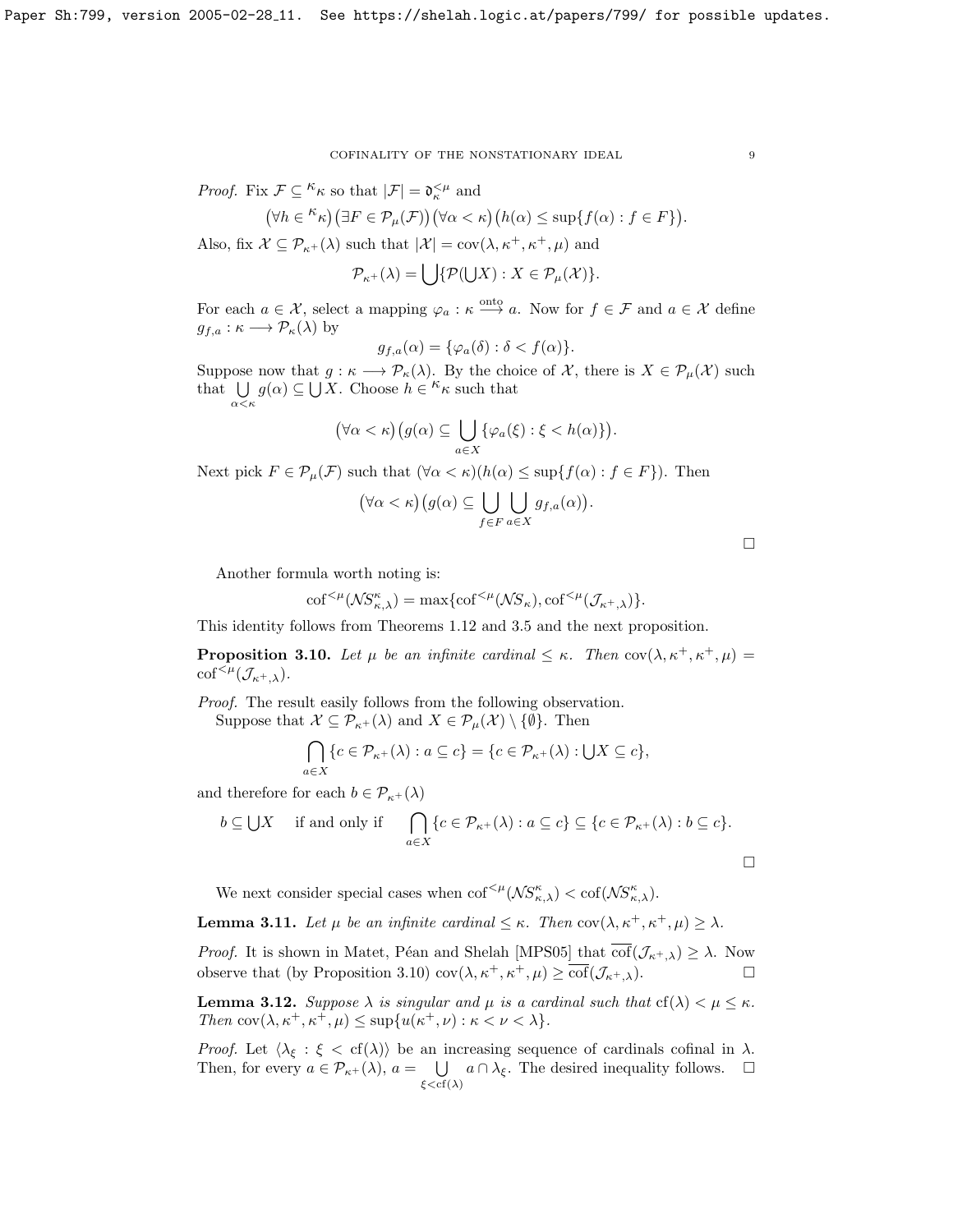**Proposition 3.13.** Let  $\mu$  be an uncountable cardinal  $\leq \kappa$ . Then

$$
\mathrm{cof}^{<\mu}\big(\mathcal{NS}^\kappa_{\kappa,\kappa^{+\omega}}\big)=\max\{\mathfrak{d}^{<\mu}_{\kappa},\kappa^{+\omega}\}.
$$

Proof. By Lemmas [1.4,](#page-2-0) [3.11](#page-8-1) and [3.12](#page-8-2) we have

$$
cov(\kappa^{+\omega}, \kappa^+, \kappa^+, \mu) = \kappa^{+\omega},
$$

so the result follows from Theorem [3.5.](#page-6-1)

Thus, if  $\mathfrak{d}_{\kappa}^{\leq \omega_1} \leq \kappa^{+\omega}$ , then

$$
\mathrm{cof}^{<\omega_1}(\mathcal{N}S^{\kappa}_{\kappa,\kappa+\omega}) < \mathrm{cof}(\mathcal{N}S^{\kappa}_{\kappa,\kappa+\omega}).
$$

<span id="page-9-0"></span>**Lemma 3.14.** Assume the Singular Cardinals Hypothesis. If  $\lambda \geq 2^{\kappa}$ , then

$$
u(\kappa^+, \lambda) = \begin{cases} \lambda^+ & \text{if } \text{cf}(\lambda) \leq \kappa, \\ \lambda & \text{otherwise.} \end{cases}
$$

Proof. Plainly,  $\lambda \leq u(\kappa^+, \lambda) \leq \lambda^{\kappa}$ . It follows immediately that  $u(\kappa^+, \lambda) = \lambda$  if cf( $\lambda$ ) >  $\kappa$ . For the other case, use the well-known fact (see, e.g., [\[MPS16\]](#page-23-1)) that  $cf(u(\kappa^+,\lambda)) \geq \kappa$ <sup>+</sup>.

**Proposition 3.15.** Assume the Singular Cardinals Hypothesis. If  $\lambda \geq 2^{\kappa}$  and  $\aleph_0 \leq \mu \leq \kappa$ , then

$$
\mathrm{cof}^{<\mu}(\mathcal{NS}^{\kappa}_{\kappa,\lambda}) = \begin{cases} \lambda^+ & \text{if } \mu \leq \mathrm{cf}(\lambda) \leq \kappa, \\ \lambda & \text{otherwise.} \end{cases}
$$

*Proof.* By Lemma [3.11,](#page-8-1)  $cov(\lambda, \kappa^+, \kappa^+, \mu) \geq \lambda \geq \mathfrak{d}_{\kappa} \geq \mathfrak{d}_{\kappa}^{<\mu}$ , so by Theorem [3.5](#page-6-1)

$$
\mathrm{cof}^{<\mu}(\mathcal{NS}^\kappa_{\kappa,\lambda}) = \mathrm{cov}(\lambda,\kappa^+,\kappa^+,\mu).
$$

CASE:  $cf(\lambda) > \kappa$ .

By Lemmas [3.11](#page-8-1) and [3.14](#page-9-0) we have  $\lambda \leq \text{cov}(\lambda, \kappa^+, \kappa^+, \mu) \leq u(\kappa^+, \lambda) \leq \lambda$ , and hence  $cov(\lambda, \kappa^+, \kappa^+, \mu) = \lambda.$ 

CASE:  $\mu \leq cf(\lambda) \leq \kappa$ . By Lemma [3.14](#page-9-0) we know that

$$
cov(\lambda, \kappa^+, \kappa^+, \mu) \le u(\kappa^+, \lambda) \le \lambda^+ \quad \text{and} \quad \lambda^+ \le u(\kappa^+, \lambda) \le (\text{cov}(\lambda, \kappa^+, \kappa^+, \mu))^{<\mu}.
$$

Since  $\lambda^{<\mu} = \lambda$ , it follows that  $cov(\lambda, \kappa^+, \kappa^+, \mu) = \lambda^+$ .

CASE:  $cf(\lambda) < \mu$ . By Lemmas [3.11,](#page-8-1) [3.12](#page-8-2) and [3.14](#page-9-0) we have

$$
\lambda \leq \operatorname{cov}(\lambda, \kappa^+, \kappa^+, \mu) \leq \sup \{ u(\kappa^+, \nu) : \kappa < \nu < \lambda \} \leq \lambda,
$$

and consequently  $cov(\lambda, \kappa^+, \kappa^+, \mu) = \lambda$ .

Thus, if the Singular Cardinals Hypothesis holds,  $\mu \leq \kappa$  and  $\lambda \geq 2^{\kappa}$ , then

$$
\mathrm{cof}^{<\mu}(\mathcal{NS}_{\kappa,\lambda}^{\kappa}) < \mathrm{cof}(\mathcal{NS}_{\kappa,\lambda}^{\kappa}) \quad \text{ if and only if } \quad \mathrm{cf}(\lambda) < \mu.
$$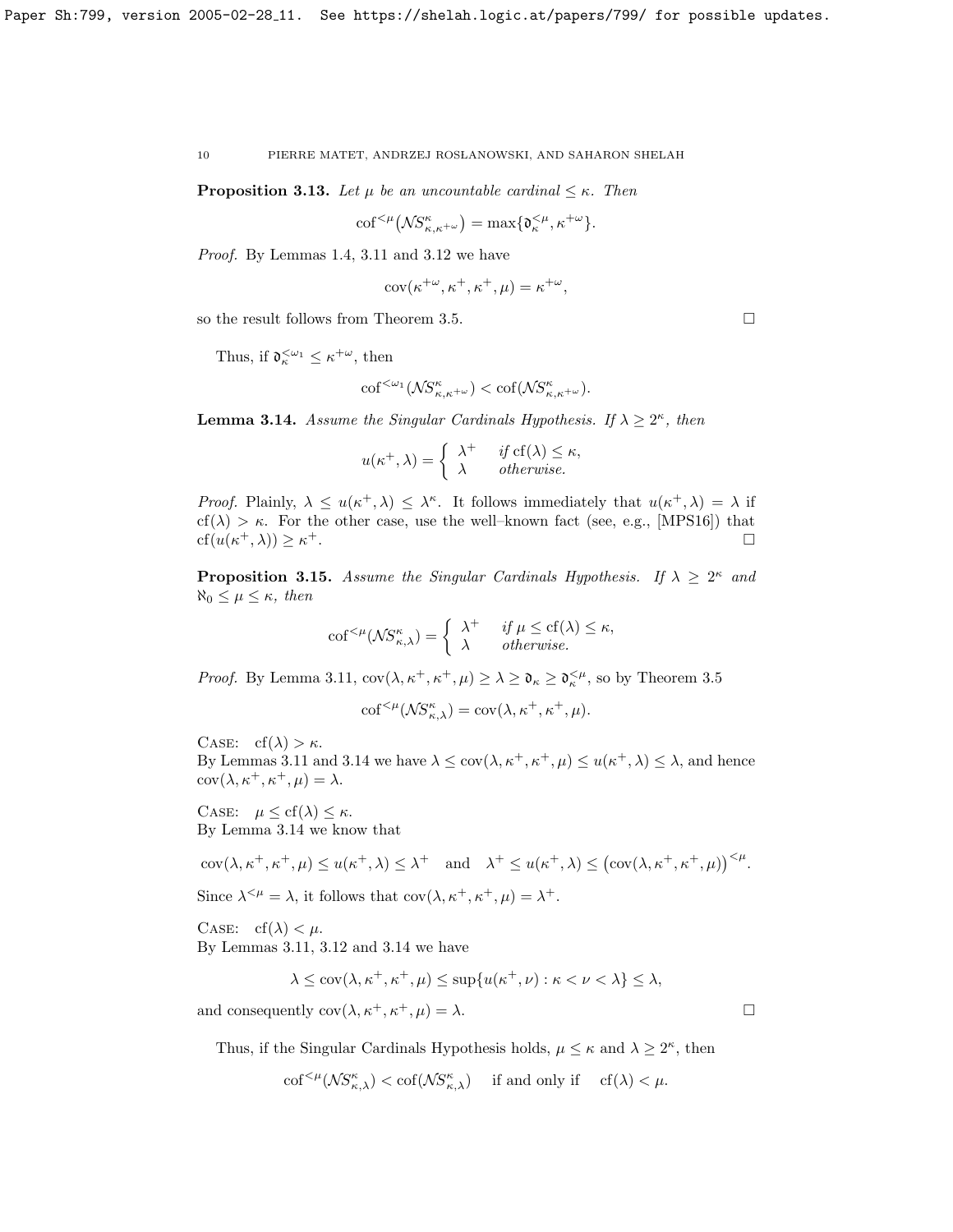# 4.  $cov(\mathbf{M}_{\kappa,\kappa})$

Let us recall some basic facts and definitions related to the combinatorics of the  $\kappa$ –meager ideal  $\mathbf{M}_{\kappa,\kappa}$  on  $^{\kappa}2$ .

- **Definition 4.1.** (1) The Baire number  $n(X)$  of a topological space X (also called the Novak number of X) is the least number of nowhere dense subsets of  $X$  needed to cover  $X$ .
	- (2) For a topological space X and a cardinal  $\mu$ , the  $( $\mu$ )-complete ideal of sub$ sets of X generated by nowhere dense subsets of X is denoted by  $\mathbf{M}_{\leq \mu}(X)$ ;  $\mathbf{M}_{\leq \mu^+}(X)$  will be also denoted by  $\mathbf{M}_{\mu}(X)$ . The ideal  $\mathbf{M}_{\mu}(X)$  is the ideal of  $\mu$ -meager subsets of X.
	- (3) The space  $\kappa_{\kappa}$  (respectively  $\kappa_{2}$ ) is endowed with the topology obtained by taking as basic open sets  $\emptyset$  and  $O_s$  for  $s \in \langle k \kappa \rangle$  (respectively  $s \in \langle k \kappa \rangle$ ), where  $O_s = \{f \in \kappa \: : \: s \subseteq f\}$  (respectively  $O_s = \{\hat{f} \in \kappa \: : \: s \subseteq f\}$ ).
	- (4) The ideals of  $\kappa$ –meager subsets of  $\kappa_{\kappa}$ ,  $\kappa_{2}$  are denoted by  $\mathbf{M}_{\kappa,\kappa}$  and  $\mathbf{M}_{\kappa,\kappa}$ , respectively.
- Remark 4.2. (1) Clearly, for a topological space X,  $n(X)$  is the least number of open dense subsets of X with empty intersection. If  $\mu \leq n(X)$ , then  $\mathbf{M}_{\leq \mu}(X)$  is a proper ideal (i.e.,  $X \notin \mathbf{M}_{\leq \mu}(X)$ ).
	- (2) Following the tradition of the set theory of the reals, we may consider the covering number  $cov(\mathbf{M}_{\leq \mu}(X))$  of the ideal  $\mathbf{M}_{\leq \mu}(X)$ :

$$
cov(\mathbf{M}_{\leq \mu}(X)) = \min\{|\mathcal{A}| : \mathcal{A} \subseteq \mathbf{M}_{\leq \mu}(X) \& [|\mathcal{A}| = X\}.
$$

By the definition,  $n(X) = cov(M_{\langle X_0 \rangle}(X))$ . But also for every  $\mu < n(X)$  we have  $cov(\mathbf{M}_{\leq \mu}(X)) = n(X)$ ; also  $cov(\mathbf{M}_{\leq n(X)}(X)) = cf(n(X)).$ 

(3) Plainly,  $n(K_{\kappa}) > \kappa$  and  $n(K_2) > \kappa$  (remember,  $\kappa$  is assumed to be regular).

<span id="page-10-0"></span>**Lemma 4.3.** Suppose that X is a topological space,  $\mu < n(X)$ , and  $Y_{\alpha}$  are open subsets of X (for  $\alpha < \mu$ ). Assume also that  $Y = \bigcap$  $\bigcap_{\alpha<\mu}Y_{\alpha}$  is dense in X. Then, if Y is equipped with the subspace topology,  $n(Y) = n(X)$ .

*Proof.* Let  $U_\beta$  (for  $\beta < n(X)$ ) be open dense subsets of X such that  $\bigcap_{\beta < n(X)} U_\beta = \emptyset$ . Then  $U_\beta \cap Y$  are open dense subsets of Y (remember Y is dense) and  $\bigcap (U_\beta \cap Y)$  $\beta < n(X)$ 

 $Y$ ) =  $\emptyset$ . This shows that  $n(Y) \leq n(X)$ . Now, let  $V_\beta \subseteq Y$  (for  $\beta < n(Y)$ ) be open dense subsets of Y such that  $\bigcap_{\beta < n(Y)} V_\beta =$ 

 $θ$ . Take open subsets  $U_β$  of X such that  $V_β = U_β ∩ Y -$  clearly  $U_β$ 's are dense in  $X$  (as Y is so). Then  $\emptyset = \bigcap$  $\bigcap_{\beta < n(Y)} (U_{\beta} \cap Y) = \bigcap_{\beta < n(Y)} U_{\beta} \cap \bigcap_{\alpha < n(Y)}$  $\bigcap_{\alpha<\mu}Y_{\alpha}$ , and hence  $n(X) \leq n(Y) + \mu$  and therefore  $n(X) \leq n(Y)$ .

<span id="page-10-1"></span>Proposition 4.4.  $cov(\mathbf{M}_{\kappa,\kappa}^{\kappa}) = n({}^{\kappa}\kappa) = n({}^{\kappa}2) = cov(\mathbf{M}_{\kappa,\kappa}).$ 

*Proof.* For  $s \in \langle k_2 \rangle$  and  $\alpha \leq \kappa$  let  $F(s,\alpha) \in \langle k_2 \rangle$  be such that  $\ln(F(s,\alpha)) =$  $lh(s)+\alpha+1$  and

$$
F(s,\alpha)\{\ln(s) = s, \quad F(s,\alpha)\{\ln(s),\ln(s) + \alpha\} \equiv 1, \quad \text{and} \quad F(s,\alpha)(\ln(s) + \alpha) = 0.
$$
  
Now, let  $\pi : \langle K_{\kappa} \longrightarrow \langle K_2 \rangle$  be such that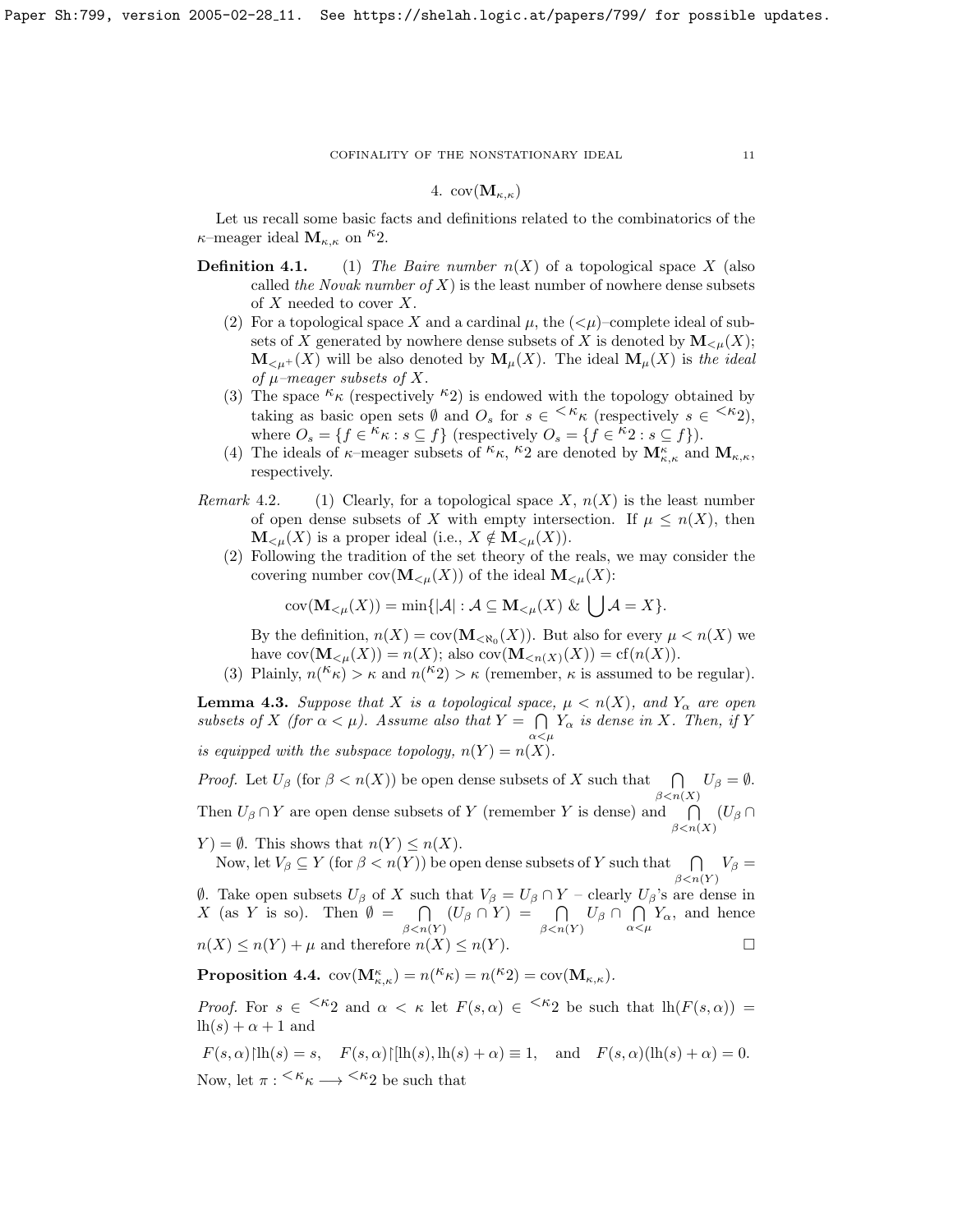\n- \n
$$
\pi(\langle \rangle) = \langle \rangle, \pi(s^\frown \langle \alpha \rangle) = F(\pi(s), \alpha)
$$
 for  $s \in \langle \kappa, \chi \rangle$  and\n
\n- \n if  $\langle s_\zeta : \zeta < \xi \rangle \subseteq \langle \kappa, \chi \rangle$  is  $\langle \chi \rangle$ -increasing,  $\xi < \kappa, s = \bigcup_{\zeta < \xi} s_\zeta$ , then  $\pi(s) = \bigcup_{\zeta < \xi} \pi(s_\zeta)$ .\n
\n

Then  $\pi$  induces a one-to-one mapping  $\pi^* : \kappa \mapsto \kappa_2 : \eta \mapsto \bigcup$ ζ<κ  $\pi(\eta(\zeta))$ . The range of  $\pi^*$  is

$$
\mathbf{r} \quad \mathbf{r}
$$

$$
Rng(\pi^*) = \{ \rho \in {}^{\kappa}2 : (\forall \alpha < \kappa)(\exists \beta < \kappa)(\alpha < \beta \& \rho(\beta) = 0) \}.
$$

Plainly,  $\text{Rng}(\pi^*)$  is the intersection of  $\kappa$  many open dense subsets of <sup> $\kappa$ </sup>2. Moreover,  $\pi^*$  is a homeomorphism from  ${}^{\kappa}\kappa$  onto  $\text{Rng}(\pi^*)$ . Therefore, using Lemma [4.3,](#page-10-0) we get  $n(K_{\kappa}) = n(Rng(\pi^*)) = n(K_2)$ . The rest should be clear (remember Remark  $\overline{4.2(2,3)}$  $\overline{4.2(2,3)}$  $\overline{4.2(2,3)}$ .

<span id="page-11-1"></span>**Proposition 4.5.**  $cov(M_{\kappa,\kappa}) \leq \mathfrak{d}_{\kappa}$ .

**Definition 4.6.**  $\mathbb{C}_{\mu,\kappa}$  is the forcing notion for adding  $\mu$  Cohen functions in  ${}^{\kappa}\kappa$  with  $\langle \kappa$ -support. Thus a condition in  $\mathbb{C}_{\mu,\kappa}$  is a function q such that

 $Dom(q) \subseteq \mu \times \kappa$ , Rng $(q) \subseteq \kappa$  and  $|q| < \kappa$ .

The order of  $\mathbb{C}_{\mu,\kappa}$  is the inclusion.

**Proposition 4.7.** Assume  $2^{<\kappa} = \kappa < \mu$ . Then  $\Vdash_{\mathbb{C}_{\mu,\kappa}}$  " $cov(\mathbf{M}_{\kappa,\kappa}) \geq \mu$ ".

# 5. Manageable forcing notions

In this section we introduce a property of forcing notions which is crucial for the consistency results presented later:  $(\theta, \mu, \kappa)$ –manageability. This property has three ingredients: an iterable variant of  $\kappa^+$ –cc (see Definition [5.1\)](#page-11-0),  $\kappa$ –completeness and a special property implying preservation of non-meagerness of subsets of  $\kappa_{\kappa}$ (see Proposition [5.9\)](#page-13-0). Since later we will work with  $\lt \kappa$ –support iterations, we also prove a suitable preservation theorem (see Theorem [5.11\)](#page-14-0).

Throughout the section we will assume that our fixed (uncountable) regular cardinal  $\kappa$  satisfies  $2^{<\kappa} = \kappa$  (so also  $\kappa^{<\kappa} = \kappa$ ).

<span id="page-11-0"></span>Definition 5.1 (See Shelah [\[She92,](#page-23-8) Definition 1.1] and [\[She00,](#page-23-9) Definition 7]). Let P be a forcing notion, and  $\varepsilon < \kappa$  be a limit ordinal.

(1) We define a game  $\partial_{\varepsilon,\kappa}^{cc}(\mathbb{P})$  of two players, Player I and Player II. A play lasts  $\varepsilon$  steps, and at each stage  $\alpha < \varepsilon$  of the play  $\bar{q}^{\alpha}, \bar{p}^{\alpha}, \varphi^{\alpha}$  are chosen so that:

 $\bullet \ \bar q^0 = \langle \emptyset_{\mathbb{P}} : i < \kappa^+ \rangle, \, \varphi^0 : \kappa^+ \longrightarrow \kappa^+ : i \mapsto 0;$ 

- If  $\alpha > 0$ , then Player I picks  $\bar{q}^{\alpha}, \varphi^{\alpha}$  such that
	- (i)  $\bar{q}^{\alpha} = \langle q_i^{\alpha} : i < \kappa^+ \rangle \subseteq \mathbb{P}$  satisfies

$$
(\forall \beta < \alpha)(\forall i < \kappa^+)(p_i^{\beta} \le q_i^{\alpha}),
$$

(ii)  $\varphi^{\alpha} : \kappa^+ \longrightarrow \kappa^+$  is regressive, i.e.,  $(\forall i < \kappa^+)(\varphi^{\alpha}(i) < 1 + i);$ 

• Player II answers choosing a sequence  $\bar{p}^{\alpha} = \langle p_i^{\alpha} : i \langle \kappa^+ \rangle \subseteq \mathbb{P}$  such that  $(\forall i < \kappa^+)(q_i^{\alpha} \leq p_i^{\alpha})$ .

If at some stage of the game Player I does not have any legal move, then he loses. If the game lasted  $\varepsilon$  steps, Player I wins a play  $\langle \bar{q}^{\alpha}, \bar{p}^{\alpha}, \varphi^{\alpha} : \alpha < \varepsilon \rangle$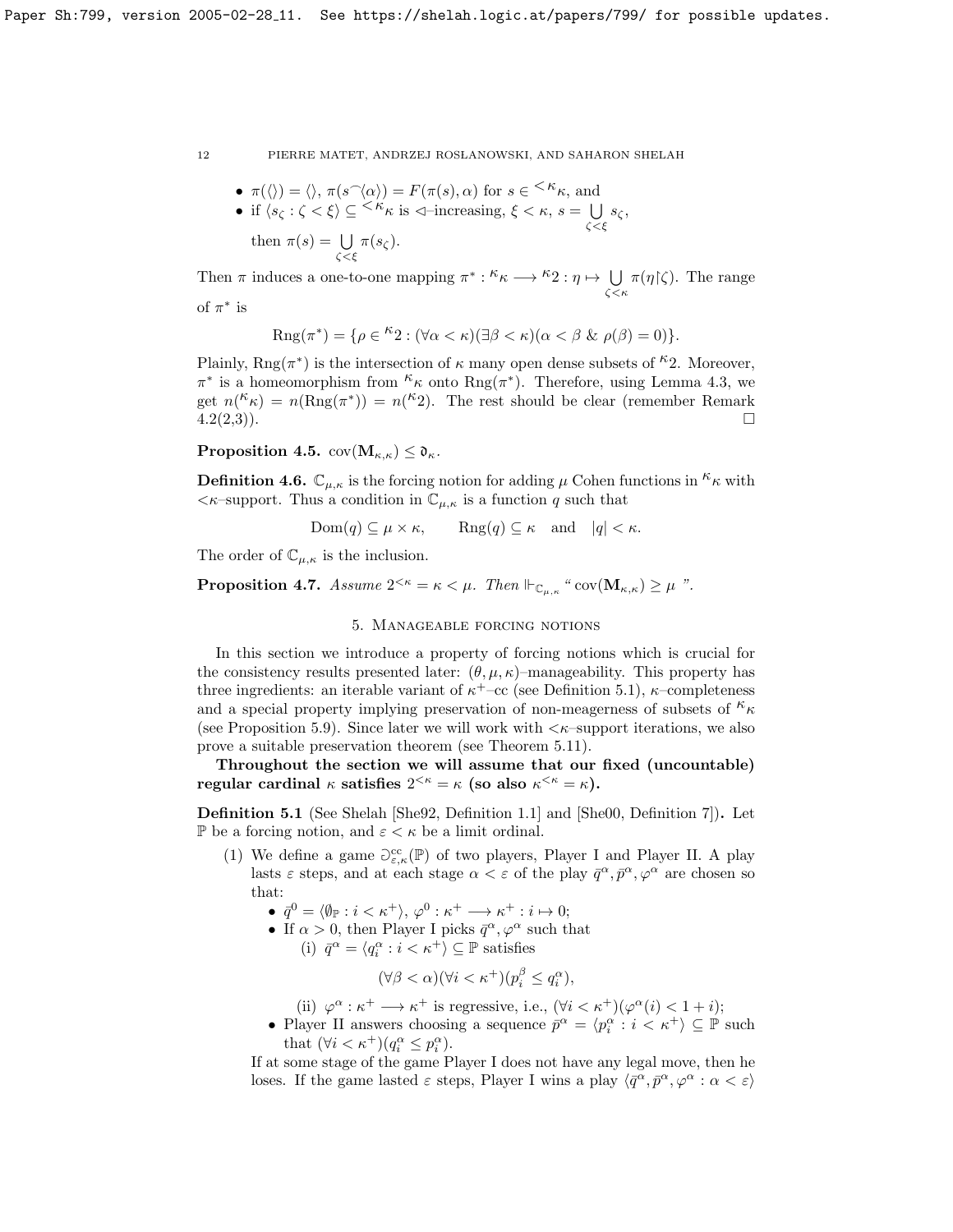if there is a club C of  $\kappa^+$  such that for each distinct members i, j of C satisfying  $cf(i) = cf(j) = \kappa$  and  $(\forall \alpha < \varepsilon)(\varphi^{\alpha}(i) = \varphi^{\alpha}(j))$ , the set

$$
\{p_i^{\alpha} : \alpha < \varepsilon\} \cup \{p_j^{\alpha} : \alpha < \varepsilon\}
$$

has an upper bound in P.

(2) The forcing notion  $\mathbb P$  satisfies condition  $(*)_\kappa^{\varepsilon}$  if Player I has a winning strategy in the game  $\mathcal{O}^{\text{cc}}_{\varepsilon,\kappa}(\mathbb{P}).$ 

Remark 5.2. Condition  $(*)_{\kappa}^{\varepsilon}$  is a strong version of  $\kappa^+$ -cc (easily, if  $\varepsilon < \kappa$  is limit,  $\kappa^{\varepsilon} = \kappa$ , and P satisfies  $(*)_{\kappa}^{\varepsilon}$ , then P satisfies  $\kappa^+$ -cc). This condition was used in a number of papers, e.g., to obtain a series of consistency results on partition relations; see Shelah and Stanley [\[SS82\]](#page-23-10), [\[SS86\]](#page-24-0), Shelah [\[She78\]](#page-23-11), [\[She92\]](#page-23-8), [\[She00\]](#page-23-9). Its primary use comes from the fact that it is preserved in  $\lt k$ -support iterations.

<span id="page-12-0"></span>Proposition 5.3 (See Shelah [\[She92,](#page-23-8) Iteration Lemma 1.3] and [\[She00,](#page-23-9) Theorem 35]). Let  $\varepsilon < \kappa$  be a limit ordinal,  $\kappa = \kappa^{<\kappa}$ . Suppose that  $\overline{\mathbb{Q}} = \langle \mathbb{P}_{\xi}, \mathbb{Q}_{\xi} : \xi < \gamma \rangle$  is a  $\langle \kappa$ -support iteration such that for each  $\xi < \gamma$ 

$$
\Vdash_{\mathbb{P}_{\xi}} \text{``}\dot{\mathbb{Q}}_{\xi} \text{ satisfies } (\ast)^{\varepsilon}_{\kappa} \text{''}.
$$

Then  $\mathbb{P}_{\gamma}$  satisfies  $(*)_\kappa^{\varepsilon}$ .

**Definition 5.4.** A forcing notion  $\mathbb{P}$  is  $\langle \theta$ -complete if every  $\leq_{\mathbb{P}}$ -increasing chain of length less than  $\theta$  has an upper bound in  $\mathbb{P}$ . It is  $\langle \theta$ -lub-complete if every  $\leq_{\mathbb{P}}$ -increasing chain of length less than  $\theta$  has a least upper bound in  $\mathbb{P}$ .

**Definition 5.5.** Let  $\theta$  and  $\mu$  be cardinals such that  $\theta < \kappa$  and  $\mu^{<\kappa} = \mu$ . Let  $\mathbb{P}$  be a  $\langle \theta^+$ -lub-complete forcing notion.

- (1) A model  $N \prec (\mathcal{H}(\chi), \in, \leq^*_{\chi})$  is  $(\mathbb{P}, \kappa, \mu)$ -relevant if  $\mathbb{P}, \mu \in N, \mu \subseteq N$ ,  $|N| = \mu$  and  $\leq K_N \subset N$ .
- (2) For a  $(\mathbb{P}, \kappa, \mu)$ -relevant model N we define a game  $\mathcal{D}^m(N, \theta, \mathbb{P})$  of two players, He and She, as follows. A play lasts  $\theta$  moves, and in the i<sup>th</sup> move conditions  $p_i, q_i \in \mathbb{P}$  are chosen so that:
	- $q_i \in N \cap \mathbb{P}, q_i \leq p_i$
	- $(\forall j < i)(q_j \leq q_i \& p_j \leq p_i),$
	- She chooses  $p_i, q_i$  if i is odd, He picks  $p_i, q_i$  if i is even.

She wins the play  $\langle q_i, p_i : i < \theta \rangle$  whenever

if  $p_{\theta}$  is a least upper bound of  $\langle p_i : i < \theta \rangle$ , and  $q_{\theta}$  is a least upper bound of  $\langle q_i : i < \theta \rangle$ ,

then  $(\forall q \in N \cap \mathbb{P})(q_{\theta} \leq q \Rightarrow q, p_{\theta} \text{ are compatible}).$ 

- (3) The forcing notion  $\mathbb P$  is weakly  $(\theta, \mu, \kappa)$ –manageable if (it is  $\langle \theta^+$ –lub–complete and) there is an  $x \in \mathcal{H}(\chi)$  (called a witness) such that for every  $(\mathbb{P}, \kappa, \mu)$ relevant model  $N \prec \mathcal{H}(\chi)$  with  $x \in N$ , She has a winning strategy in the game  $\mathfrak{D}^m(N,\theta,\mathbb{P}).$
- (4) The forcing notion  $\mathbb P$  is  $(\theta, \mu, \kappa)$ –manageable if it is  $\langle \kappa$ –complete, weakly  $(\theta, \mu, \kappa)$ –manageable, and satisfies the condition  $(*)^{\theta}_{\kappa}$ .

Remark 5.6. Suppose that  $\mathbb P$  is  $\langle \theta^+$ -lub-complete and N is  $(\mathbb P, \kappa, \mu)$ -relevant. Then both players have always legal moves in the game  $\partial^m(N, \theta, \mathbb{P})$ . Moreover, if  $\langle q_i, p_i \rangle$ :  $i < \theta$  is a (legal) play of  $\partial^m(N, \theta, \mathbb{P})$ , then there are least upper bounds  $q_\theta \in N \cap \mathbb{P}$ of  $\langle q_i : i < \theta \rangle$ , and  $p_\theta \in \mathbb{P}$  of  $\langle p_i : i < \theta \rangle$  (and  $q_\theta \leq p_\theta$ ).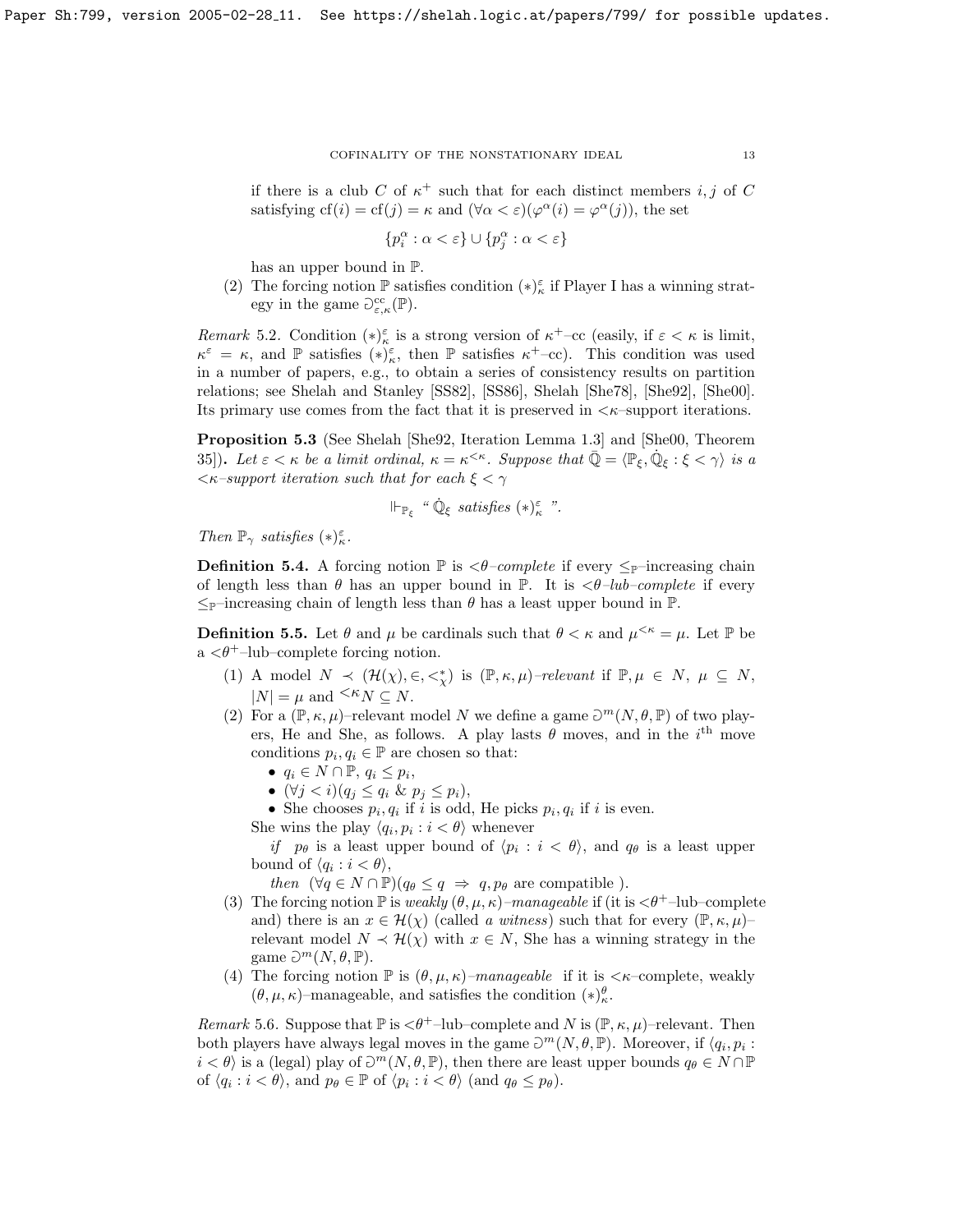**Definition 5.7.** Let N be a  $(\mathbb{P}, \kappa, \mu)$ –relevant model, and let  $q \in N \cap \mathbb{P}, p \in \mathbb{P}$  be such that  $q \leq p$ . We say that a pair  $(q^*, p^*)$  is an N-cover for  $(q, p)$ , if

- $q \leq q^* \in N \cap \mathbb{P}, p \leq p^* \in \mathbb{P}, q^* \leq p^*$ , and
- every condition  $q' \in N \cap \mathbb{P}$  stronger than  $q^*$  is compatible with  $p^*$ .

<span id="page-13-1"></span>**Lemma 5.8.** Suppose that  $\mathbb{P}$  is a  $\langle \theta^+ \text{-}lub\text{-}complete$  forcing notion, N is a  $(\mathbb{P}, \kappa, \mu)$ relevant model, and She has a winning strategy in the game  $\partial^m(N, \theta, \mathbb{P})$ . Then:

- (1) For all conditions  $q \in N \cap \mathbb{P}$  and  $p \in \mathbb{P}$  such that  $q \leq p$ , there is an N-cover  $(q^*, p^*)$  for  $(q, p)$ .
- $(2)$   $N \cap \mathbb{P} \triangleleft \mathbb{P}$ .

*Proof.* 1) Consider a play  $\langle q_i, p_i : i < \theta \rangle$  of  $\partial^m(N, \theta, \mathbb{P})$  in which He starts with  $q_0 = q, p_0 = p$ , and then he always plays the  $\lt^*_\chi$ -first legal moves, and She uses her winning strategy. Let  $q^* \in N \cap \mathbb{P}, p^* \in \mathbb{P}$  be least upper bounds of  $\langle q_i : i < \theta \rangle$ ,  $\langle p_i : i \langle \theta \rangle$ , respectively. Plainly, as She won the play, the pair  $(q^*, p^*)$  is an N–cover for  $(q, p)$ .

2) Suppose that  $A \subseteq N \cap \mathbb{P}$  is a maximal antichain in  $N \cap \mathbb{P}$ , but  $p \in \mathbb{P}$  is incompatible with all members of A. Let  $(q^*, p^*)$  be an N–cover for  $(\varnothing_{\mathbb{P}}, p)$ . The condition  $q^*$  is compatible with some  $q \in \mathcal{A}$ , so let  $q^+ \in N \cap \mathbb{P}$  be such that  $q^+ \geq q^*$ ,  $q^+ \ge q \in \mathcal{A}$ . By the choice of  $(q^*, p^*)$  we know that the conditions  $q^+$  and  $p^*$  are compatible, and hence  $q$  and  $p$  are compatible, a contradiction.

The rest follows from the elementarity of N.

$$
\Box
$$

<span id="page-13-0"></span>**Proposition 5.9.** Assume  $\theta < \kappa \leq \mu = \mu^{<\kappa} < \tau$ . Suppose that a set  $Y \subseteq {}^{\kappa} \kappa$ cannot be covered by the union of less than  $\tau$  nowhere dense subsets of  $\kappa_{\kappa}$ , and  $\mathbb P$ is a weakly  $(\theta, \mu, \kappa)$ -manageable forcing notion not collapsing cardinals. Then

 $\Vdash_{\mathbb{P}}$  " Y is not the union of  $\lt \tau$  nowhere dense subsets of  $\kappa_{\kappa}$ ".

*Proof.* Let P be weakly  $(\theta, \mu, \kappa)$ –manageable with a witness  $x \in \mathcal{H}(\chi)$ . Suppose toward contradiction that a condition  $q \in \mathbb{P}$  is such that

 $q \Vdash$  " Y is the union of  $\lt \tau$  nowhere dense subsets of  $\kappa_{\kappa}$ ".

Passing to a stronger condition if needed, we may assume that for some  $\iota < \tau$  and P–names  $\dot{A}_{\xi}$  (for  $\xi < \iota$ ) we have:

- $q \Vdash$  "  $\dot{A}_{\xi} \subseteq \langle \kappa_{\kappa} \& (\forall s \in \langle \kappa_{\kappa} \rangle) (\exists t \in \dot{A}_{\xi}) (s \subseteq t)$  " and
- $q \Vdash$  "  $(\forall y \in Y)(\exists \xi < \iota)(\forall t \in \dot{A}_{\xi})(t \nsubseteq y)$ ".

For each  $\zeta < \iota$  pick a  $(\mathbb{P}, \kappa, \mu)$ -relevant model  $N_{\zeta} \prec (\mathcal{H}(\chi), \in, \leq^*_{\chi})$  such that  $q, \langle \dot{A}_{\xi} :$  $\xi < \iota$ ,  $x, \zeta \in N_{\zeta}$ . Then  $| \bigcup N_{\zeta} | = \iota \cdot \mu < \tau$ , so we may pick a  $y \in Y$  such that ζ<ι  $y \in \mathcal{O}$  for all open dense subsets  $\mathcal{O}$  of  $kappa$  from  $\bigcup$  $\bigcup_{\zeta < \iota} N_{\zeta}$ . By our assumptions, there are  $\xi < \iota$  and  $p \geq q$  such that

$$
p \Vdash "\ (\forall t \in \dot{A}_{\xi})(t \nsubseteq y) "\, .
$$

Let  $(q^*, p^*)$  be an  $N_{\xi}$ -cover for  $(q, p)$  (there is one by Lemma [5.8\(](#page-13-1)1)). Put

$$
A = \{ s \in {}^{<\kappa} \kappa : (\exists q' \ge q^*) (q' \Vdash s \in \dot{A}_{\xi}) \}.
$$

Clearly  $A \in N_{\xi}$ ,  $A \subseteq N_{\xi}$ , and  $\mathcal{O} = \bigcup_{s \in N_{\xi}} O_s \in N_{\xi}$  is an open dense subset of  ${}^{\kappa} \kappa$ . Hence  $s \subseteq y$  for some  $s \in A$ . Let  $q' \in N_{\xi} \cap \mathbb{P}$  be a condition stronger than  $q^*$  and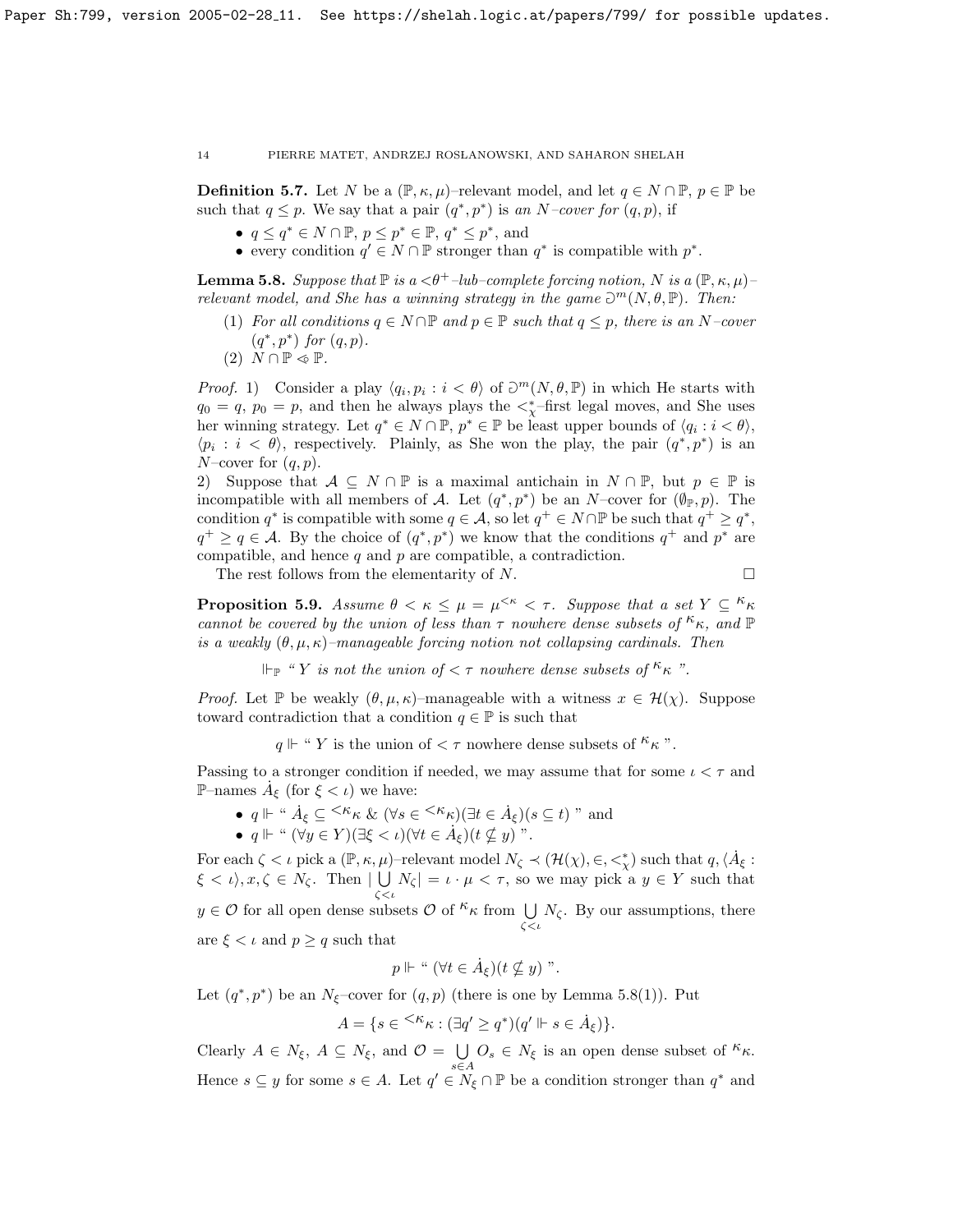such that  $q' \Vdash s \in \dot{A}_{\xi}$ . The condition  $q'$  is compatible with  $p^*$ , and so with p. Take a condition  $q^+$  stronger than both  $q'$  and p. Then

$$
q^{\dagger} \Vdash
$$
 "  $s \in \dot{A}_{\xi} \& s \subseteq y$  " and  $q^{\dagger} \Vdash$  "  $(\forall t \in \dot{A}_{\xi})(t \nsubseteq y)$  ",

a contradiction.  $\hfill \square$ 

<span id="page-14-1"></span>**Corollary 5.10.** Suppose that  $\theta < \kappa \leq \mu = \mu^{<\kappa}$  and  $cov(\mathbf{M}_{\kappa,\kappa}) > \mu$ . Let  $\mathbb P$  be a  $(\theta, \mu, \kappa)$ –manageable forcing notion. Then

$$
\Vdash_{\mathbb{P}} \text{``}\left(\text{cov}(\mathbf{M}_{\kappa,\kappa})\right)^{\mathbf{V}} \leq \text{cov}(\mathbf{M}_{\kappa,\kappa}) \text{''}.
$$

*Proof.* Remembering Proposition [4.4,](#page-10-1) apply Proposition [5.9](#page-13-0) to  $\tau = \text{cov}(\mathbf{M}_{\kappa,\kappa})$  $cov(\mathbf{M}_{\kappa,\kappa}^{\kappa})$  and  $Y = \kappa \kappa$  to get

$$
\Vdash_{\mathbb{P}} \text{`` } (\kappa_{\kappa})^{\mathbf{V}}
$$
 is not the union of  $\langle \tau \rangle$  nowhere dense sets ".

But this clearly implies  $\Vdash_{\mathbb{P}}$  "  $\tau \leq \text{cov}(\mathbf{M}_{\kappa,\kappa}) = \text{cov}(\mathbf{M}_{\kappa,\kappa})$ ".

<span id="page-14-0"></span>**Theorem 5.11.** Assume that  $\theta < \kappa \leq \mu = \mu^{<\kappa}$ . Let  $\overline{\mathbb{Q}} = \langle \mathbb{P}_{\xi}, \dot{\mathbb{Q}}_{\xi} : \xi < \gamma \rangle$  be  $\langle \kappa$ -support iteration such that for each  $\xi < \gamma$ 

 $\Vdash_{\mathbb{P}_{\xi}}$  "  $\dot{\mathbb{Q}}_{\xi}$  is  $(\theta, \mu, \kappa)$ -manageable ".

Then  $\mathbb{P}_{\gamma}$  is  $(\theta, \mu, \kappa)$ -manageable.

*Proof.* Let  $\theta$ ,  $\kappa$ ,  $\mu$  and  $\mathbb{Q}$  be as in the assumptions of the theorem.

First note that the limits of  $\langle \kappa$ -support iterations of  $\langle \kappa$ -complete forcing notions satisfying the condition  $(*)_{\kappa}^{\theta}$  are  $\langle \kappa$ -complete  $\kappa^+$ -cc (as  $\kappa^{\langle \kappa \rangle} = \kappa$ ; remember Proposition [5.3\)](#page-12-0). Therefore no such iteration collapses cardinals nor changes cofinalities nor adds sequences of ordinals of length  $\lt \kappa$ . Hence the assumed properties of  $\theta$ ,  $\kappa$  and  $\mu$  hold in all intermediate extensions  $\mathbf{V}^{\mathbb{P}_{\xi}}$  and our assumption on  $\dot{\mathbb{Q}}_{\xi}$ 's is meaningful.

Plainly,  $\mathbb{P}_{\gamma}$  is  $\langle \kappa$ -complete,  $\langle \theta^+$ -lub-complete and satisfies condition  $(*)^{\theta}_{\kappa}$ . We have to show that  $\mathbb{P}_{\gamma}$  is weakly  $(\theta, \mu, \kappa)$ –manageable.

For  $\xi < \gamma$  let  $\dot{x}_{\xi}$  be a  $\mathbb{P}_{\xi}$ -name for a witness for  $\dot{\mathbb{Q}}_{\xi}$  being weakly manageable and let  $\bar{x} = \langle \dot{x}_{\xi} : \xi < \gamma \rangle$ . Suppose that  $N \prec (\mathcal{H}(\chi), \in, \langle \xi \rangle)$  is a  $(\mathbb{P}_{\gamma}, \kappa, \mu)$ -relevant model such that  $(\bar{x}, \bar{\mathbb{Q}}) \in N$ .

Since each  $\mathbb{P}_{\xi}$  is  $\lt \kappa$ -complete and satisfies the  $\kappa^+$ -cc (and  $\kappa + 1 \subseteq N$ ) we know that if  $\xi \in N \cap \gamma$  and  $G_{\xi} \subseteq \mathbb{P}_{\xi}$  is generic over **V**, then in **V**[ $G_{\xi}$ ] we have:

 $N[G_{\xi}] \cap \mathbf{V} = N$  and  $N[G_{\xi}] \prec (\mathcal{H}(\chi), \in, \leq^*_{\chi})^{\mathbf{V}[G_{\xi}]}$  and  $\leq^{\mathcal{K}} N[G_{\xi}] \subseteq N[G_{\xi}].$ Since clearly  $\mathbb{Q}_{\xi}^{G_{\xi}} \in N[G_{\xi}]$ , we conclude that  $N[G_{\xi}]$  is  $(\mathbb{Q}_{\xi}^{G_{\xi}}, \kappa, \mu)$ -relevant, and  $\dot{x}_{\xi}^{G_{\xi}} \in N[G_{\xi}].$  Therefore, She has a winning strategy in the game  $\partial^{m}(N[G_{\xi}], \theta, \dot{\mathbb{Q}}_{\xi}^{G_{\xi}}).$ Let st<sub> $\xi$ </sub> be a  $\mathbb{P}_{\xi}$ -name for such a strategy. We may assume that the strategy st<sub> $\xi$ </sub> is such that

(\*) if  $i < \theta$  is even and  $q_i = p_i = \dot{p}_{\dot{Q}_\xi}$ ,

then st<sub> $\xi$ </sub> instructs Her to play  $q_{i+1} = p_{i+1} = \dot{q}_{\dot{Q}_{\xi}}$ .

We define a strategy st for Her in the game  $\partial^m(N, \theta, \mathbb{P}_\gamma)$  as follows. At an odd stage  $i < \theta$  of the game, the strategy st first instructs Her to choose (side) conditions  $q_i^-, p_i^- \in \mathbb{P}_\gamma$  and only then pick conditions  $q_i \in N \cap \mathbb{P}_\gamma$  and  $p_i \in \mathbb{P}_\gamma$  which are to be played. These conditions will be chosen so that if  $\langle q_j, p_j : j < i \rangle$  is a legal play

$$
15\quad
$$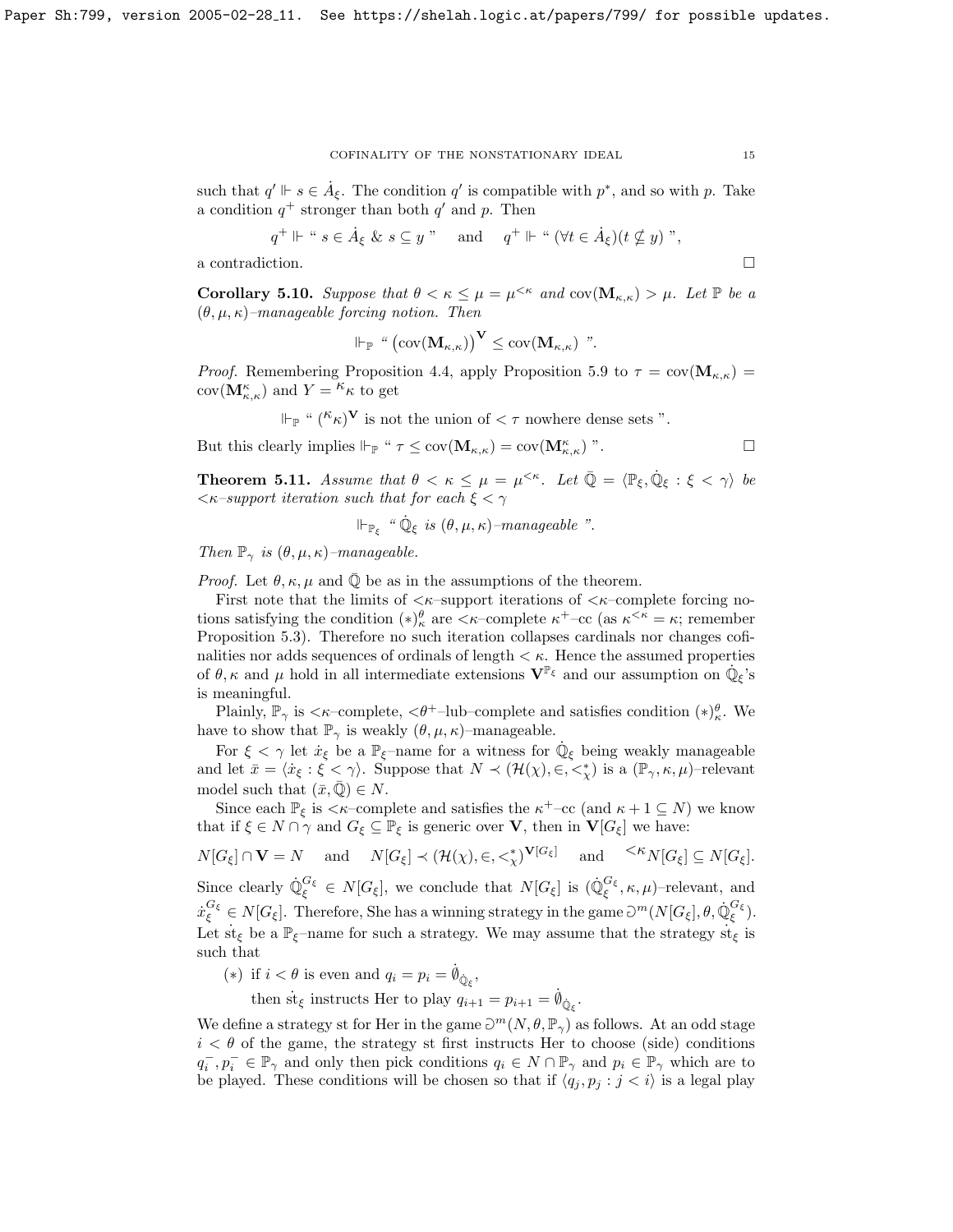of  $\partial^m(N, \theta, \mathbb{P}_\gamma)$  in which She uses st, and  $q_j^-, p_j^-$  are the side conditions picked by her (for odd  $j \leq i$ ), then

- $(\alpha)_i \text{ Dom}(q_i) = \text{Dom}(q_i^-) = \text{Dom}(p_{i-1}) \cap N, \text{Dom}(p_i^-) = \text{Dom}(p_{i-1}),$
- $(\beta)_i \, p_{i-1} \leq p_i^- \leq p_i, \, q_{i-1} \leq q_i^- \leq p_i^-, \, q_{i-1} \leq q_i \leq p_i^-,$
- $(\gamma)_i$  letting  $(q_j^*, p_j^*)$  be  $(q_j^-, p_j^-)$  if  $j \leq i$  is odd and  $(q_j, p_j)$  if  $j < i$  is even, for every  $\xi \in \text{Dom}(q_i)$  we have
	- $p_i$ | $\xi \Vdash_{\mathbb{P}_{\xi}}$  "  $q_i(\xi) = q_i^-(\xi)$  and the sequence  $\langle q_j^*(\xi), p_j^*(\xi) : j \leq i \rangle$  is a legal play of  $\mathcal{D}^m(N[\Gamma_{\mathbb{P}_\xi}], \theta, \mathbb{Q}_\xi)$  in which She uses the strategy st<sub> $\xi$ </sub> ".

So suppose that  $i < \theta$  is odd,  $\langle q_j, p_j : j < i \rangle$  is a partial play of  $\partial^m(N, \theta, \mathbb{P}_\gamma)$  in which She uses st (and the side conditions for odd  $j < i$  are  $q_j^-, p_j^-$ ), and the clauses  $(\alpha)_j$ – $(\gamma)_j$  hold for all odd  $j < i$ . Let  $(q_j^*, p_j^*)$  be  $(q_j^-, p_j^-)$  if  $j < i$  is odd and  $(q_j, p_j)$ if  $j < i$  is even.

We first declare that  $Dom(q_i^-) = Dom(p_{i-1}) \cap N$ ,  $Dom(p_i^-) = Dom(p_{i-1})$  and  $p_i^-(\zeta) = p_{i-1}(\zeta)$  for all  $\zeta \in \text{Dom}(p_i^-) \setminus N$ . Next, by induction on  $\xi \in \text{Dom}(q_i^-)$ we define  $q_i^-(\xi), p_i^-(\xi)$ . So suppose that  $\xi \in \text{Dom}(q_i^-)$  and  $q_i^-(\xi, p_i^-(\xi)$  have been defined so that  $q_{i-1}$  | $\xi \le q_i^-$  | $\xi \le p_i^-$  | $\xi$  and  $p_{i-1}$  | $\xi \le p_i^-$  | $\xi$ . Then, by clauses  $(\gamma)_j$ ,

$$
p_i^-\upharpoonright\xi \Vdash_{\mathbb{P}_{\xi}} \quad \text{``the sequence $\langle q_j^*(\xi),p_j^*(\xi):j\text{st}_{\xi}
$$
''}.

(Remember our assumption  $(*)$  on  $\dot{\mathbf{s}}_{\xi}$  and our convention regarding  $\mathbf{\emptyset}_{\mathbb{P}}$  stated in Notation [0.3\(](#page-1-2)1).) Let  $q_i^-(\xi)$  and  $p_i^-(\xi)$  be  $\mathbb{P}_{\xi}$ -names for members of  $\dot{\mathbb{Q}}_{\xi}$  such that

$$
q_i^-\upharpoonright\xi \Vdash_{\mathbb{P}_\xi} " q_i^-(\xi) \in N[\Gamma_{\mathbb{P}_\xi}] \& q_{i-1}(\xi) \leq q_i^-(\xi) ",
$$

and

$$
p_i^- \upharpoonright \xi \Vdash_{\mathbb{P}_{\xi}} \quad \text{`` } (q_i^-(\xi), p_i^-(\xi)) \text{ is what } \text{st}_{\xi} \text{ tells Her to play as the answer to } \langle q_j^*(\xi), p_j^*(\xi) : j < i \rangle \text{''}.
$$

(So  $q_i^-(\xi)$  is a name for a member of  $N[\Gamma_{\mathbb{P}_\xi}]$ , but it does not have to be from N.) This completes the definition of  $q_i^-, p_i^- \in \mathbb{P}_{\gamma}$ . Now we use the fact that  $\mathbb{P}_{\gamma}$ is  $\langle \kappa$ -complete and  $|\text{Dom}(q_i^-)| \langle \kappa \rangle$  to pick a condition  $p_i \in \mathbb{P}_{\gamma}$  stronger than  $p_i^$ and names  $\dot{\tau}_{\xi} \in N$  (for  $\xi \in \text{Dom}(q_i^-)$ ) such that  $p_i \upharpoonright \xi \Vdash_{\mathbb{P}_{\xi}} \dot{q}_i^-(\xi) = \dot{\tau}_{\xi}$  ". Since  $\leq K_N \subseteq N$ , the sequence  $\langle \tau_{\xi} : \xi \in \text{Dom}(q_i^-) \rangle$  is in N. Hence we may find a condition  $q_i \in N \cap \mathbb{P}_{\gamma}$  such that

- Dom $(q_i) = \text{Dom}(q_i^{-})$ , and
- for each  $\xi \in \text{Dom}(q_i)$ ,

 $\Vdash_{\mathbb{P}_{\xi}}$  " if  $\dot{\tau}_{\xi} \geq q_{i-1}(\xi)$ , then  $q_i(\xi) = \dot{\tau}_{\xi}$ , otherwise  $q_i(\xi) = q_{i-1}(\xi)$ ".

(For definiteness we pick the  $\lt^*_\chi$ -first  $p_i, q_i$  as above.) It should be clear that  $q_i^-, q_i, p_i^-, p_i$  satisfy conditions  $(\alpha)_{i}(\gamma)_i$ . This finishes the description of the strategy st. Let us argue that it is a winning strategy for Her.

To this end suppose that  $\langle q_i, p_i : i < \theta \rangle$  is the result of a play of  $\partial^m(N, \theta, \mathbb{P}_\gamma)$  in which She uses st. Let  $q_{\theta}, p_{\theta} \in \mathbb{P}_{\gamma}$  be least upper bounds of  $\langle q_i : i < \theta \rangle, \langle p_i : i < \theta \rangle$ , respectively. Then for every  $\xi \in \text{Dom}(p_{\theta})$  we have

$$
p_{\theta} \upharpoonright \xi \Vdash_{\mathbb{P}_{\xi}} \text{`` } p_{\theta}(\xi) \text{ is a least upper bound of } \langle p_i(\xi) : i < \theta \rangle \text{''}.
$$

We may also assume that  $Dom(q_{\theta}) = \bigcup_{i < \theta} Dom(q_i) = Dom(p_{\theta}) \cap N$ .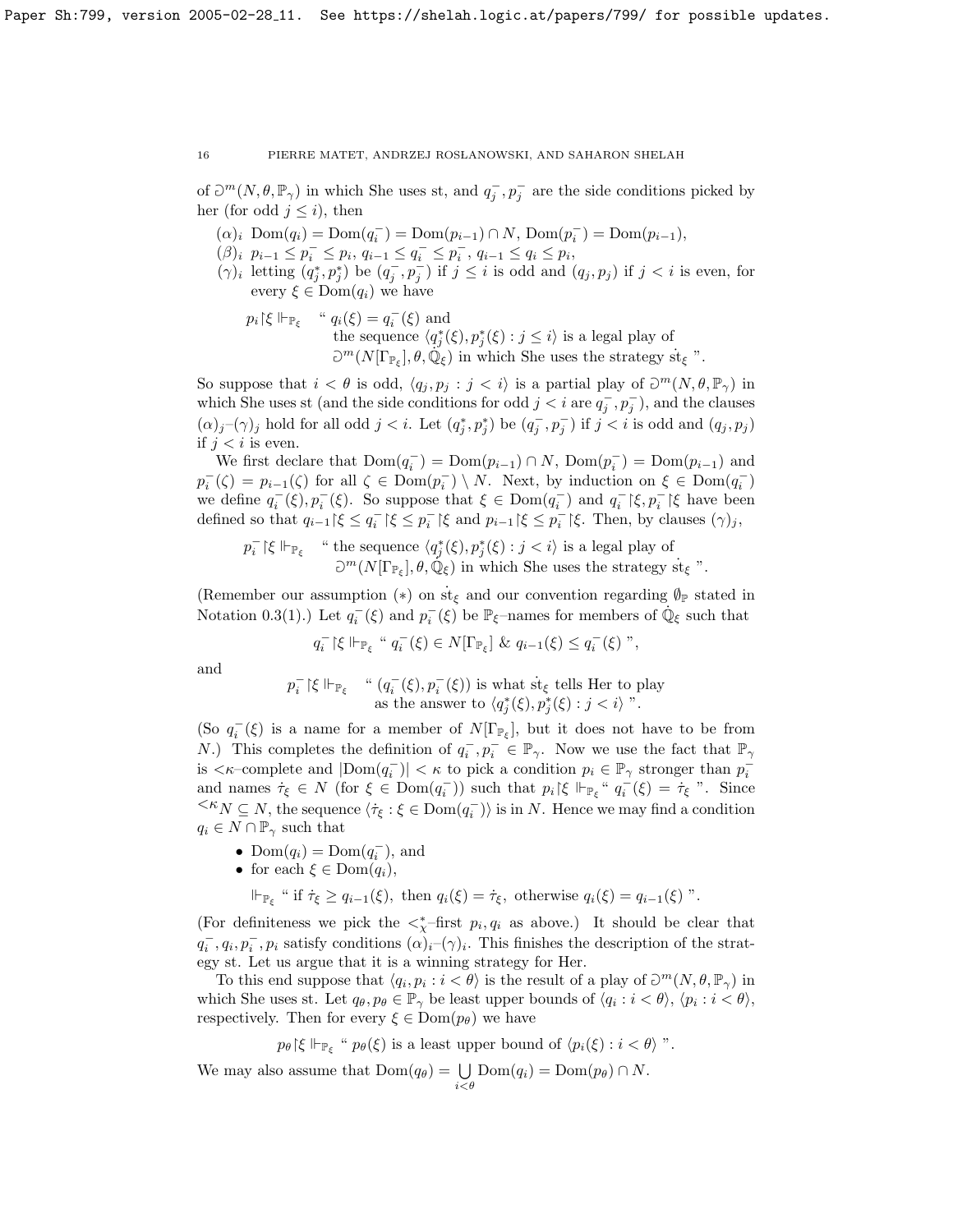Let  $q \in N \cap \mathbb{P}_{\gamma}$  be a condition stronger than  $q_{\theta}$  (and thus stronger than all  $q_i$  for  $i < \theta$ ). We define a condition  $p \in \mathbb{P}_{\gamma}$  as follows. First, we declare that  $Dom(p)$  $Dom(q) \cup Dom(p_\theta)$ , and  $p(\xi) = q(\xi)$  for  $\xi \in Dom(q) \setminus Dom(p_\theta)$ , and  $p(\xi) = p_\theta(\xi)$  for  $\xi \in \text{Dom}(p_{\theta}) \setminus \text{Dom}(q) = \text{Dom}(p_{\theta}) \setminus N$ . Now suppose that  $\xi \in \text{Dom}(q) \cap \text{Dom}(p_{\theta})$ and we have already defined  $p \nvert \xi$  so that  $q \nvert \xi \leq p \nvert \xi$  and  $p_\theta \nvert \xi \leq p \nvert \xi$ . Then, by our choices,

$$
p \restriction \xi \Vdash_{\mathbb{P}_{\xi}}
$$
 "the sequence  $\langle q_j(\xi), p_j^*(\xi) : j < \theta \rangle$  is a legal play of  $\partial^m(N[\Gamma_{\mathbb{P}_{\xi}}], \theta, \mathbb{Q}_{\xi})$  in which She uses the strategy  $\text{st}_{\xi}$ , and  $q(\xi) \in N[\Gamma_{\mathbb{P}_{\xi}}]$  is stronger than all  $q_j(\xi)$  for  $j < \theta$ ".

(Above,  $p_j^*$  are as in the definition of st: either  $p_j$  or  $p_j^-$ , depending on the parity of j.) Consequently,

$$
p \upharpoonright \xi \Vdash
$$
 "  $q(\xi)$  and  $p_{\theta}(\xi)$  are compatible ",

so we may pick a  $\mathbb{P}_{\xi}$ -name  $p(\xi)$  for a condition in  $\dot{\mathbb{Q}}_{\xi}$  such that

 $p\{\xi \Vdash "q(\xi) \leq p(\xi) \text{ and } p_{\theta}(\xi) \leq p(\xi) \text{''}.$ 

This completes the choice of  $p \in \mathbb{P}_{\gamma}$ . Plainly, p is an upper bound of q and  $p_{\theta}$ showing that they are compatible.  $\square$ 

Remark 5.12. Note that

if  $\mathbb P$  is weakly  $(\theta, \mu, \kappa)$ –manageable,

then it satisfies the  $\mu^+$ -cc.

Hence we may use a slight modification of the proof of [5.11](#page-14-0) to show (by induction on  $\gamma$ ) that

if  $\theta < \kappa = \kappa^{<\kappa}, \bar{\mathbb{Q}} = \langle \mathbb{P}_{\xi}, \dot{\mathbb{Q}}_{\xi} : \xi < \gamma \rangle$  is a  $(<\kappa$ )-support iteration of  $\langle \kappa$ –complete weakly  $(\theta, \kappa, \kappa)$ –manageable forcing notions, then  $\mathbb{P}_{\gamma}$  is weakly  $(\theta, \kappa, \kappa)$ –manageable and  $\kappa$ –complete (and thus also  $\kappa^+$ -cc).

# 6. The one-step forcing

In this section we introduce a forcing notion  $\mathbb Q$  for adding a small family of functions in  ${}^{\kappa}\kappa$  which  $\tau$ –dominates  ${}^{\kappa}\kappa \cap V$ . Iterating this type of forcing notions we will get models with  $\mathfrak{d}_\kappa^\tau$  small. Our forcing is (of course) manageable for suitable parameters, and thus it preserves non-meagerness of subsets of  $\kappa$ . Throughout this section we assume the following.

Context 6.1. (i)  $\tau = cf(\tau) < cf(\kappa) = \kappa = 2^{<\kappa},$ 

- (ii)  $\bar{\mu} = \langle \mu_{\alpha} : \alpha < \tau \rangle$  is an increasing sequence of regular cardinals,  $\kappa \leq \mu_0$ ,
- (iii)  $|\prod_{\alpha}^{\infty} \mu_{\alpha}| = 2^{\kappa}$  and  $\pi : \prod_{\alpha} \mu_{\alpha} \longrightarrow^{\kappa} \kappa$  is a bijection.

We will write  $\pi_{\eta}$  for  $\pi(\eta)$ . Also for a set  $u \subseteq \prod$  $\prod_{\alpha<\tau}\mu_\alpha$  we let

$$
T(u) \stackrel{\text{def}}{=} \{ \eta \, | \, \alpha : \alpha < \tau \, \, \& \, \, \eta \in u \}
$$

**Definition 6.2.** (1) We define a forcing notion  $\mathbb{Q} = \mathbb{Q}(\pi, \bar{\mu}, \kappa)$  as follows. **A** condition in Q is a tuple  $p = (i, u, \bar{f}, g) = (i^p, u^p, \bar{f}^p, g^p)$  such that

(a) 
$$
i < \kappa
$$
,  $u \in \mathcal{P}_{\kappa} \Big( \prod_{\alpha < \tau} \mu_{\alpha} \Big)$ ,  
\n(b)  $\bar{f} = \langle f_{\sigma} : \sigma \in T(u) \rangle$  and  $f_{\sigma} : i \longrightarrow \kappa$  for  $\sigma \in T(u)$ ,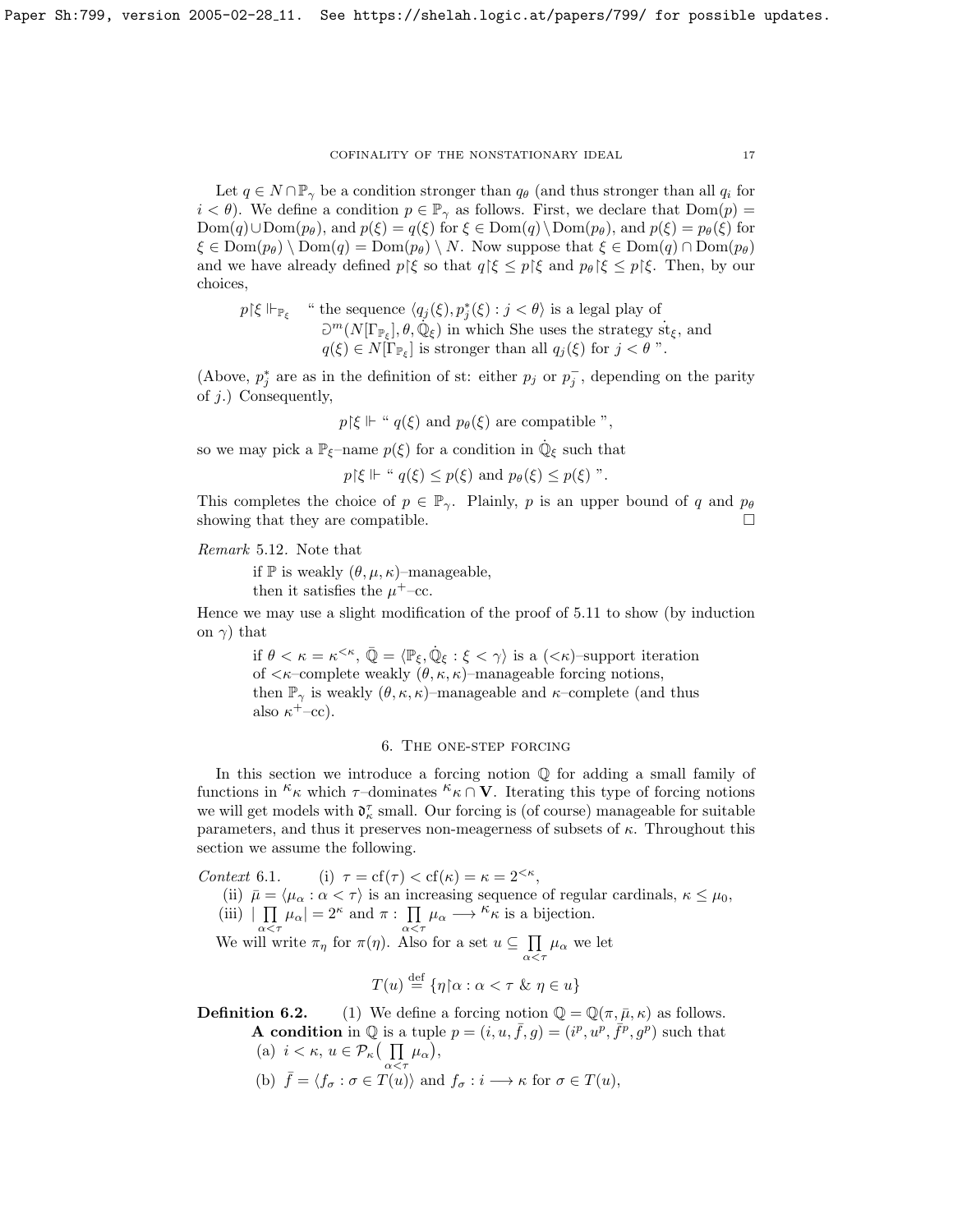(c) 
$$
g: u \longrightarrow i+1
$$
, and if  $\eta \in u$ ,  $g(\eta) \leq j < i$ , then

$$
\pi_{\eta}(j) < \sup\{f_{\eta \upharpoonright \alpha}(j) : \alpha < \tau\}.
$$

**The order of**  $\mathbb Q$  is such that for  $p, q \in \mathbb Q$  we have

 $p \leq q$  if and only if

- $i^p \leq i^q, u^p \subseteq u^q, g^p \subseteq g^q$  and  $f^p_{\sigma} \subseteq f^q_{\sigma}$  for  $\sigma \in T(u^p)$ .
- (2) For a set  $U \subseteq \prod$  $\prod_{\alpha \leq \tau} \mu_{\alpha}$  we let  $\mathbb{Q}[U] = \{p \in \mathbb{Q} : u^p \subseteq U\}$ , and for a condition

$$
q \in \mathbb{Q}
$$
 we put

$$
q U = (i^q, u^q \cap U, \overline{f}^q) T(u^q \cap U), g^q \upharpoonright (u^q \cap U)).
$$

**Proposition 6.3.** (1)  $\mathbb{Q}$  is a  $\lt \kappa$ -lub-complete forcing notion of size  $2^{\kappa}$ .  $(2)$  Let  $U \subseteq \prod$  $\prod_{\alpha<\tau}\mu_{\alpha}$  be of size  $\leq\kappa$ . Then  $|\mathbb{Q}|U|\leq\kappa$ .

*Proof.* 1) Plainly,  $(\mathbb{Q}, \leq)$  is a partial order of size  $2^{\kappa}$ . To prove the completeness suppose that  $\langle p_{\xi} : \xi \leq \xi^* \rangle$  is an  $\leq$ -increasing sequence of members of Q and  $\xi^* \leq \kappa$ . Put

$$
i^q = \sup_{\xi < \xi^*} i^{p_\xi}, \quad u^q = \bigcup_{\xi < \xi^*} u^{p_\xi}, \quad g^q = \bigcup_{\xi < \xi^*} g^{p_\xi}
$$

and  $f_{\sigma}^q = \bigcup \{ f_{\sigma}^{p_{\xi}} : \xi < \xi^* \& \sigma \in T(u^{p_{\xi}}) \}$  for  $\sigma \in T(u^q)$ . Clearly  $q = (i^q, u^q, \overline{f}^q, g^q) \in$  $\mathbb Q$  is the least upper bound of  $\langle p_{\xi} : \xi \leq \xi^* \rangle$ . 2) Should be clear.

<span id="page-17-0"></span>**Proposition 6.4.** The forcing notion  $\mathbb{Q}$  satisfies the condition  $(*)_\kappa^{\varepsilon}$  (see [5.1\(](#page-11-0)2)) for any limit ordinal  $\varepsilon < \kappa$ .

*Proof.* Let  $\varepsilon < \kappa$  be a limit ordinal. To give the winning strategy for Player I in the game  $\partial_{\varepsilon,\kappa}^{cc}(\mathbb{Q})$  we need two technical observations.

<span id="page-17-2"></span>**Claim 6.4.1.** If  $p, q \in \mathbb{Q}$  are such that  $i^p = i^q$  and  $g^p \mid (u^p \cap u^q) = g^q \mid (u^p \cap u^q)$  and  $f_{\sigma}^p = f_{\sigma}^q$  for  $\sigma \in T(u^p) \cap T(u^q)$ , then the conditions p, q have a least upper bound.

*Proof of the Claim.* Let  $i^r = i^p = i^q$ ,  $u^r = u^p \cup u^q$ ,  $g^r = g^p \cup g^q$  and

$$
f_{\sigma}^r = \begin{cases} f_{\sigma}^p & \text{if } \sigma \in T(u^p) \\ f_{\sigma}^q & \text{if } \sigma \in T(u^q). \end{cases}
$$

Then  $r = (i^r, u^r, \bar{f}^r, g^r) \in \mathbb{Q}$  is the least upper bound of p, q.

<span id="page-17-1"></span>**Claim 6.4.2.** Suppose  $\bar{q} = \langle q_i : j \leq \kappa^+ \rangle \subseteq \mathbb{Q}$ . Then there is a regressive function  $\varphi_{\bar{q}} : \kappa^+ \longrightarrow \kappa^+$  such that

 $if j < j' < \kappa^+$ ,  $cf(j) = cf(j') = \kappa$  and  $\varphi_{\bar{q}}(j) = \varphi_{\bar{q}}(j')$ , then  $i^{q_j} = i^{q_{j'}}$ , and  $g^{q_j} \upharpoonright (u^{q_j} \cap u^{q_{j'}}) = g^{q_{j'}} \upharpoonright (u^{q_j} \cap u^{q_{j'}})$ , and  $f^{q_j}_{\sigma} = f^{q_{j'}}_{\sigma}$  for  $\sigma \in$  $T(u^{q_j}) \cap T(u^{q_{j'}})$ .

*Proof of the Claim.* Take a sequence  $\langle \eta_{\xi} : \xi < \kappa^+ \rangle \subseteq \prod \mu_{\alpha}$  such that for each j <  $\alpha < \tau$  $\kappa^+$  of cofinality  $\kappa$  and an  $\alpha < j$  we have  $u^{q_\alpha} \subseteq \{\eta_{\xi} : \xi < j\}$ . Let  $U = \{\eta_{\xi} : \xi < \kappa^+\}$ and  $U_j = \{\eta_{\xi} : \xi < j\}$  for  $j < \kappa^+$ . By [6.3\(](#page-0-0)2) we know that  $|\mathbb{Q}[U_j] \leq \kappa$  (for  $j < \kappa^+$ )

and  $|\mathbb{Q}[U] \leq \kappa^+$ , and hence we may pick a mapping  $\psi_0 : \kappa^+ \longrightarrow \mathbb{Q}[U]$  such that

$$
(\forall j < \kappa^+) \big( \text{cf}(j) = \kappa \ \Rightarrow \ \text{Rng}(\psi_0 | j) = \mathbb{Q}[U_j].
$$

Also, for  $j < \kappa^+$ , let  $F(U_j)$  be the set

$$
\big\{\bar{f}=\langle f_\sigma:\sigma\in\text{Dom}(\bar{f})\rangle:\text{Dom}(\bar{f})\in\mathcal{P}_\kappa\big(T(U_j)\big)\,\,\&\,\,(\forall\sigma\in\text{Dom}(\bar{f}))(f_\sigma\in{}^{<\kappa}\kappa)\big\},
$$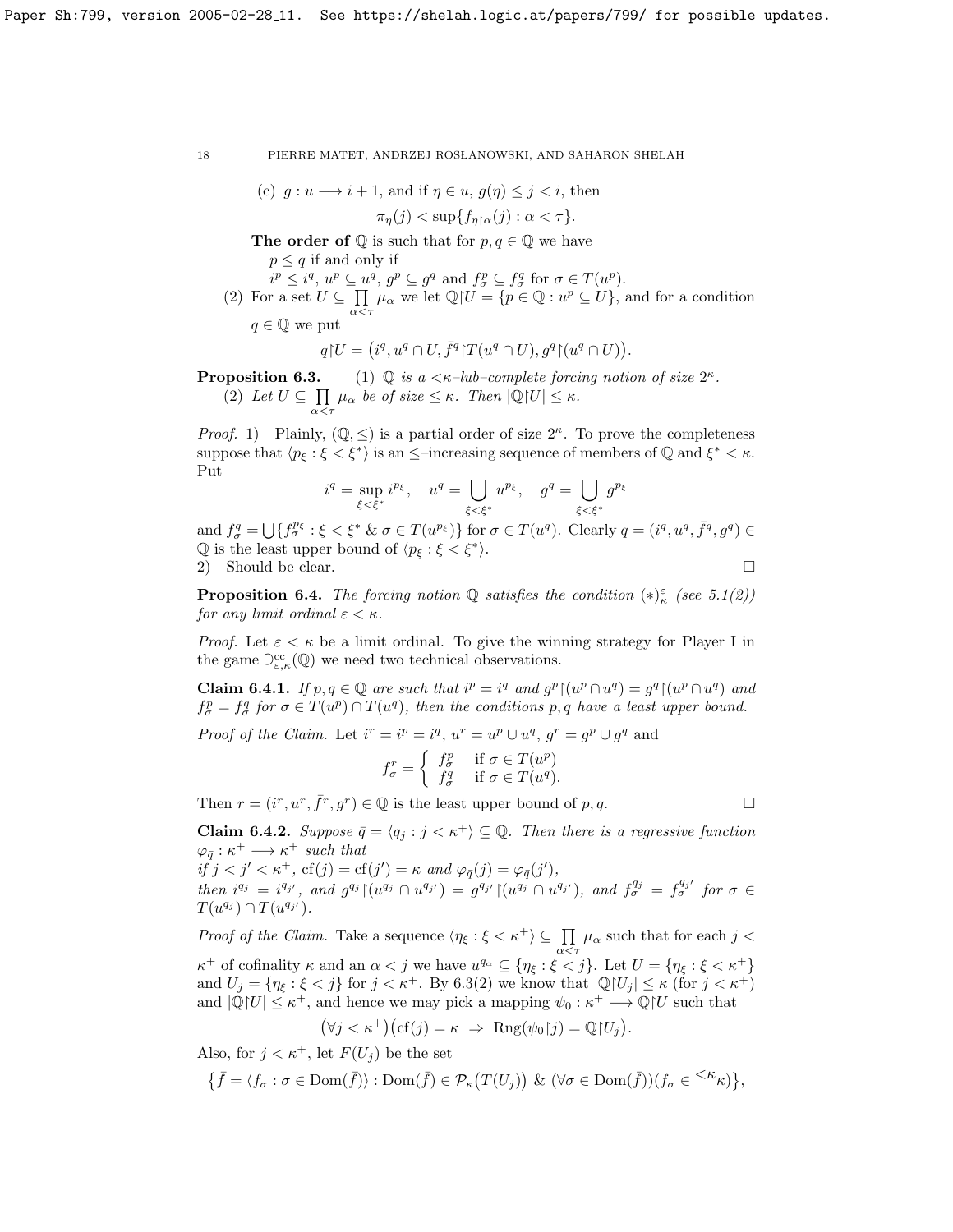and  $F(U) = \bigcup F(U_j)$ . Note that  $|F(U_j)| \leq \kappa$  and  $|F(U)| \leq \kappa^+$ . Choose a  $j<\kappa^+$ function  $\psi_1 : \kappa^+ \longrightarrow F(U)$  such that

$$
(\forall j < \kappa^+) \big( \text{cf}(j) = \kappa \ \Rightarrow \ \text{Rng}(\psi_1 | j) = F(U_j) \big).
$$

Finally, let  $c : \kappa^+ \times \kappa^+ \longrightarrow \kappa^+$  be a bijection such that

$$
(\forall j < \kappa^+) \big( \text{cf}(j) = \kappa \ \Rightarrow \ \text{Rng}(c \upharpoonright (j \times j)) = j \big).
$$

Now let  $\varphi_{\bar{q}} : \kappa^+ \longrightarrow \kappa^+$  be a regressive function such that for  $j < \kappa^+$  of cofinality  $\kappa$  we have

$$
\varphi_{\bar{q}}(j) = c(\min\{\alpha < \kappa^+ : \psi_0(\alpha) = q_j | U_j\}, \min\{\alpha < \kappa^+ : \psi_1(\alpha) = \bar{f}^{q_j} | T(U_j)\}).
$$
  
Easily,  $\varphi_{\bar{q}}$  is as required.

Now we may complete the proof of Proposition [6.4.](#page-17-0) Consider the following strategy st for Player I in the game  $\partial_{\varepsilon,\kappa}^{cc}(\mathbb{Q})$ . Suppose that the players arrived at stage  $\alpha > 0$  of the play and they have already constructed a sequence  $\langle \bar{q}^{\beta}, \bar{p}^{\beta}, \varphi^{\beta}$ :  $\beta < \alpha$ . Then, for each  $j < \kappa^+$ , the sequence  $\langle p_j^{\beta} : \beta < \alpha \rangle$  is increasing, so Player I can take its least upper bound  $q_j^{\alpha}$ . This determines  $\bar{q}^{\alpha}$  played by Player I; the function  $\varphi^{\alpha}$  played at this stage is the  $\varphi_{\bar{q}^{\alpha}}$  given by Claim [6.4.2.](#page-17-1)

One easily verifies that the strategy st is a winning one (remember Claim [6.4.1\)](#page-17-2). Ó

<span id="page-18-1"></span>**Theorem 6.5.** Suppose  $\theta$  and  $\iota$  are cardinals such that  $\theta = \text{cf}(\theta) < \kappa \leq \iota = \iota^{<\kappa}$ . Then the forcing notion  $\mathbb Q$  is  $(\theta, \iota, \kappa)$ -manageable.

*Proof.* For each  $\sigma \in \bigcup$  $\alpha < \tau$  $\Pi$  $\prod_{\beta<\alpha}\mu_{\beta}$  fix a sequence  $\eta_{\sigma}\in\prod_{\alpha<\alpha}$  $\prod_{\alpha<\tau}\mu_{\alpha}$  such that  $\sigma\subseteq\eta_{\sigma}$ . Let  $\bar{\eta} = \langle \eta_\sigma : \sigma \in \ \bigcup$  $\alpha < \tau$  $\Pi$  $\prod_{\beta<\alpha}\mu_{\beta}\rangle.$ 

Suppose that N is a  $(\mathbb{Q}, \kappa, \iota)$ –relevant model such that  $(\bar{\eta}, \bar{\mu}, \pi) \in N$ . For a condition  $p \in \mathbb{Q}$  we define conditions  $\mathrm{cl}_N^+(p) = q$  and  $\mathrm{cl}_N^-(p) = r$  by

- $i^r = i^q = i^p$ ,
- $u^r = (u^p \cap N) \cup \{ \eta_\sigma : \sigma \in T(u^p) \cap N \}, u^q = u^p \cup \{ \eta_\sigma : \sigma \in T(u^p) \cap N \},$
- $f_{\sigma}^r = f_{\sigma}^p$  for  $\sigma \in T(u^p) \cap N$ ,  $f_{\sigma}^q = f_{\sigma}^p$  for  $\sigma \in T(u^p)$ , and  $f_{\sigma}^q(j) = f_{\sigma}^r(j) = i^p$ for  $\sigma \in T(u^q) \setminus T(u^p), j < i^p$ ,
- $g^r(\eta) = g^p(\eta)$  for  $\eta \in u^p \cap N$  and  $g^r(\eta) = i^p$  for  $\eta \in u^r \setminus u^p$ ;  $g^q(\eta) = g^p(\eta)$  for  $\eta \in u^p$  and  $g^q(\eta) = i^p$  for  $\eta \in u^q \setminus u^p$ .

Plainly,  $\text{cl}_N^+(p), \text{cl}_N^-(p)$  are conditions in  $\mathbb Q$  and  $\text{cl}_N^-(p)$  belongs to N (remember  $\leq K_N \subseteq N$ ). If  $p \in N$  then also  $\mathrm{cl}_N^+(p) \in N$ .

<span id="page-18-0"></span>**Claim 6.5.1.** Suppose that  $p \in \mathbb{Q}$ ,  $q \in N \cap \mathbb{Q}$  are such that  $q \leq p$ . Then

- (1)  $\mathrm{cl}_N^+(q) = \mathrm{cl}_N^-(q), q \leq \mathrm{cl}_N^-(p) \leq \mathrm{cl}_N^+(p), \text{ and } p \leq \mathrm{cl}_N^+(p),$
- (2) if  $q' \in N \cap \mathbb{Q}$  is stronger than  $cl_N^-(p)$ , then  $q'$  and p are compatible,
- (3) if  $p' \in \mathbb{P}$  is stronger than  $\mathrm{cl}_N^+(p)$ , then  $\mathrm{cl}_N^-(p) \leq \mathrm{cl}_N^-(p').$

Proof of the Claim. 1) Just check.

2) Suppose  $\operatorname{cl}_N^-(p) \le q' \in N \cap \mathbb{Q}$ . Put

$$
i^r = i^{q'}, \quad u^r = u^{q'} \cup u^p, \quad g^r(\eta) = \begin{cases} g^{q'}(\eta) & \text{if } \eta \in u^{q'}, \\ g^p(\eta) & \text{if } \eta \in u^p \setminus u^{q'} \end{cases}
$$
 and: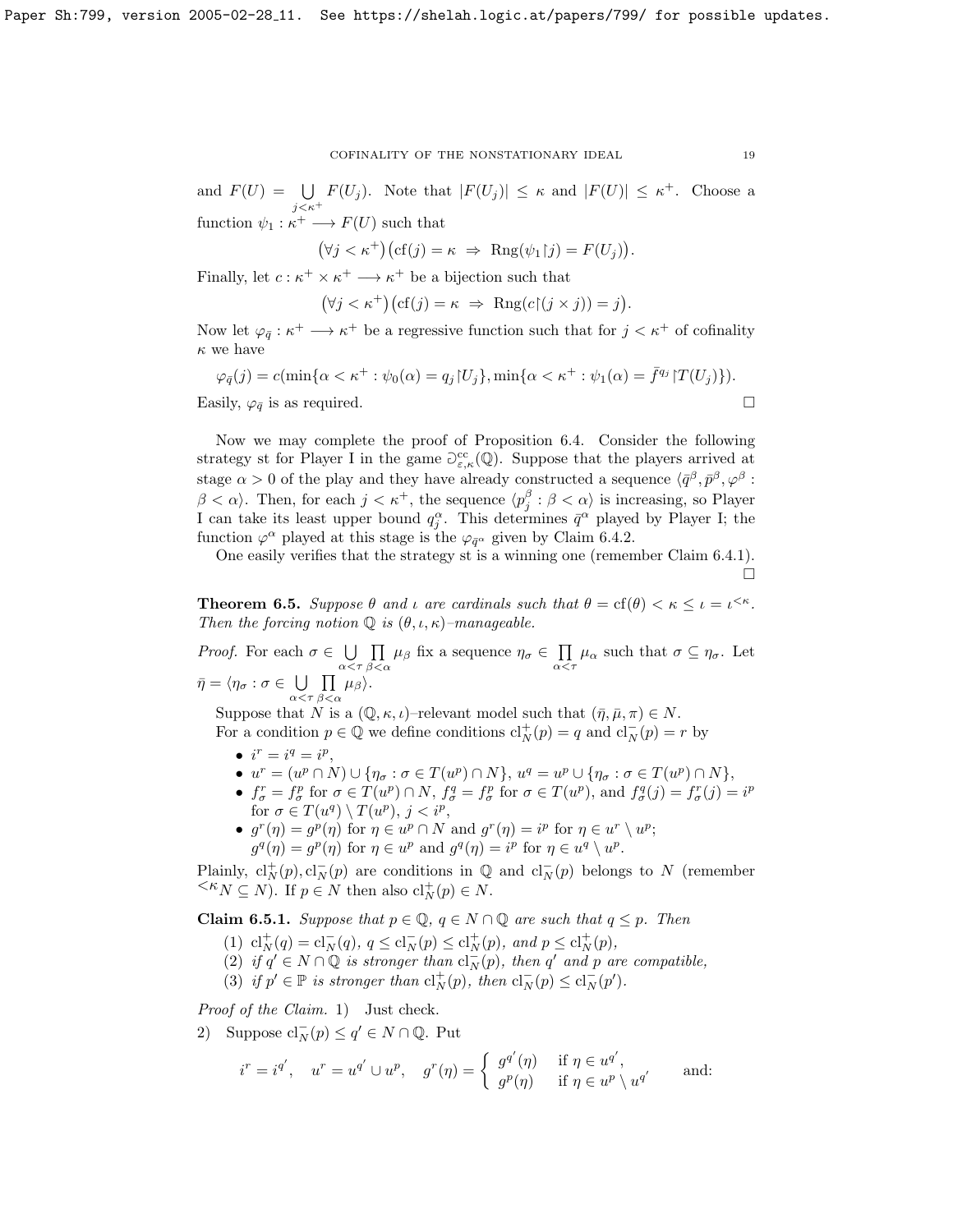if 
$$
\sigma \in T(u^{q'})
$$
, then  $f_{\sigma}^r = f_{\sigma}^{q'}$ , and if  $\sigma \in T(u^p) \setminus T(u^{q'})$ , then

$$
f_{\sigma}^p \subseteq f_{\sigma}^r \quad \text{ and } \quad f_{\sigma}^r(j) = \sup \{ \pi_{\eta}(j) : \sigma \subseteq \eta \in u^p \} + 1 \quad \text{ for } i^p \le j < i^{q'}.
$$

Note that if  $\eta \in u^p \setminus u^{q'}$ , then for some  $\alpha < \tau$  we have  $\eta \upharpoonright \alpha \notin N$  (so  $\eta \upharpoonright \alpha \notin T(u^{q'}))$ . Hence we may easily verify that  $r = (i^r, u^r, \bar{f}^r, g^r) \in \mathbb{Q}$  and clearly r is stronger than  $q'$ . To check that it is also stronger than  $p$  it is enough to note that:

- if  $\eta \in u^p \cap u^{q'}$ , then  $(\eta \in u^{cl_{\overline{N}}(p)}$  and hence)  $g^{q'}(\eta) = g^{cl_{\overline{N}}(p)}(\eta) = g^p(\eta)$ , and
- if  $\sigma \in T(u^p) \cap T(u^{q'})$ , then  $(\sigma \in T(u^{cl_{N}^-(p)})$  and hence)  $f_{\sigma}^p = f_{\sigma}^{cl_{N}^-(p)} \subseteq f_{\sigma}^{q'}$ .
- 3) Note that if  $\text{cl}_N^+(p) \leq p'$ , then

$$
(u^p \cap N) \cup \{ \eta_\sigma : \sigma \in T(u^p) \cap N \} \subseteq u^{p'} \cap N,
$$

so checking the conditions for  $cl_N^-(p) \leq cl_N^-(p')$  is pretty straightforward.  $\Box$ 

<span id="page-19-0"></span>**Claim 6.5.2.** Suppose that a sequence  $\langle p_{\zeta} : \zeta \langle \zeta^* \rangle \subseteq \mathbb{Q}$  is increasing,  $\zeta^* \langle \zeta \rangle$  is a limit ordinal, and  $\mathrm{cl}_N^+(p_\zeta) = p_{\zeta+1}$  for all even  $\zeta < \zeta^*$ . Let  $p^*$  be the least upper bound of  $\langle p_{\zeta} : \zeta \langle \zeta^* \rangle$ . Then  $cl_N^-(p^*)$  is the least upper bound of  $\langle cl_N^-(p_{\zeta}) : \zeta \langle \zeta^* \rangle$ .

*Proof of the Claim.* It follows from Claim [6.5.1\(](#page-18-0)3) that  $cl_N^-(p_\zeta) \leq cl_N^-(p^*)$  (for  $\zeta$  <  $\zeta^*$ ). To show that  $cl_N^-(p^*)$  is actually the least upper bound it is enough to note that

$$
i^{\mathrm{cl}_N^-(p^*)} = i^{p^*} = \sup\{i^{p_{\zeta}} : \zeta < \zeta^*\} = \sup\{i^{\mathrm{cl}_N^-(p_{\zeta})} : \zeta < \zeta^*\},
$$

and

$$
u^{p^*} \cap N = \bigcup \{ u^{p_{\zeta+1}} \cap N : \zeta < \zeta^* \& \zeta \text{ even} \} = \bigcup \{ u^{c_1 \overline{N}(p_{\zeta})} : \zeta < \zeta^* \& \zeta \text{ even} \},
$$
\n
$$
\{ \eta_{\sigma} \colon \sigma \in T(u^{p^*}) \cap N \} = \{ \eta_{\sigma} \colon \sigma \in T(u^{p_{\zeta}}) \cap N \& \zeta < \zeta^* \} \subseteq \bigcup \{ u^{c_1 \overline{N}(p_{\zeta})} : \zeta < \zeta^* \},
$$
\n
$$
\text{so } u^{c_1 \overline{N}(p^*)} = u^{p^*} \cap N = \bigcup \{ u^{c_1 \overline{N}(p_{\zeta})} : \zeta < \zeta^* \}.
$$

Now we may describe a strategy st for Her in the game  $\partial^m(N, \theta, \mathbb{Q})$ . Suppose that  $i < \theta$  is even and  $(q_i, p_i)$  is His move at this stage of the play (so  $q_i \in N \cap \mathbb{P}$ ,  $q_i \leq p_i \in \mathbb{P}$ ). Then st instructs Her to play  $q_{i+1} = \mathrm{cl}_N^-(p_i)$  and  $p_{i+1} = \mathrm{cl}_N^+(p_i)$ . It follows from Claim [6.5.1\(](#page-18-0)1) that  $(q_{i+1}, p_{i+1})$  is a legal move. It follows from Claims  $6.5.2$  and  $6.5.1(2)$  that the strategy st is a winning one.

Thus we have shown that  $\mathbb Q$  is weakly  $(\theta, \iota, \kappa)$ –manageable (remember [6.3\(](#page-0-0)1)). The rest follows from Propositions [6.3](#page-0-0) and [6.4.](#page-17-0)

<span id="page-19-1"></span>**Definition 6.6.** We define Q-names  $\dot{f}_{\sigma}$  (for  $\sigma \in \bigcup$  $\alpha < \tau$  $\Pi$  $\prod_{\beta<\alpha}\mu_{\beta}$  and  $\dot{g}$  by

$$
\begin{array}{ll}\n\Vdash_{\mathbb{Q}} & \text{``}\ \dot{f}_{\sigma} = \bigcup \{ f_{\sigma}^p : p \in \Gamma_{\mathbb{Q}} \ \& \ \sigma \in T(u^p) \} \ \text{''}, \\
\Vdash_{\mathbb{Q}} & \text{``}\ \dot{g} = \bigcup \{ g^p : p \in \Gamma_{\mathbb{Q}} \} \ \text{''}.\n\end{array}
$$

Proposition 6.7. (1)  $\Vdash_{\mathbb{Q}}$  " $\dot{g}$  :  $\prod$  $\prod_{\alpha<\tau}\mu_{\alpha}\longrightarrow\kappa$  ".

- (2) For each  $\sigma \in \bigcup$  $\alpha < \tau$  $\Pi$  $\prod_{\beta<\alpha}\mu_{\beta}$  we have  $\Vdash_{\mathbb{Q}}$  " $\dot{f}_{\sigma}:\kappa\longrightarrow\kappa$ ".
- (3) For each  $\eta \in \Pi$  $\prod_{\alpha<\tau}\mu_\alpha,$  $\mathbb{H}_{\mathbb{Q}} \text{`` } (\forall j < \kappa) \big( \dot{g}(\eta) \leq j \Rightarrow \pi_{\eta}(j) < \sup \{ \dot{f}_{\eta \restriction \alpha}(j) : \alpha < \tau \} \big).$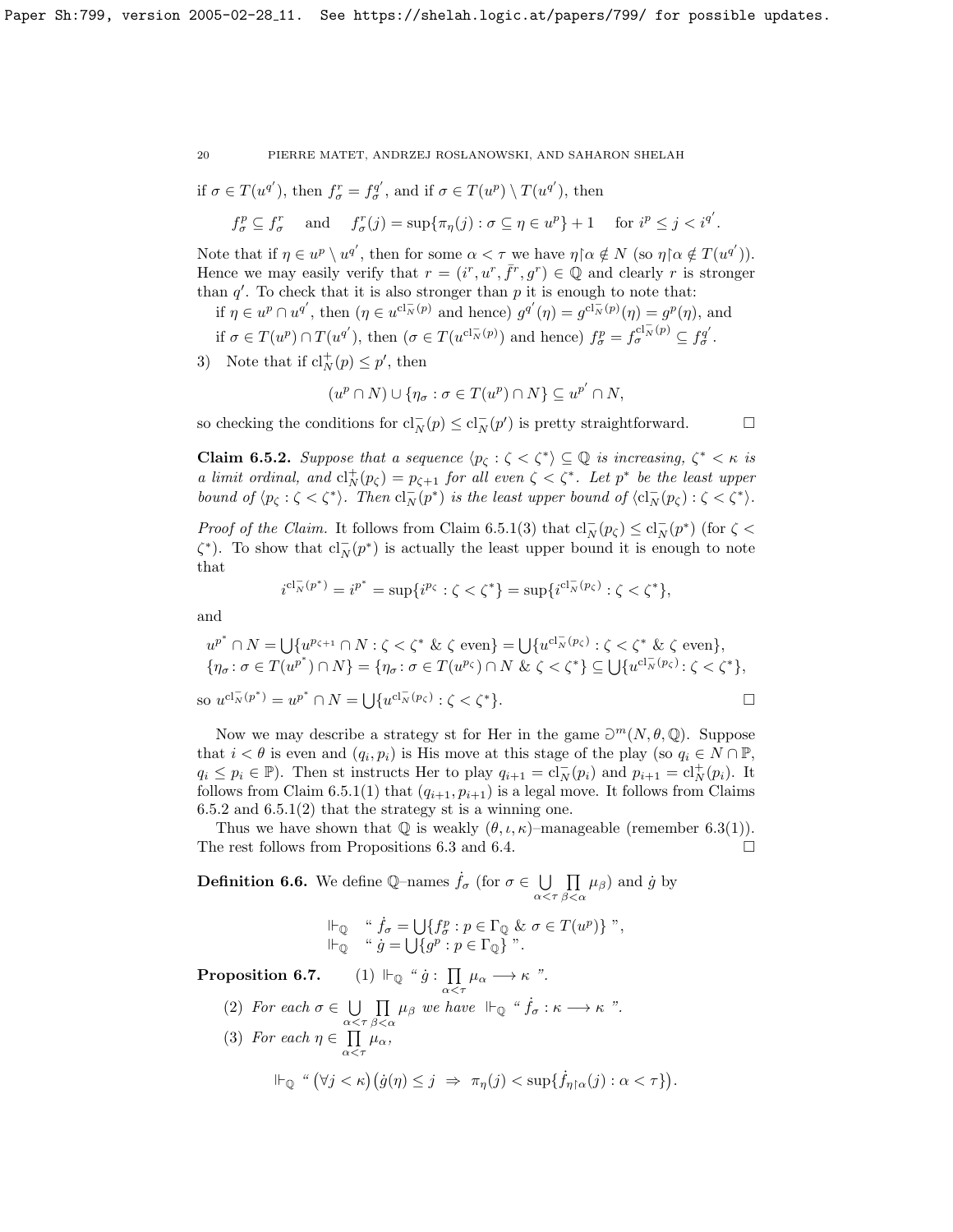*Proof.* For  $\eta \in \Pi$  $\prod_{\alpha < \tau} \mu_{\alpha}$  and  $i < \kappa$  let

$$
\mathcal{I}_{\eta} = \{ p \in \mathbb{Q} : \eta \in u^p \} \quad \text{and} \quad \mathcal{I}^i = \{ p \in \mathbb{Q} : i < i^p \}.
$$

We claim that these are open dense subsets of Q. First, suppose  $\eta \notin u^p$ ,  $p \in \mathbb{Q}$ and let  $i^r = i^p$ ,  $u^r = u^p \cup {\eta}$ ,  $g^p \subseteq g^r$ ,  $g^r(\eta) = i^r$ ,  $f^r_\sigma = f^p_\sigma$  for  $\sigma \in T(u^p)$  and  $f_{\eta\upharpoonright\alpha}^r(j) = 1$  if  $\eta\upharpoonright\alpha \notin T(u^p)$ ,  $\alpha < \tau$ . Then  $r \in \mathcal{I}_{\eta}$  is stronger than p. (Thus the sets  $\mathcal{I}_\eta$  are dense.)

Now suppose that  $p \in \mathbb{P}$  is such that  $i^p \leq i < \kappa$ . Put  $i^r = i+1$ ,  $u^r = u^p$ ,  $g^r = g^p$ and for  $\sigma \in T(u^r)$  let  $f_{\sigma}^r \supseteq f_{\sigma}^p$  be such that  $(Dom(f_{\sigma}^r) = i^r$  and) for  $j \in i^r \setminus i^p$  we have  $f_{\sigma}^r(j) = \sup \{ \pi_{\eta}(j) : \eta \in u^r \} + 1$ . This way we have defined a condition  $r \in \mathbb{Q}$ stronger than p and such that  $r \in \mathcal{I}^i$ . (Thus the sets  $\mathcal{I}^i$  are dense.)

Using the above observation and the definition of the order of Q one easily justifies (1) and (2). (Note also that, as  $\mathbb Q$  is  $\lt \kappa$ -complete,  $\mathbb H_{\mathbb Q}$  "  $\prod$  $\prod_{\alpha<\tau}\mu_\alpha =$ 

 $(\Pi)$  $\prod_{\alpha \leq \tau} \mu_{\alpha}$ , Then (3) follows immediately once you note that

$$
p \Vdash " gp \subseteq \dot{g} \& f_{\sigma}^{p} \subseteq \dot{f}_{\sigma}"
$$

(for  $\sigma \in T(u^p)$ ,  $p \in \mathbb{Q}$ ); remember Definition [6.2\(](#page-0-0)1)(c).

# 7. The models

<span id="page-20-0"></span>Theorem 7.1. Assume that

- (a)  $\kappa = 2^{<\kappa},$
- (b)  $\mu$  is a cardinal such that  $cf(\mu) < \kappa < \mu < \mu^{cf(\mu)} = 2^{\kappa}$ ,
- (c) there is an increasing sequence  $\bar{\mu} = \langle \mu_{\alpha} : \alpha < \text{cf}(\mu) \rangle$  of regular cardinals such that

$$
(\forall \alpha < cf(\mu))(\kappa \le \mu_\alpha \le (\mu_\alpha)^{cf(\mu)} \le \mu_{\alpha+1}) \quad \text{and} \quad \mu = \sup \{\mu_\alpha : \alpha < cf(\mu)\}.
$$

Then there is a forcing notion  $\mathbb P$  such that:

- (i)  $\mathbb P$  has a dense subset of size  $2^{\kappa}$ ,
- (ii)  $\mathbb P$  is  $(\theta, \iota, \kappa)$ –manageable for all cardinals  $\theta, \iota$  satisfying  $cf(\theta) = \theta < \kappa \leq \iota$  $\iota^{<\kappa},$
- (iii)  $\Vdash_{\mathbb{P}}$  "  $\mathfrak{d}_{\kappa}^{\mathrm{cf}(\mu)} \leq \mu$  ",
- (iv) if  $\text{cov}(\mathbf{M}_{\kappa,\kappa}) > \mu$ , then  $\Vdash_{\mathbb{P}}$  " $\mathfrak{d}_{\kappa}^{\text{cf}(\mu)} = \mu < (\text{cov}(\mathbf{M}_{\kappa,\kappa}))^{\mathbf{V}} \leq \text{cov}(\mathbf{M}_{\kappa,\kappa})$  ".

*Proof.* Assume  $\kappa, \mu, \bar{\mu} = \langle \mu_{\alpha} : \alpha < \text{cf}(\mu) \rangle$  are as in the assumptions (a)–(c). Note that then also  $\Pi$  $\prod_{\alpha < \text{cf}(\mu)} \mu_{\alpha} = 2^{\kappa}$  (by Tarski's theorem).

The forcing notion  $\mathbb P$  is built as the limit of a  $\langle \kappa$ -support iteration  $\bar{\mathbb Q} = \langle \mathbb P_\xi, \dot{\mathbb Q}_\xi :$  $\xi < \kappa^+$ ). The names  $\dot{\mathbb{Q}}_{\xi}$  are defined by induction on  $\xi < \kappa^+$  so that

( $\alpha$ )  $\mathbb{P}_{\xi}$  has a dense subset of size  $2^{\kappa}$ ,

and for all cardinals  $\theta$ ,  $\iota$  satisfying  $cf(\theta) = \theta < \kappa \leq \iota = \iota^{<\kappa}$ ,

- ( $\beta$ ) the forcing notion  $\mathbb{P}_{\xi}$  is  $(\theta, \iota, \kappa)$ –manageable and
- ( $\gamma$ )  $\Vdash_{\mathbb{P}_{\xi}}$  "  $\dot{\mathbb{Q}}_{\xi}$  is  $(\theta, \iota, \kappa)$ -manageable ".

So suppose that  $\mathbb{P}_{\xi}$  is already defined (and clauses  $(\alpha)$ ,  $(\beta)$  hold). Then  $\mathbb{P}_{\xi}$  is  $\lt \kappa$ complete  $\kappa^+$ -cc, and hence the properties of  $\kappa, \mu$  and  $\bar{\mu}$  stated in (a)–(c) hold in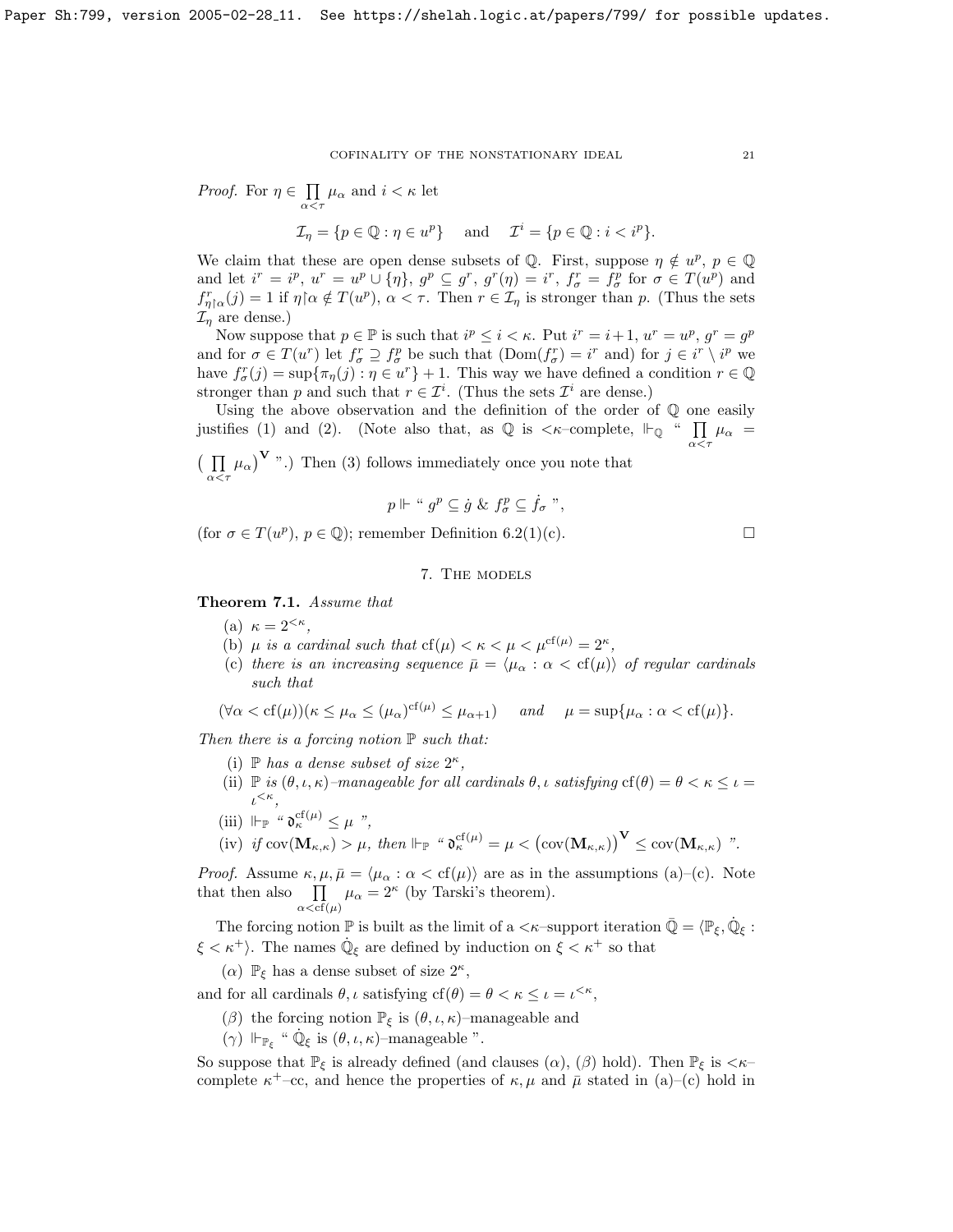$\mathbf{V}^{\mathbb{P}_{\xi}}$ . Take a  $\mathbb{P}_{\xi}$ -name  $\dot{\pi}_{\xi}$  such that

$$
\Vdash_{\mathbb{P}_{\xi}} \text{``}\ \dot{\pi}_{\xi} : \prod_{\alpha < \text{cf}(\mu)} \mu_{\alpha} \longrightarrow \text{``$\kappa$ is a bijection''},
$$

and let  $\dot{\mathbb{Q}}_{\xi}$  be a  $\mathbb{P}_{\xi}$ -name for the forcing notion  $\mathbb{Q}(\dot{\pi}_{\xi}, \bar{\mu}, \kappa)$ . Then clause  $(\gamma)$  holds (remember Theorem [6.5\)](#page-18-1).

It follows from Proposition [6.3\(](#page-0-0)1) that the demand  $(\alpha)$  is preserved at successor stages and it is preserved at limits  $\leq \kappa^+$  by the support we use. By Theorem [5.11,](#page-14-0) the clause ( $\beta$ ) holds for each  $\mathbb{P}_{\xi}$  ( $\xi \leq \kappa^+$ ). So our  $\mathbb{P} = \mathbb{P}_{\kappa^+}$  satisfies (i)+(ii).

For  $\xi < \kappa^+$  let  $\dot{f}^{\xi}_{\sigma}$  (for  $\sigma \in \Box$  $\alpha < c f(\mu)$  $\Pi$  $\prod_{\beta<\alpha}\mu_{\beta}$  and  $\dot{g}^{\xi}$  be  $\mathbb{P}_{\xi+1}$ -names for functions

added by 
$$
\mathbb{Q}(\dot{\pi}_{\xi}, \bar{\mu}, \kappa)
$$
 (see Definition 6.6). Then the family

$$
\mathcal{F} = \{ f_{\sigma}^{\xi} : \xi < \kappa^+ \& \sigma \in \bigcup_{\alpha < \text{cf}(\mu)} \prod_{\beta < \alpha} \mu_{\beta} \}
$$

is of size  $\mu$ . Since  $\mathbb P$  is  $\kappa^+$ -cc, for each  $\mathbb P$ -name  $\dot{h}$  for a member of  $\kappa$  there are  $\xi < \kappa^+$  and a  $\mathbb{P}_{\xi}$ -name  $\dot{h}^*$  such that  $\Vdash_{\mathbb{P}}$  "  $\dot{h} = \dot{h}^*$  ". Thus using Proposition [6.7\(](#page-0-0)3) we get

$$
\Vdash_{\mathbb{P}} \text{`` } (\exists j^* < \kappa)(\exists F \in \mathcal{P}_{cf(\mu)^+}(\mathcal{F}))(\forall j < \kappa)(j^* \leq j \ \Rightarrow \ \dot{h}(j) < \sup\{f(j) : f \in F\}) \text{''}.
$$

Now we easily conclude that demand (iii) holds.

To show (iv) let us assume  $cov(\mathbf{M}_{\kappa,\kappa}) > \mu$ . The forcing notion  $\mathbb P$  is  $(\aleph_0,\kappa,\kappa)$ manageable, so by Corollary [5.10](#page-14-1) and Proposition [4.5](#page-11-1) we have

$$
\Vdash_{\mathbb{P}} \text{`` } \mu < \big( \text{cov}(\mathbf{M}_{\kappa,\kappa}) \big)^{\mathbf{V}} \leq \text{cov}(\mathbf{M}_{\kappa,\kappa}) \leq \mathfrak{d}_{\kappa} \text{''}.
$$

By (iii) we know  $\Vdash_{\mathbb{P}}$  " $\mathfrak{d}_{\kappa}^{cf(\mu)} \leq \mu$ ", but as for each  $\alpha < cf(\mu)$ :

$$
\Vdash_{\mathbb{P}} \text{`` } (\mu_{\alpha})^{cf(\mu)} \leq \mu_{\alpha+1} < \mu < \mathfrak{d}_{\kappa} \text{''},
$$

we immediately get that  $\Vdash_{\mathbb{P}}$  " $\mathfrak{d}_{\kappa}^{\mathrm{cf}(\mu)} = \mu$ " (remember  $\mathfrak{d}_{\kappa} \leq (\mathfrak{d}_{\kappa}^{\mathrm{cf}(\mu)})^{\mathrm{cf}(\mu)}$  $\Box$ 

<span id="page-21-0"></span>Corollary 7.2. Assume GCH. Then there a  $\kappa$ -complete  $\kappa^+$ -cc forcing notion  $\mathbb{P}^*$ such that

$$
\Vdash_{\mathbb{P}^*} \text{``}\overline{\mathfrak{d}}_{\kappa} = \mathfrak{d}_{\kappa}^{\aleph_0} = \kappa^{+\omega} \quad \text{and} \quad \text{cov}(\mathbf{M}_{\kappa,\kappa}) = 2^{\kappa} = \kappa^{+(\omega+1)} \text{''}.
$$

*Proof.* Let  $\mathbb{P}_0 = \mathbb{C}_{\kappa^{+(\omega+1)},\kappa}$  be the forcing adding  $\kappa^{+(\omega+1)}$  many Cohen functions in  $\kappa_{\kappa}$  (with  $\langle \kappa$ –support). Note that

$$
\Vdash_{\mathbb{P}_0} " \kappa, \ \mu = \kappa^{+\omega} \text{ and } \bar{\mu} = \langle \kappa^{+n} : n < \omega \rangle \text{ are as in Theorem 7.1(a)-(c)".}
$$

Therefore we have a  $\mathbb{P}_0$ -name  $\dot{\mathbb{P}}$  for a forcing notion satisfying [7.1\(](#page-20-0)i)–(iv). (Note that  $\Vdash_{\mathbb{P}_0}$  " cov $(\mathbf{M}_{\kappa,\kappa}) = \kappa^{+(\omega+1)}$ ", so the assumption of [7.1\(](#page-20-0)iv) holds.) Let  $\mathbb{P}^* =$  $\mathbb{P}_0 * \dot{\mathbb{P}}$ . . The contract of the contract of the contract of the contract of the contract of the contract of the contract<br>The contract of the contract of the contract of the contract of the contract of the contract of the contract o

Note that Theorem [0.1](#page-1-0) follows from Corollary [7.2,](#page-21-0) Theorem [1.12,](#page-4-0) and the fact that  $cov(\mathbf{M}_{\kappa,\kappa}) \leq cof(\mathcal{N}S_{\kappa}).$ 

<span id="page-21-1"></span>**Theorem 7.3.** Assume that  $(a)-(c)$  of Theorem [7.1](#page-20-0) hold and

(d)  $\nu$  is a regular cardinal such that  $\mu < \nu < 2^{\kappa}$ .

Then there is a forcing notion  $\mathbb{P}_{\nu}$  satisfying  $(i)+(ii)$  of Theorem [7.1](#page-20-0) and

 $(iii)_\nu^+ \Vdash_{\mathbb{P}_\nu}$  "  $\mathfrak{d}_\kappa^\tau = \nu$  for every cardinal  $\tau$  satisfying  $cf(\mu) \leq \tau < \kappa$ ",  $(iv)^ \Vdash_{\mathbb{P}_{\nu}}$  "  $(\text{cov}(\mathbf{M}_{\kappa,\kappa}))^{\mathbf{V}} \leq \text{cov}(\mathbf{M}_{\kappa,\kappa})$  ".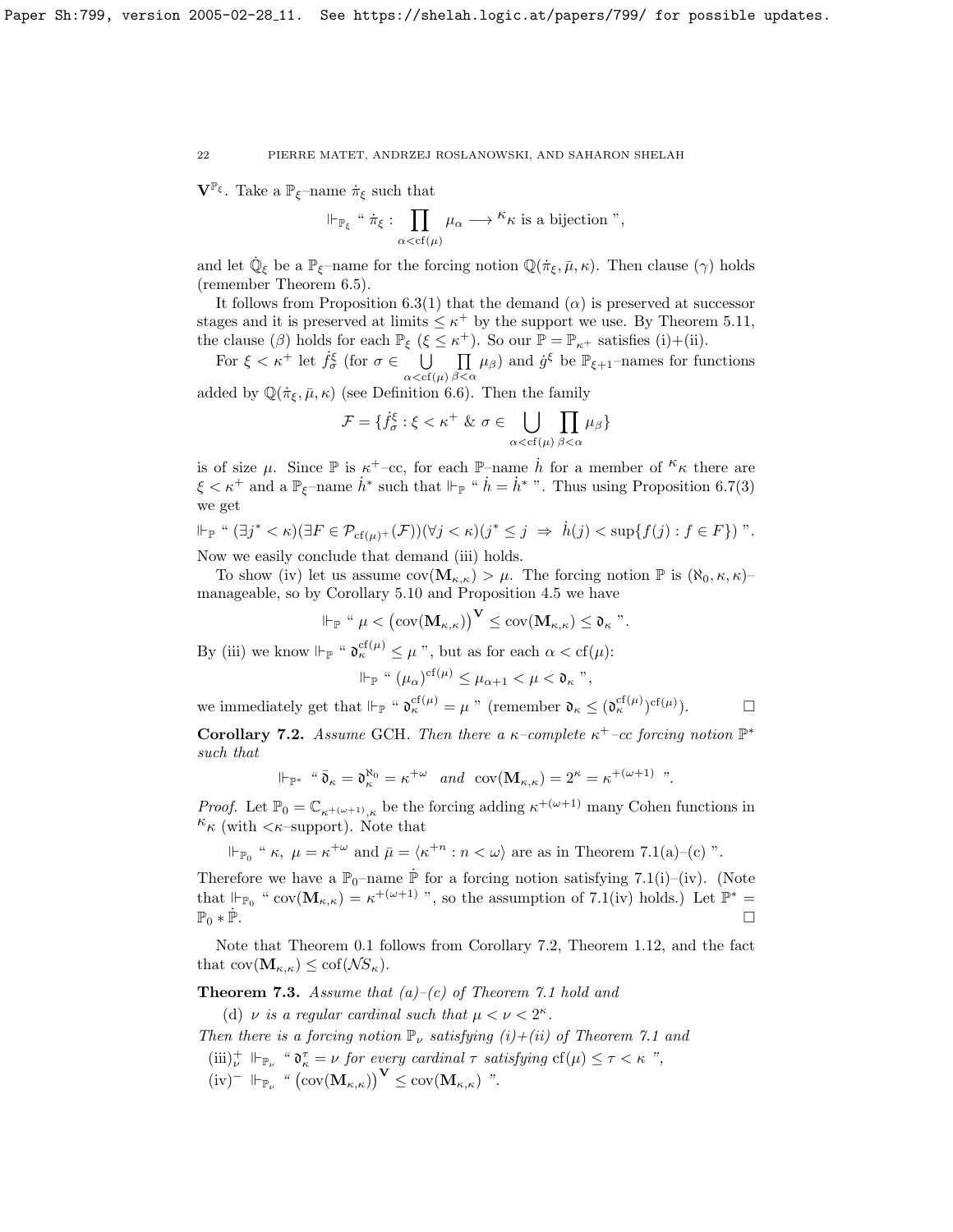*Proof.* The forcing notion  $\mathbb{P}_{\nu}$  is the limit of  $\langle \kappa$ -support iteration  $\overline{\mathbb{Q}} = \langle \mathbb{P}_{\xi}, \dot{\mathbb{Q}}_{\xi} : \xi \langle \xi \rangle$  $\nu$ , where  $\dot{\mathbb{Q}}_{\xi}$  are defined as in the proof of Theorem [7.1](#page-20-0) (so the only difference is the length of the iteration). As there,  $\mathbb{P}_{\nu}$  satisfies (i)+(ii) and  $\Vdash_{\mathbb{P}_{\nu}}$  " $\mathfrak{d}_{\kappa}^{\mathrm{cf}(\mu)} \leq \nu$ ". Since cov( $\mathbf{M}_{\kappa,\kappa}$ ) >  $\kappa$  and  $\mathbb{P}_{\nu}$  is ( $\aleph_0, \kappa, \kappa$ )–manageable, we get (iv)<sup>–</sup> (by Corollary [5.10\)](#page-14-1). To show that  $(iii)^+$  holds, suppose that  $\dot{\mathcal{F}}$  is a  $\mathbb{P}_{\nu}$ -name for a family of functions in  $\kappa_{\kappa}$  of size  $\langle \nu \rangle$ . Then  $\dot{\mathcal{F}}$  is essentially a  $\mathbb{P}_{\xi}$ -name for some  $\xi \langle \nu \rangle$ . Since  $\mathbb{P}_{\xi+\kappa}$ adds a subset of  $\kappa$  which is Cohen over  $\mathbf{V}^{\mathbb{P}_{\xi}}, (\kappa_{\kappa})^{\mathbf{V}^{\mathbb{P}_{\xi}}}$  is not a dominating family in  $({}^{\mathcal{K}}\kappa)^{\mathbf{V}^{\mathbb{P}_{\nu}}},$  and hence for any  $\tau < \kappa$ 

$$
\Vdash_{\mathbb{P}_{\nu}} \text{``}\mathcal{F} \text{ is not } \tau\text{-dominating''}
$$

(remember that  $\mathbb{P}_{\nu}$  is  $\langle \kappa$ -complete).

Now, Theorem [0.2](#page-1-1) follows from Theorem [1.12](#page-4-0) and the following corollary.

Corollary 7.4. It is consistent, relative to the existence of a cardinal  $\nu$  such that  $o(\nu) = \nu^{++}$ , that  $\bar{\mathfrak{d}}_{\aleph_1} = \aleph_{\omega+1}$  and  $\text{cov}(\mathbf{M}_{\aleph_1,\aleph_1}) = \aleph_{\omega+2}$ .

Proof. Gitik and Woodin (see Gitik [\[Git89\]](#page-23-12) also Gitik and Merimovich [\[GM97\]](#page-23-13)) constructed a model of "  $2^{\aleph_n} < \aleph_\omega$  for every  $n < \omega$ ,  $2^{\aleph_0} = \aleph_1$  and  $2^{\aleph_\omega} = \aleph_{\omega+2}$ " from  $o(\nu) = \nu^{++}$ . Add  $\aleph_{\omega+2}$  Cohen subsets of  $\aleph_1$  (with countable support) to that model and then apply Theorem [7.3](#page-21-1) (with  $\kappa = \aleph_1$ ,  $\mu = \aleph_\omega$  and  $\nu = \aleph_{\omega+1}$ ).

# <span id="page-22-0"></span>Theorem 7.5. Assume that

- (a)  $\kappa = \text{cf}(\kappa) = 2^{<\kappa}, n < \omega$
- (b)  $\mu_0, \mu_1, \ldots, \mu_n$  are cardinals such that

$$
\mu_0 > \mu_1 > \ldots > \mu_n > \kappa
$$
 and  $cf(\mu_0) < cf(\mu_1) < \ldots < cf(\mu_n) < \kappa$ ,

- (c)  $(\mu_\ell)^{\text{cf}(\mu_\ell)} = 2^{\kappa}$  for  $\ell = 0, \ldots, n$ ,
- (d) for  $\ell = 0, \ldots, n$ , there is an increasing sequence  $\bar{\mu}^{\ell} = \langle \mu_{\alpha}^{\ell} : \alpha < \text{cf}(\mu_{\ell}) \rangle$  of regular cardinals such that

$$
(\forall \alpha < cf(\mu_\ell))(\kappa \le \mu_\alpha^\ell = (\mu_\alpha^\ell)^{cf(\mu_\ell)}) \quad \text{and} \quad \mu_\ell = \sup \{\mu_\alpha^\ell : \alpha < cf(\mu_\ell)\}.
$$

(e) 
$$
cov(\mathbf{M}_{\kappa,\kappa}) = 2^{\kappa}
$$
.

Then there is a forcing notion  $\mathbb P$  such that

- (i)  $\mathbb P$  has a dense subset of size  $2^{\kappa}$ ,
- (ii)  $\mathbb{P}$  is  $(\theta, \iota, \kappa)$ -manageable for all cardinals  $\theta, \iota$  satisfying  $cf(\theta) = \theta < \kappa \leq \iota$  $\iota^{<\kappa},$
- (iii)  $\Vdash_{\mathbb{P}}$  " $\mathfrak{d}_{\kappa}^{\mathrm{cf}(\mu_{\ell})} = \mu_{\ell}$  for  $\ell = 0, \ldots, n$  and  $\mathrm{cov}(\mathbf{M}_{\kappa,\kappa}) = 2^{\kappa}$  ".

*Proof.* Let  $A_0, \ldots, A_n$  be a partition of  $\kappa^+$  into sets of size  $\kappa^+$ . The forcing notion P is the limit of a  $\langle \kappa$ -support iteration  $\overline{Q} = \langle \mathbb{P}_{\xi}, \dot{Q}_{\xi} : \xi \langle \kappa^+ \rangle$  defined like in the proof of Theorem [7.1,](#page-20-0) but

• if  $\xi \in A_{\ell}$ , then  $\dot{\pi}_{\xi}$  is a  $\mathbb{P}_{\xi}$ -name for a bijection from  $\prod_{\alpha \leq \tau_{\ell}}$  $\mu_{\alpha}^{\ell}$  onto  $\kappa_{\kappa}$ , and  $\dot{\mathbb{Q}}_{\xi}$  is  $\mathbb{Q}(\dot{\pi}_{\xi}, \bar{\mu}^{\ell}, \kappa)$ .

We argue that  $\mathbb P$  has the required properties similarly as in Theorem [7.1.](#page-20-0)  $\Box$ 

Remark 7.6. Of course the assumption (e) in Theorem [7.5](#page-22-0) is not very important: we may start with adding  $2^{\kappa}$  many Cohen subsets of  $\kappa$ .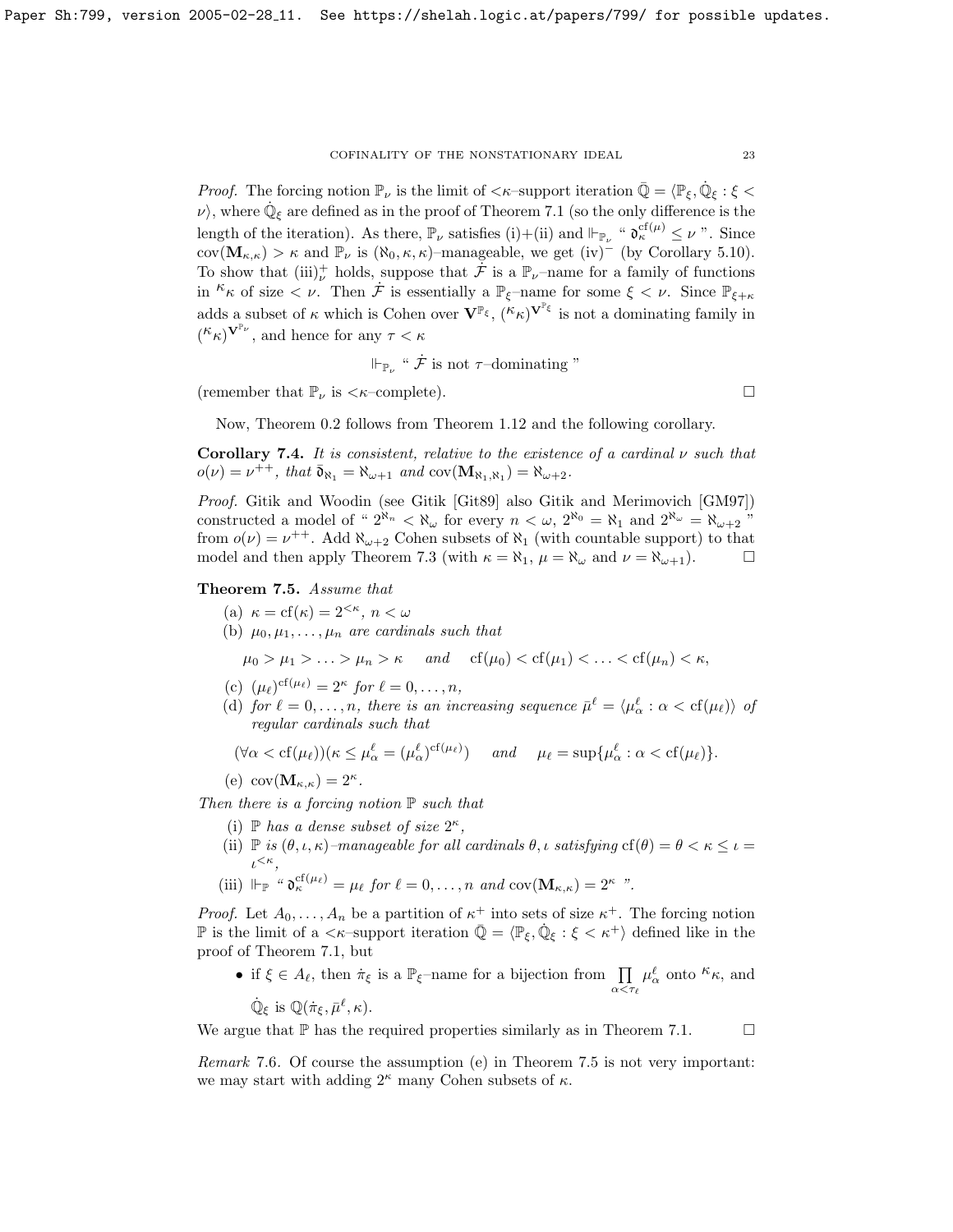Corollary 7.7. It is consistent, relative to the existence of a strong cardinal, that

 $\mathfrak{d}_{\aleph_2}^{\aleph_1} = \aleph_{\omega_1}, \quad \mathfrak{d}_{\aleph_2}^{\aleph_0} = \aleph_{\omega_1 + \omega} \quad \text{and} \quad \text{cov}(\mathbf{M}_{\aleph_2, \aleph_2}) = \aleph_{\omega_1 + \omega + 1}.$ 

Proof. As was pointed out to us by Moti Gitik, by work of Magidor [\[Mag77\]](#page-23-14), Merimovich [\[Mer03\]](#page-23-15), and Segal [\[Seg96\]](#page-23-16), it is consistent relative to a strong cardinal that

- (a)  $2^{\aleph_1} = \aleph_2$ ,  $\aleph_{\omega_1}^{\aleph_0} = \aleph_{\omega_1}$ , and
- (b) for every  $\alpha < \omega_1$ ,

$$
\aleph_{\alpha+\omega+1}^{\aleph_1}=\aleph_{\alpha+\omega+1}\quad \text{ and }\quad 2^{\aleph_{\alpha+\omega+1}}=\aleph_{\alpha+\omega+2},
$$

and

(c) 
$$
\aleph_{\omega_1}^{\aleph_1} = \aleph_{\omega_1+\omega}^{\aleph_0} = \aleph_{\omega_1+\omega+1}.
$$

After adding  $\aleph_{\omega_1+\omega+1}$  Cohen subsets of  $\aleph_2$  (with  $\lt\aleph_2$  support) to a model of (a)– (c) we will get a model in which the assumptions of Theorem [7.5](#page-22-0) are satisfied for  $\kappa = \aleph_2$ ,  $n = 2$ ,  $\mu_0 = \aleph_{\omega_1 + \omega}$ ,  $\mu_1 = \aleph_{\omega_1}$ . .

## **REFERENCES**

- <span id="page-23-6"></span>[Abe97] Yoshihiro Abe, A hierarchy of filters smaller than  $cf_{\kappa\lambda}$ , Archive for Mathematical Logic 36 (1997), 385–397.
- <span id="page-23-3"></span>[BS89] Bohuslav Balcar and Petr Simon, Disjoint refinement, Handbook of Boolean algebras, vol. 2, North-Holland, Amsterdam, 1989, pp. 333–388.
- <span id="page-23-5"></span>[CS95] James Cummings and Saharon Shelah, Cardinal invariants above the continuum, Ann. Pure Appl. Logic 75 (1995), no. 3, 251–268, [arXiv: math/9509228.](https://arxiv.org/abs/math/9509228) MR 1355135
- <span id="page-23-12"></span>[Git89] Moti Gitik, The negation of the singular cardinal hypothesis from  $o(\kappa) = \kappa^{++}$ , Annals of Pure and Applied Logic 43 (1989), 209–234.
- <span id="page-23-13"></span>[GM97] Moti Gitik and Carmi Merimovich, Possible values for  $2^{\aleph_n}$  and  $2^{\aleph_\omega}$ , Annals of Pure and Applied Logic 90 (1997), 193–241.
- <span id="page-23-0"></span>[Jec03] Thomas Jech, Set theory, Springer Monographs in Mathematics, Springer-Verlag, Berlin, 2003, The third millennium edition, revised and expanded.
- <span id="page-23-4"></span>[Lan90] Avner Landver, Singular baire numbers and related topics, Ph.D. thesis, University of Wisconsin, Madison, 1990.
- <span id="page-23-14"></span>[Mag77] Menachem Magidor, On the singular cardinals problem i, Israel J. Math. 28 (1977), 1–31.
- <span id="page-23-15"></span>[Mer03] Carmi Merimovich, Extender-based radin forcing, Transactions of the American Mathematical Society 355 (2003), 1729–1772.
- <span id="page-23-2"></span>[MP03] Pierre Matet and Janusz Pawlikowski, q-pointness, p-pointness and feebleness of ideals, Journal of Symbolic Logic 68 (2003), 235–261.
- <span id="page-23-7"></span>[MPS05] Pierre Matet, Cédric Péan, and Saharon Shelah, Cofinality of normal ideals on  $P_{\kappa}(\lambda)$ . II, Israel J. Math. 150 (2005), 253-283. MR 2255811
- <span id="page-23-1"></span>[MPS16] , Cofinality of normal ideals on  $[\lambda]^{< \kappa}$  I, Arch. Math. Logic 55 (2016), no. 5-6, 799–834, [arXiv: math/0404318.](https://arxiv.org/abs/math/0404318) MR 3523657
- <span id="page-23-16"></span>[Seg96] Miri Segal, Master thesis, The Hebrew University of Jerusalem (1996), Menachem Magidor, adviser.
- <span id="page-23-11"></span>[She78] Saharon Shelah, A weak generalization of MA to higher cardinals, Israel J. Math. 30 (1978), no. 4, 297–306. MR 0505492
- <span id="page-23-8"></span>[She92] , Strong partition relations below the power set: consistency; was Sierpiński  $right?$  II, Sets, graphs and numbers (Budapest, 1991), Colloq. Math. Soc. János Bolyai, vol. 60, North-Holland, Amsterdam, 1992, [arXiv: math/9201244,](https://arxiv.org/abs/math/9201244) pp. 637–668. MR 1218224
- <span id="page-23-9"></span>[She00]  $\ldots$ , Was Sierpiński right? IV, J. Symbolic Logic 65 (2000), no. 3, 1031-1054, [arXiv:](https://arxiv.org/abs/math/9712282) [math/9712282.](https://arxiv.org/abs/math/9712282) MR 1791363
- <span id="page-23-10"></span>[SS82] Saharon Shelah and Lee J. Stanley, Generalized Martin's axiom and Souslin's hypothesis for higher cardinals, Israel J. Math. 43 (1982), no. 3, 225–236. MR 689980